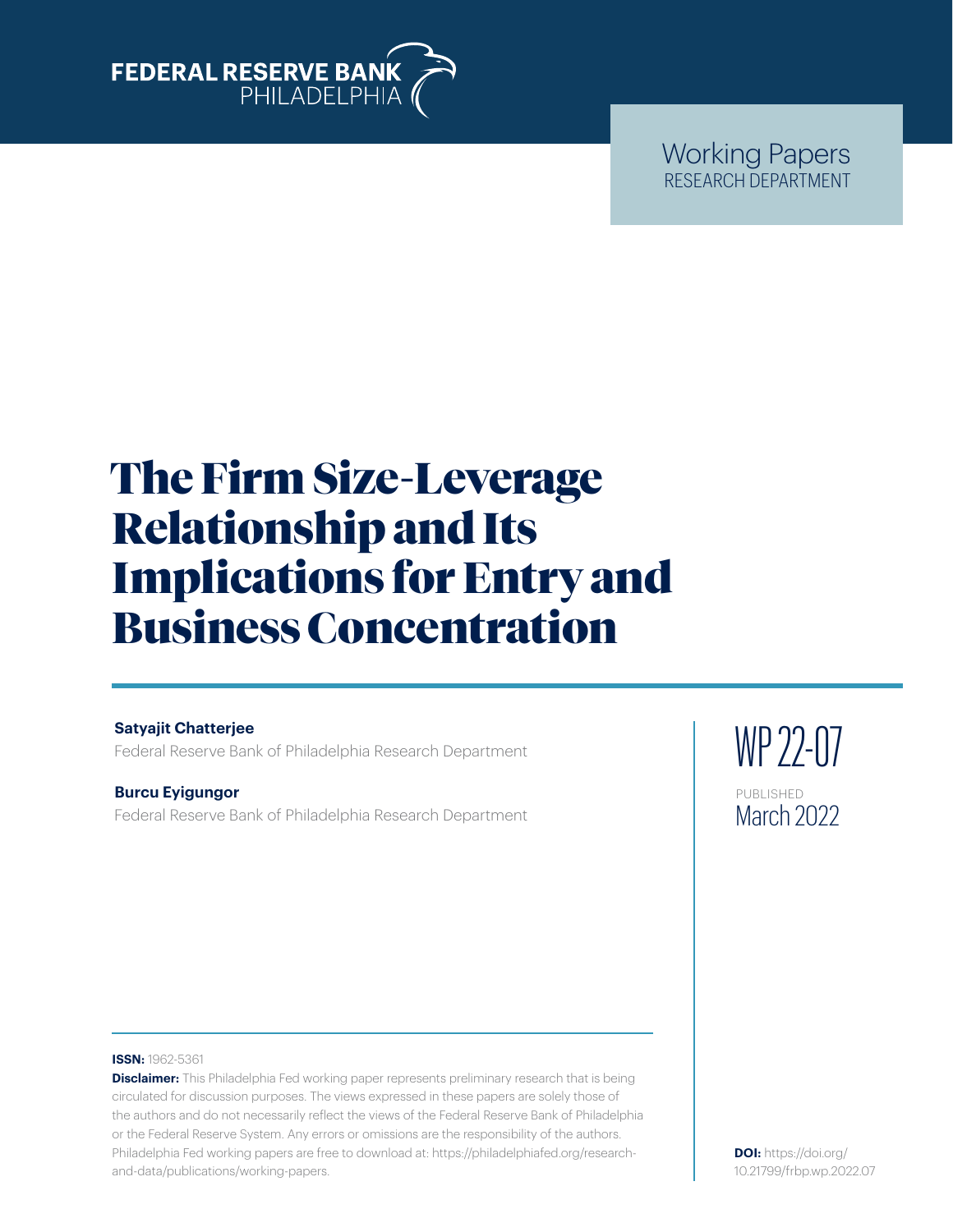## The Firm Size-Leverage Relationship and Its Implications for Entry and Business Concentration

Satyajit Chatterjee and Burcu Eyigungor Federal Reserve Bank of Philadelphia

First draft June 2018, revised March 2022

## Abstract

Larger firms (by sales or employment) have higher leverage. This pattern is explained using a model in which firms produce multiple varieties, acquire new varieties from their inventors, and borrow against the future cash flow of the firm with the option to default. A variety can die with a constant probability, implying that firms with more varieties (bigger firms) have a lower variance of sales growth and, in equilibrium, higher leverage. In this setup, a drop in the risk-free rate increases the value of an acquisition more for bigger firms because of their higher leverage: they can (and do) borrow a larger fraction of their future cash flow. The drop causes existing firms to buy more of the new varieties arriving into the economy, resulting in a lower startup rate and greater concentration of sales.

Keywords: Startup rates, concentration, leverage, firm dynamics

JEL Codes: E22 E43 E44 G32 G33 G34

Satyajit.Chatterjee@phil.frb.org. Suggestions and comments from conference participants at the 2018 Spring Midwest Macro Meeting, the 2018 NBER Summer Institute, the 2018 CAFRAL Conference on Financial System and Macroeconomy in Emerging Economies, 2019 SED Annual Meetings, 2019 ITAM-PIER Conference on Macroeconomics and seminar participants at the Philadelphia Fed and FedBrownBag are gratefully acknowledged. The authors thank Andy Atkeson, Cristina Arellano, David Argente and Sebnem Kalemli-Ozcan for thoughtful comments. The authors thank three anonymous referees and the editor, Loukas Karabarbounis, for detailed comments that greatly improved the paper. Finally, the views expressed in this paper are solely those of the authors and do not necessarily reflect the views of the Federal Reserve Bank of Philadelphia or the Federal Reserve System. Any errors or omissions are the responsibility of the authors.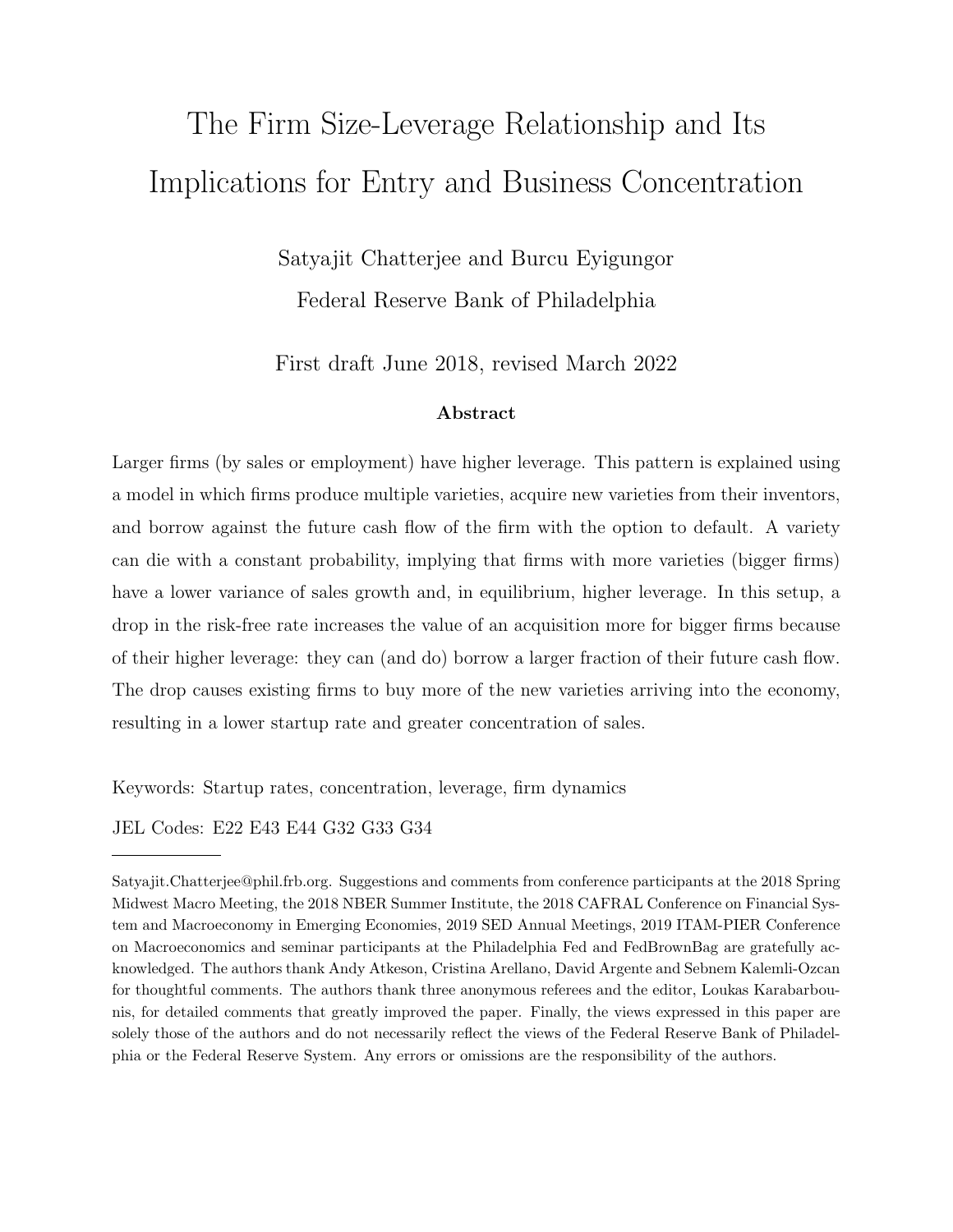## 1 Introduction

Across a range of advanced economies, firm leverage is increasing in firm size. Rajan and Zingales (1995) documented this positive relationship for publicly traded firms for several OECD countries, including the U.S. Recently, Dinlersoz, Kalemli-Ozcan, Hyatt, and Penciakova (2019) have shown that the positive relationship between leverage and firm size also extends to private U.S. firms. Extant models of firm leverage, however, do not explain this fact. In macroeconomics, the most well-known model of firm leverage, Cooley and Quadrini (2001), predicts a negative relationship between size and leverage.<sup>1</sup> In finance, canonical models of firm capital structure (Leland (1994), Leland and Toft (1996)) are solved under assumptions that imply that optimal leverage is constant and independent of firm size.<sup>2</sup>

The main goal of this paper is to explain the positive relationship between leverage and firm size when growth of existing firms and the entry of new ones is endogenous. To endogenize firm growth and firm entry, we assume a steady arrival of ideas for new product varieties. Each new idea is initially owned by someone and the owner can either sell the idea to an existing firm, leading to the growth in output of that firm, or use the idea in a startup, leading to the entry of a new firm.

To get a positive relationship between firm size and leverage, we assume that existing products can go extinct with a constant probability. This implies that a firm that manages more varieties has a less volatile growth rate. Firms can borrow with the option to default on their debts. Since output growth of larger firms is less volatile, their probability of default on any given level of debt is lower and, under certain conditions, this implies that larger firms will choose to be more leveraged.

A striking feature of our explanation of the leverage and firm-size relationship is its implications for how interest rates affect the startup rate and business concentration. We show, both analytically (in a stripped-down version of the model) and numerically, that in our model, a decrease in the risk-free rate increases the financial synergy from a firm's acquisition of a new variety, and does so *more* for larger firms because they are more leveraged. Thus, a decline in the risk-free rate results in more new varieties being bought by larger firms, which leads simultaneously to a decline in the startup rate and to a rise in business concentration (share of sales accounted for by larger

<sup>&</sup>lt;sup>1</sup>In their model, growth stems from capital accumulation and finance is needed for investment. In this framework, diminishing returns to capital imply a negative – not positive – relationship between firm size and leverage.

 $2^2$ Of course, it is the case that optimal leverage depends negatively on the volatility of the firm's fundamental cash flow. More to the point, optimal capital structure models do not typically address the fact that businesses *choose* their size (Miao (2005) is an exception).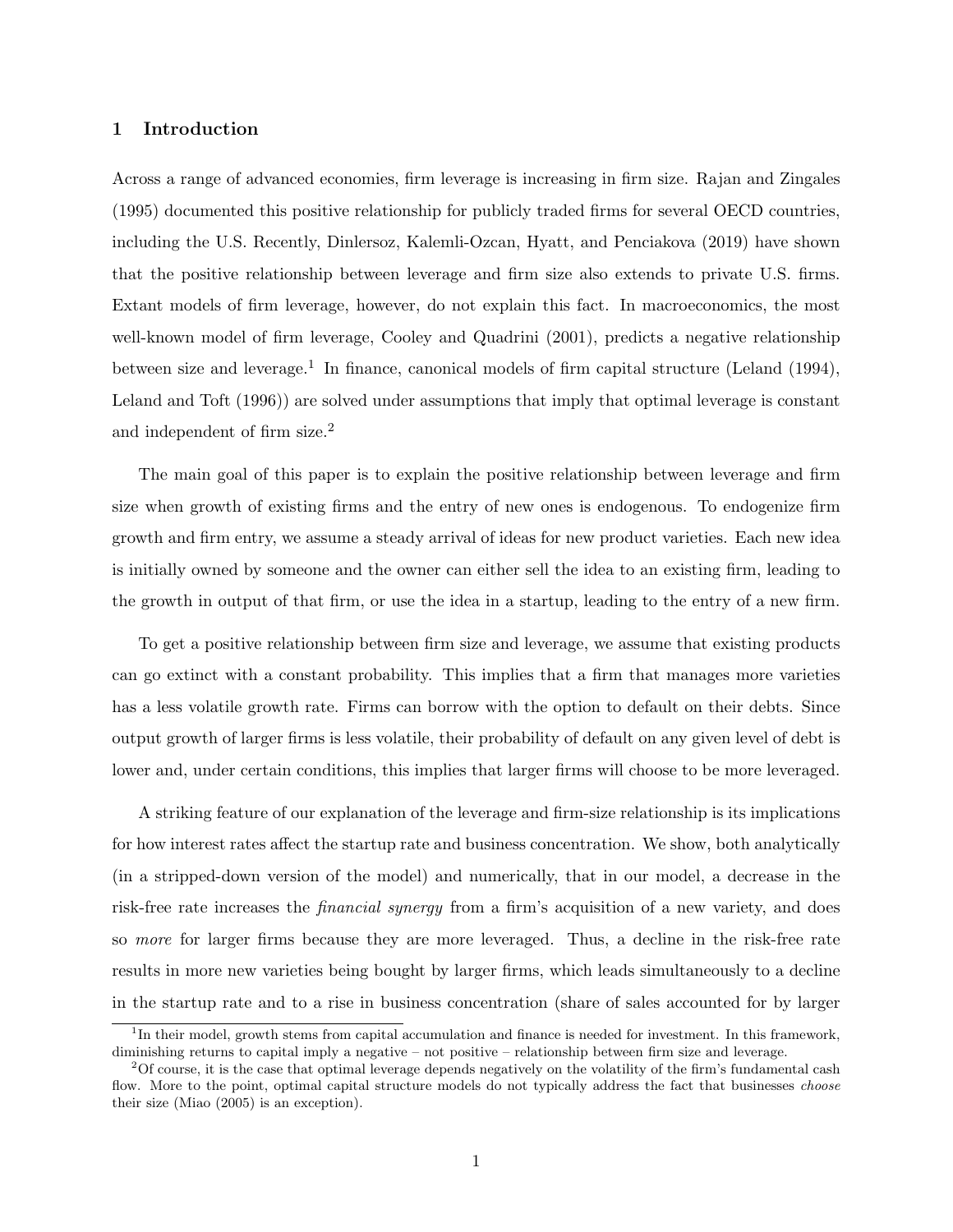firms). Since the risk-free rate has in fact been declining for at least two decades, our model raises the possibility that the concomitant rise in business concentration and declines in startup rates phenomena that have received a great deal of separate attention — may have a common cause in falling interest rates.

Our model is deliberately bare bones, but its key elements are grounded in well-established facts. The model relies on the volatility of output or employment growth being lower for larger firms, for which there is very good evidence. Stanley, Amaral, Buldyrev, Havlin, Leschhorn, Maass, Salinger, and Stanley (1996, Figure 2, p. 805) document that among publicly traded manufacturing firms that survive from one period to the next (so exit is ignored), the standard deviation of the growth rate of sales falls with firm size (see also Buldyrev, Pammolli, Riccaboni, and Stanley (2020, Figure 2.8, p. 21)). In section 5.3.2 we use the Census Bureau's Business Dynamics Statistics database to show that volatility of employment growth is declining in firm size. Importantly, our measure of employment growth volatility takes exit into account. Additionally, Davis, Haltiwanger, Jarmin, Krizan, Javier, Nucci, and Sandusky (2007, Figure 12, p. 41) document that a closely-related measure of revenue growth volatility (also based on the BDS) declines with firm size.<sup>3</sup>

The fact that larger businesses have less volatile growth rates does not automatically imply that they will have higher leverage. For this, it has to be easier for larger firms to borrow. We model this in two ways. In the main text, we assume that when firms borrow, they must obey a default probability constraint. The motivation for this constraint is the well-established fact that risky borrowers are simply denied credit.<sup>4</sup> In Appendix B, we explore a case where there is no constraint on default probability but default imposes a fixed cost on creditors. Since volatility of the growth rate of cash flow falls with firm size, either approach generates a positive association between leverage and firm size.

Our model embeds a theory of firm entry that recognizes that ideas for new products occur to people and they get to choose the organizational form in which to implement them (Chatterjee and Rossi-Hansberg (2012), Zábojník (2019).<sup>5</sup> The theory applies when a person is contemplating

 $3Relatedly$ , Decker, D'Erasmo, and Boedo (2016) show that diversification — measured as the number of markets a firm is exposed to — is pro-cyclical and it is the larger firms that respond more in this way.

<sup>&</sup>lt;sup>4</sup>The most direct evidence on this comes from surveys of small business lending: Federal Reserve Bank of New York (2017, p. 19) reports that among firms aged less than 5 years, 69 percent of those that requested credit received less credit than they sought; this percentage rises to 85 among businesses classified as medium/high risk. And even for investment banks, reputational concerns constrain the riskiness of the bonds they underwrite (Fang (2005)).

<sup>&</sup>lt;sup>5</sup>In both of these earlier papers, the choice depended on the quality of the idea, with lower-quality ideas being sold and higher-quality ideas leading to startups. In contrast, in this paper the choice depends on the technological and financial synergies between the idea and existing firms.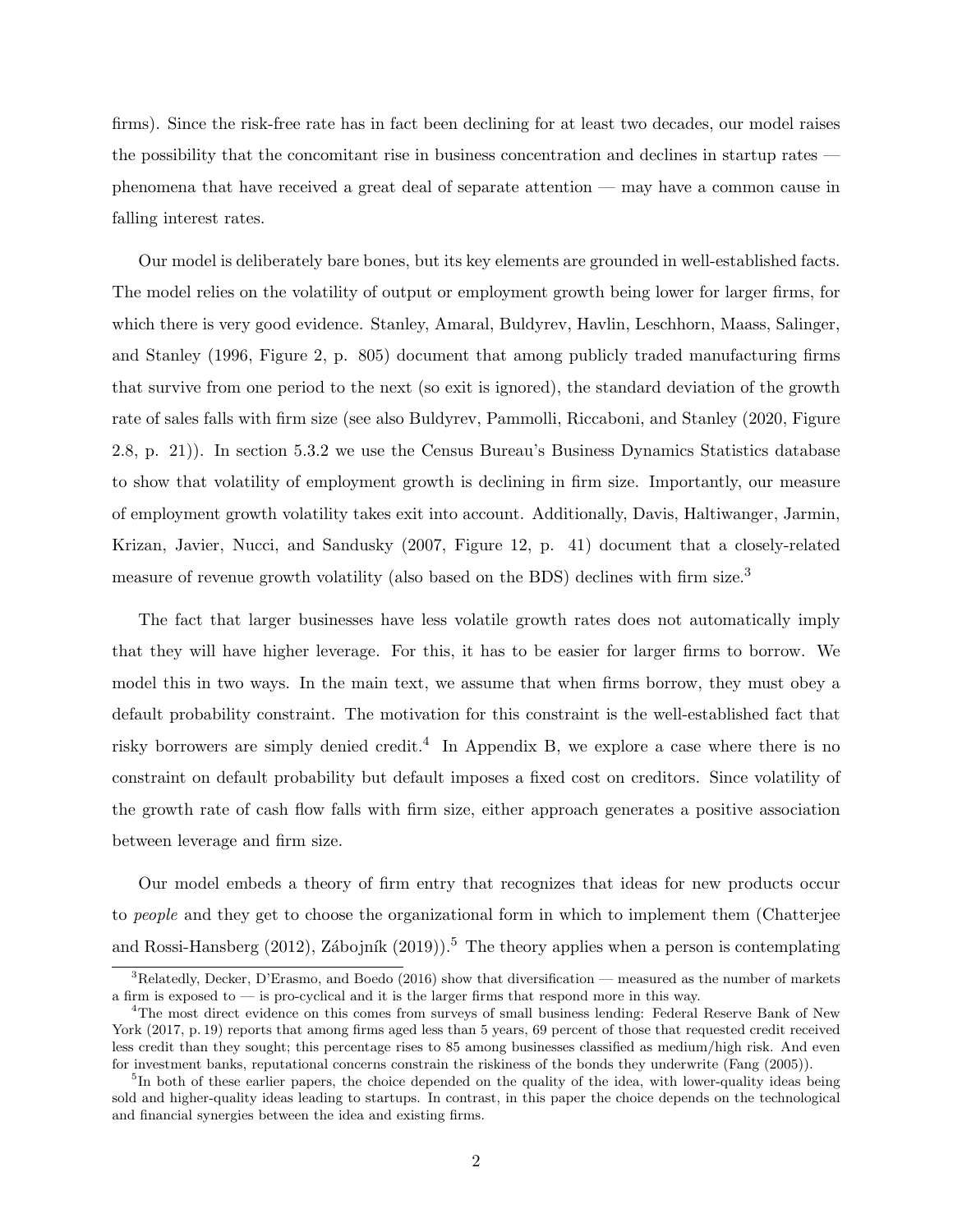setting up a pizza store and chooses between proceeding independently or as a franchise of a nationally-known brand. Similarly, the founders of spinoffs — new ventures that originate out of an existing one and are in the same line of business as the parent — often make a such a choice.<sup>6</sup> The other side of the coin, of course, are the many instances in which employees with new ideas implement their ideas in the firm in which they work. One indication that this occurs is the common practice of patent assignment, which transfers patent (or patent application) rights from inventor-employees to their employers. Another indication is the fact that, as assumed in this paper, individuals with valuable knowledge/ideas are compensated in the form of equity claims to future cash flows (Eisfeldt, Falato, and Xiaolan (2021)).

Our model is abstract in that firm growth is modeled as occurring via the addition of new product lines, rather than through productivity growth of existing product lines.<sup>7</sup> While it is clear that stability of sales growth improves with size, not much is known about why this is the case. But large firms are generally viewed as having more diversified sources of revenue and "growth by new product lines" is a simple way to model this view. In addition, this approach establishes a bridge to theories of endogenous growth (Romer (1990), Grossman and Helpman (1991), Aghion and Howitt (1992)) in which growth occurs via the arrival and absorption of new goods (varieties). While we don't model the production of new ideas, we consider a different aspect: Once the idea for a new good comes about, is it implemented in a startup or in an existing business and how is this choice affected by the risk-free rate? The choice has implications for the distribution of output across firms (business concentration), an important aspect of growth.<sup>8</sup>

Turning to the decline in the risk-free rate, the view that emerges from the many studies that have examined its possible causes (Caballero, Farhi, and Gourinchas (2008), Mendoza, Quadrini, and Ríos-Rull (2009), Eichengreen (2015), Del Negro, Giannone, Giannoni, and Tambalotti (2017), Farhi and Gourio (2018), among others) is that it has resulted largely from a rise in the premium placed on safety and liquidity. Consistent with this, our model treats the decline in the risk-free rate as occurring due to a change in the preferences of lenders. Since we assume that lenders are

 ${}^{6}$ For example, Klepper (2007) argues that startups in the early auto industry resulted from disagreements among employees about the viability of new ideas, which suggests that the new ideas could have been implemented in the parent firm but the idea's owner chose not to do so.

<sup>7</sup>We also abstract from the connection between leverage and capital accumulation that has been the focus of many papers, including Cooley and Quadrini (2001), Albuquerque and Hopenhayn (2004), Arellano, Bai, and Zhang (2012), Jermann and Quadrini (2012), Khan and Thomas (2013), Arellano, Bai, and Kehoe (2016), Gomes, Jermann, and Schmid (2016) and Corbae and D'Erasmo (2021).

<sup>8</sup>See Luttmer (2010, Section 3.4, p. 559) and Chatterjee and Rossi-Hansberg (2012) for an in-depth discussion of this point.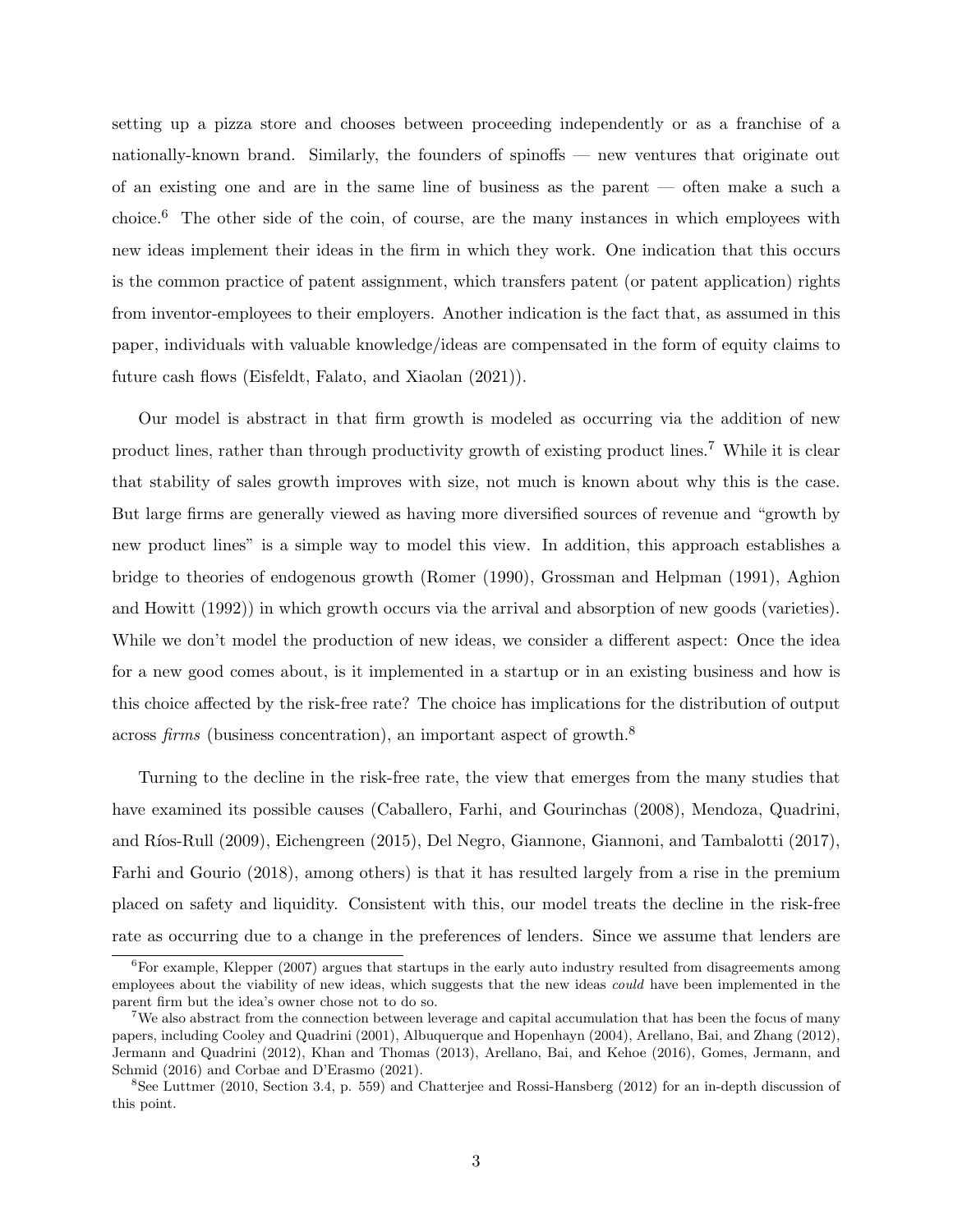risk-neutral, the decline is modeled simply as a decline in their degree of impatience.<sup>9</sup> Regarding consequences of low interest rates, Gopinath, Kalemli-Ozcan, Karabarbounis, and Villegas-Sanchez (2017) argue that, due to financial frictions, the decline in interest rates led to an increase in the misallocation of capital and lower productivity in South Europe; Caggese and Perez-Orive (2019) argue that low interest rates put firms with intangible capital at a disadvantage; Liu, Mian, and Sufi (2022) explore the role of low interest rates in generating greater business concentration through a "strategic competition effect," while Kroen, Liu, Mian, and Sufi (2021) present causal evidence that declines in interest rates benefit large firms, which increase leverage and also conduct more cash acquisitions — findings that complement the mechanisms emphasized in our paper. However, unlike ours, these studies do not connect low interest rates to lower entry rates.

The causes of the decline in the startup rate — often described as a "decline in business dynamism" — and the rise in business concentration are active areas of research. Regarding the decline in the startup rate, Hathaway and Litan (2014) list several factors, including slowing population growth, increasing business consolidation, and the rising burden of regulation and taxes as potential causes. The role of slowing of labor force growth has been stressed in Karahan, Pugsley, and Sahin (2019) and in Hopenhayn, Niera, and Singhania (2018), and that of changes in corporate tax rates in Neira and Singhania (2017). Studies that attempt to explain the rise in business concentration have examined increases in market power (De Loecker and Eeckhout (2020)) and the entry of large firms into new geographic markets (Hsieh and Rossi-Hansberg (2021), Rossi-Hansberg, Sarte, and Trachter (2020)).

In recent work, Aghion, Bergeaud, Boppart, Klenow, and Li (2019) and Akcigit and Ates (2019) explore, like us, a common cause for the decline in entry rates and the rise in concentration. The former focus on technological change that is increasingly benefiting larger firms and the latter on a decline in knowledge diffusion from leading to lagging firms. Although the conceptual frameworks of these studies are quite different from ours, they all share the key commonality that new ideas/products are increasingly appearing within larger firms.

The paper is organized as follows. Section 2 briefly documents the leverage-firm-size relationship that motivates the paper. Section 3 lays out our model of firm dynamics with borrowing, default,

 $9$ The assumption of risk neutrality is a significant simplification. Farhi and Gourio (2018) note that the decline in the risk-free rate cannot only be a result of a decline in the discount rate of investors as that would imply a very large counterfactual increase in price-to-dividend ratios. Most likely, the drop in the risk-free rate was also accompanied by a increase in the price of risk that kept equity valuations relatively stable.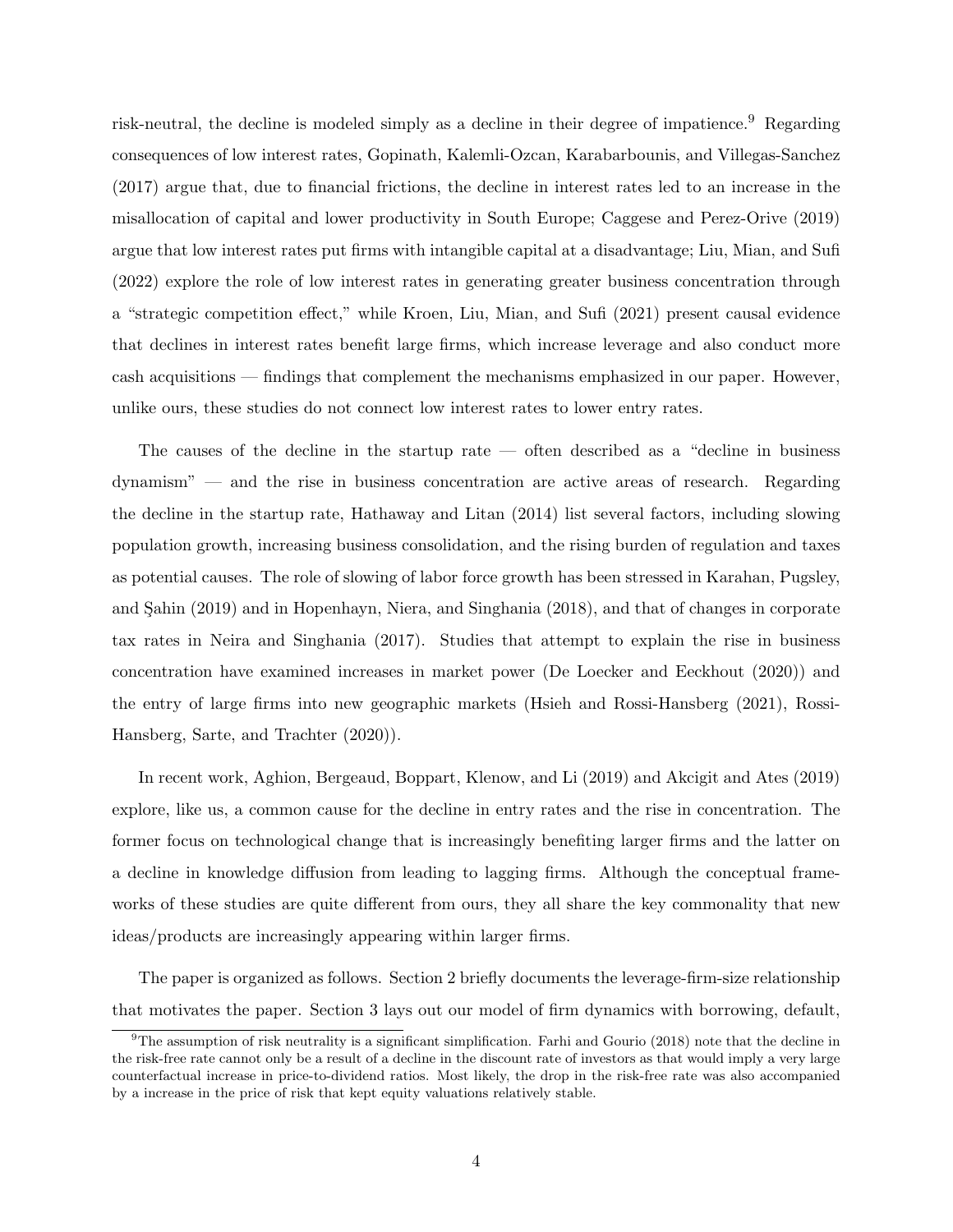entry and exit. In Section 4, a simple stripped-down version of this model is analyzed to explain the key idea of this paper: the market value of debt can affect the entry rate of new firms and the growth rate of existing firms. Section 5 analyzes the full model quantitatively and establishes that the key results derived in the stripped-down model carry over. This section also assesses the degree to which the quantitative model is in consonance with untargeted facts. Section 6 analyzes the impact of a decline in the risk-free rate on firm dynamics and shows that the model is capable of accounting for most of the decline in the entry rate since the late 1990s and also sheds some light on related trends over this period. Section 7 concludes. Finally, Appendixes A through D contain additional materials on facts and theory. In particular, Appendix C describes a variant of the model in which creditors incur a fixed default cost in the event of bankruptcy and shows that this alternative setup has properties similar to the main model.

#### 2 The Positive Relationship Between Leverage and Size

The positive relationship between firm size and firm leverage is a well-known regularity in finance. For the sake of background and completeness, we document this fact among publicly listed U.S. firms. As noted in the introduction, the positive relationship is true for private firms as well (but the data to demonstrate it is less easily available).

Figure 1 shows a (binned) scatter plot of firm leverage against firm size. Firm leverage is the ratio of a firm's total debt net of cash to its total assets; a firm's size is the deviation of the firm's log annual sales from the average (over all firms) in that year. There are upward of 175, 000 firm-year observations underlying the figure, so we plotted averages corresponding to 20 size bins. Median and average leverage is 0.094 and 0.076, respectively, and the slope of the line of "best fit" shown is 0.023.

The figure shows the "raw" pattern of association between leverage and size. In Appendix A, we present cross-sectional and panel regressions that include controls standard in the empirical literature and use four common measures of leverage. These measures differ in what is counted in debt and whether assets are in market or book values. Regardless of details, there is a highly statistically significant positive relationship between leverage and log sales; the magnitude of the response of leverage to size ranges from 0.013 to 0.038. As a point of comparison, our estimates are comparable to estimates reported in Dinlersoz, Kalemli-Ozcan, Hyatt, and Penciakova (2019,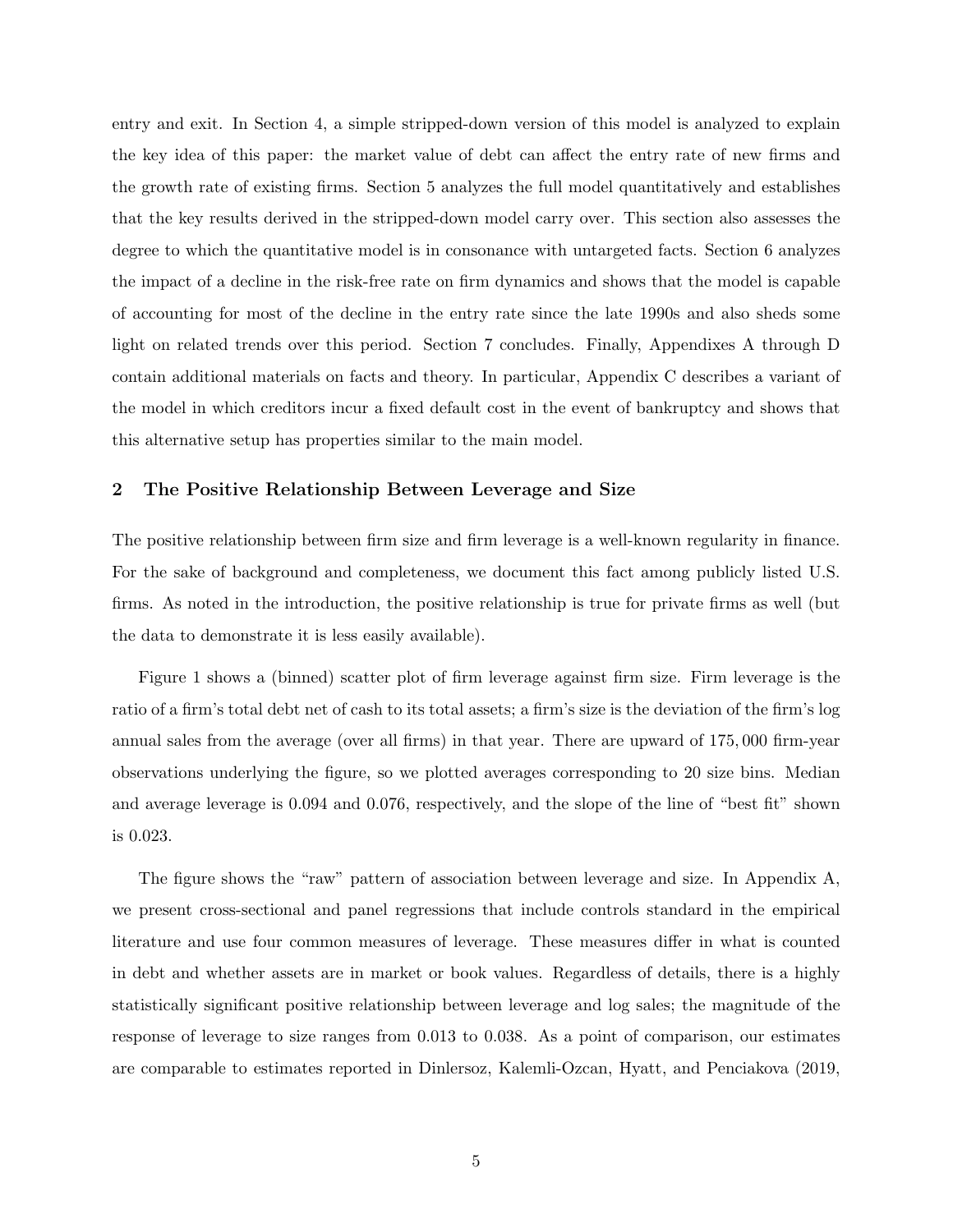

Source: Authors' calculations using COMPUSTAT (1978-2015), Compustat data from S&P Global Market Intelligence, retrieved from Wharton Research Data Service (WRDS) on 12-15-21. Leverage is the ratio of debt net of cash to total assets recorded at market values. For each year, firms included are those (i) reporting in U.S. dollars, (ii) with book value, market value, and sales at least \$1 million in 2015 (the GDP deflator is used to determine the equivalent nominal cutoffs for earlier years), (iii) with nonnegative debt and cash holdings, (iv) with leverage between −1 and +1, and (v) in sectors other than Utilities and Financials.

Table 4). They estimate a response of leverage to log sales of 0.0178 for publicly-listed firms and a response of 0.0281 for private firms.

We turn now to a model of firm borrowing with option to default that can generate this positive association.

### 3 Model

#### 3.1 The Environment

The economy is composed of a fixed continuum of workers and a potentially changing continuum of heterogeneous firms. Time is discrete and a firm is defined by the pair  $(K, B)$  where K is the number of varieties owned by the firm and  $B$  is its debt, both referring to beginning-of-period quantities.

There is an upper bound  $K_{\text{max}}$  to the number of varieties that a single firm can manage, stemming from "span of control" limitations (Lucas, Jr. (1978)), so  $K \in \mathbb{K} \equiv \{1, 2, 3, \ldots, K_{\text{max}}\}.$ There is also an upper bound  $B_{\text{max}}$  on the amount of debt a firm can carry but if  $B_{\text{max}}$  is sufficiently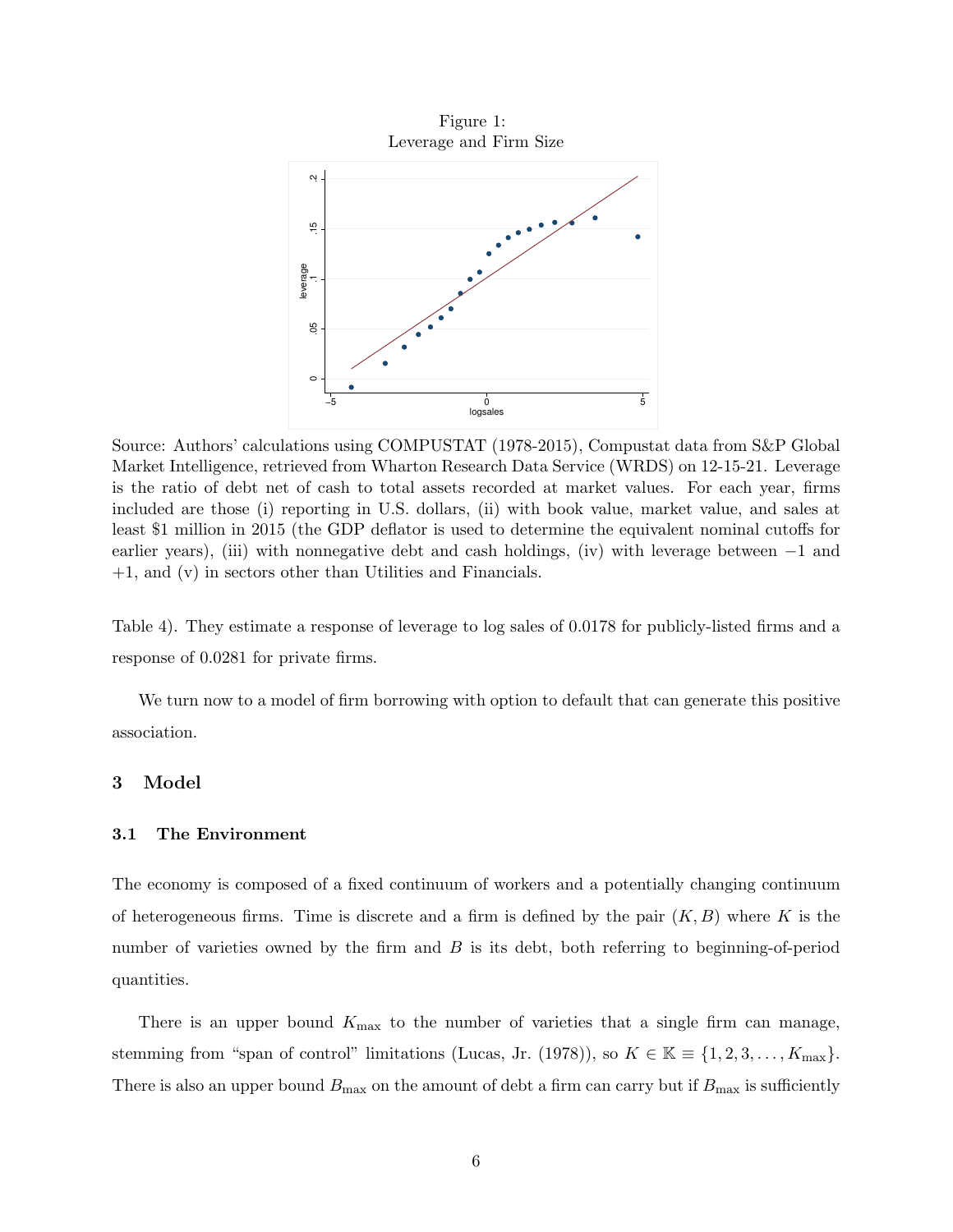large, this bound is nonbinding. In the theory, firms will not have an incentive to save and so it is assumed that  $B \in [0, B_{\text{max}}]$  without loss. To minimize technicalities,  $[0, B_{\text{max}}]$  is approximated by a finite set (of grid points) B.

Each period is divided into two subperiods. In the first subperiod, ideas arrive and are implemented; in the second subperiod, a fraction of existing products become extinct and the surviving varieties are produced. Each variety is produced with a linear technology using only labor. Firms compete monopolistically to earn a constant markup over marginal (labor) cost for each unit of each variety produced. Following production, firms partially or fully repay their debt and (potentially) issue new debt. Consumption occurs at the end of the period.

At the start of a period, the aggregate state is composed of two components. The endogenous component is the vector  $\{\mu(K, B), (K, B) \in \mathbb{K} \times \mathbb{B}\}\,$ , where  $\mu(K, B) \geq 0$  is the mass of firms of type  $(K, B)$ . The exogenous component is the sequence  $\mathbf{r} = \{r_{t+1}, r_{t+2}, r_{t+3} \ldots\}$  of current and future real interest rates which decision makers perfectly anticipate and take as given. The pair  $\{\mu, \mathbf{r}\}\$ is denoted X. Then,  $\mu' = \Gamma_{\mu}(X)$  is the perceived law of motion of  $\mu$  and  $\mathbf{r}' = \Gamma_{r}(X)$  is exogenous law of motion of  $r^{10}$ . Collectively, the law of motion of X is denoted  $\Gamma(X)$ .

#### 3.2 Arrival of New Ideas and Their Implementation

It is assumed that ideas occur to workers and that the measure of new ideas arriving each period is constant and given by  $M > 0$ . Thus, we do not model the *process* of idea generation, which has been the focus of a vast empirical and theoretical literature, and instead focus whether a new idea is implemented in a startup or an existing firm.

An important feature of the model is the way knowledge of newly arriving ideas is distributed across existing firms. A firm that owns K varieties encounters ideas for new varieties at the rate  $\rho K$ . The proportional relationship between the number of ideas encountered and K is in the spirit of the firm-size distribution literature wherein the expected rate of growth of varieties (or of "blueprints," in the terminology of Luttmer (2010)) is generally independent of the number of varieties ("blueprints") owned by the firm.<sup>11</sup>

<sup>&</sup>lt;sup>10</sup> $\Gamma_r$  is just the left shift operator that takes  $\mathbf{r} = \{r_{t+1}, r_{t+2}, r_{t+2} \ldots\}$  to  $\mathbf{r}' = \{r_{t+2}, r_{t+3}, r_{t+4} \ldots\}$ .

<sup>&</sup>lt;sup>11</sup>If every new variety encountered by a firm of size K is successfully absorbed, the expected (gross) growth rate of the number of varieties in the firm (prior to product survival shocks) is  $\left[\rho K(K+1)-(1-\rho K)K\right]/K=(1+\rho)$ .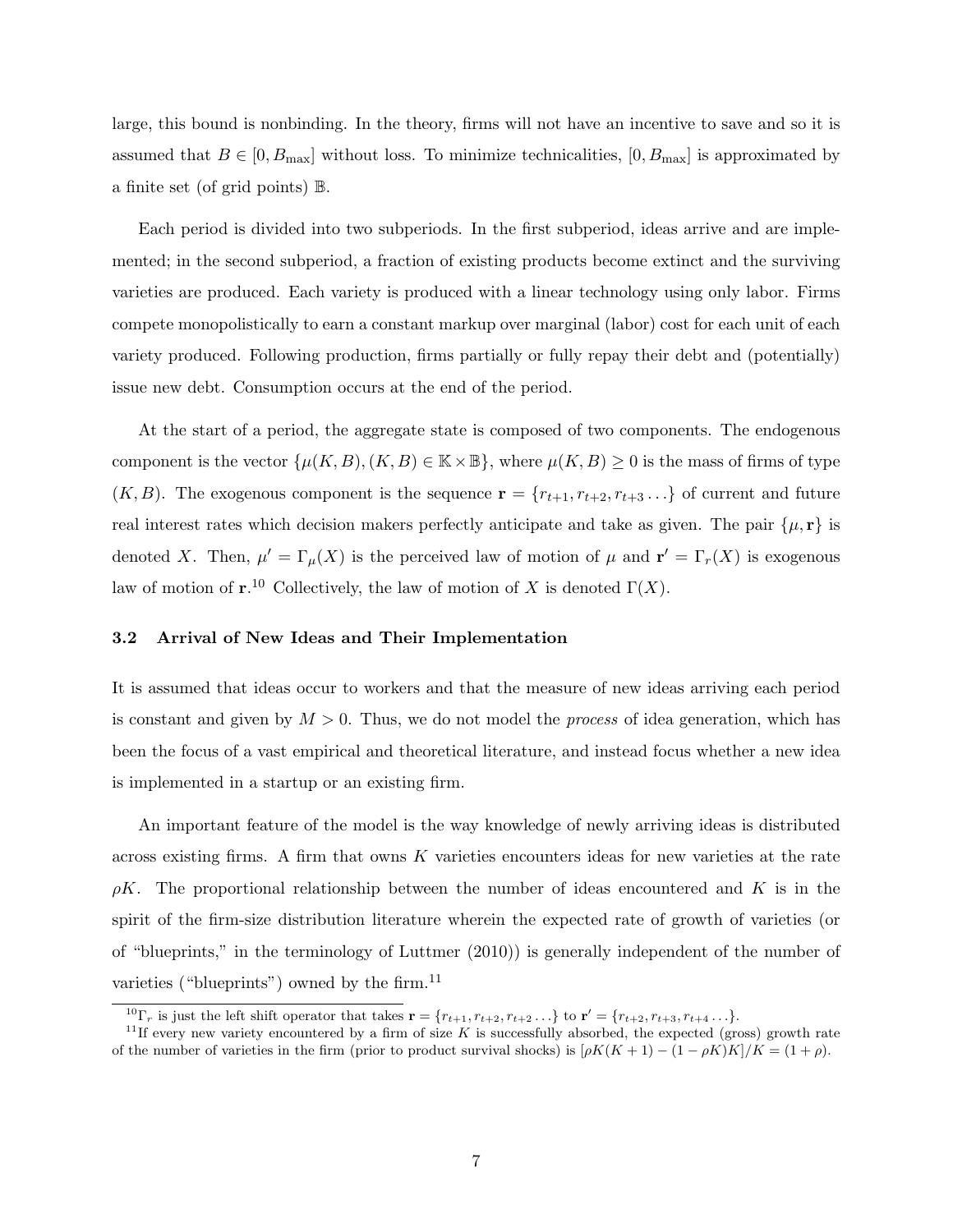The rate per variety,  $\rho$ , is taken as given by all decision makers but its value depends on the aggregate state X. The reason is that by definition  $\rho = M/N$ , where N is the measure of varieties in existence at the start of the period and is given by  $\sum_K K \sum_B \mu(K, B)$ ,<sup>12</sup> which depends on  $\mu$ and, hence, on X. In what follows, we recognize this dependence as  $\rho(X)$ .

To keep the exposition streamlined, in the main body of the paper we assume that the period is short enough, and so  $\rho(X)$  small enough, so that  $\rho(X)K_{\max} < 1$ . Then  $\rho(X)K$  can be interpreted as a probability and a firm can get matched with at most one idea per period. In the numerical analysis,  $\rho(X)K_{\text{max}}$  is allowed to exceed 1.<sup>13</sup>

To incorporate a choice between selling an idea to an existing firm and implementing it in a startup we assume that an idea is potentially valuable to some firm in the economy. In this (randomly chosen) firm, the idea can be successfully turned into a new variety with probability  $s \in [0,1]$ . For each idea-firm match, the value of s is drawn independently from a distribution  $F(s)$ . A higher s indicates greater technological synergy between the idea and the firm's existing capabilities. We also assume that an idea can always be implemented in a startup and, if it is, it's successfully transformed into a new variety with a constant probability  $\sigma \in (0,1).^{14}$ 

Whether the idea is implemented in an existing firm or in a startup is determined via bargaining between the firm and the worker who got the idea.<sup>15</sup> Let  $W(\widetilde{K}, B; X)$  denote the value of a firm that at the end of the first subperiod owns  $\widetilde{K}$  varieties and has debt B. For a firm that starts the period with  $K < K_{\text{max}}$  there is a potential gain from implementing a new idea with success probability s if

$$
s[W(K+1, B; X) - W(K, B; X)] \ge \sigma W(1, 0; X). \tag{1}
$$

The l.h.s. is the expected gain to the firm if it implements the idea for a new variety. The r.h.s. is the expected gain to a startup which by definition owns one variety and has no legacy debt. If

<sup>&</sup>lt;sup>12</sup>For a given K, the inner sum over B gives the measure of varieties owned by all firms owning K varieties and the outer sum over K gives the total measure of varieties.

<sup>&</sup>lt;sup>13</sup>When  $\rho K_{\text{max}} > 1$ , a firm that owns K varieties encounters  $|\rho(X)K|$  ideas for sure and the  $|\rho(X)K| + 1^{th}$  idea with probability  $\rho(X)K - \rho(X)K$  (here  $\rho(X)K$ ) is the largest integer less than or equal to  $\rho(X)K$ ). The decision problem corresponding to this general case is stated in Appendix B.

<sup>&</sup>lt;sup>14</sup>The setup is similar to a model with search frictions in that we permit the worker to negotiate with only one firm.

 $15$ In the general case where a firm receives multiple ideas, we assume that the bargaining proceeds sequentially: The firm bargains with a randomly chosen inventor who is matched with the firm, knowing only the probability distribution of how many more inventors are in line to bargain and knowing whether previously purchased ideas have been successfully turned into new varieties.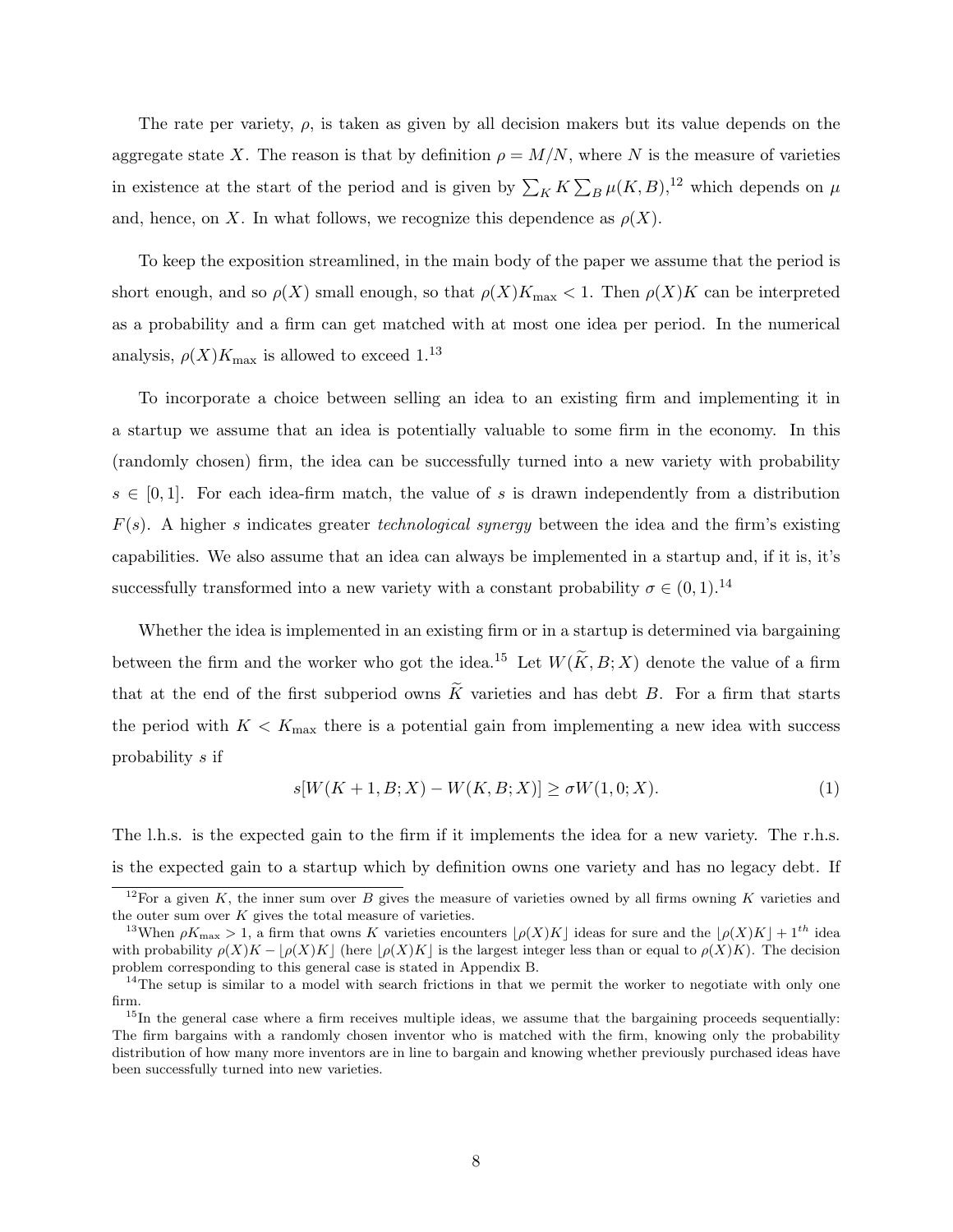the surplus is nonnegative, we assume that the new variety is implemented by the firm and the inventor gets  $\sigma W(0, 1; X)$  through shares in the existing firm.<sup>16,17</sup>

The core idea of the paper is that the difference  $W(K+1, B; X) - W(K, B; X)$  is increasing in K. This feature stems from the fact that a larger firm has a lower volatility of sales growth and is, therefore, less risky and able to borrow a larger fraction of its future cash flow (and would like to do so). This makes a larger firm more willing to purchase an idea and this is more true when the risk-free rate is lower. Section 4 exposits this core idea in the context of a simplified version of the model.

Let  $s^*(K, B; X)$  solve (1) with equality, so  $s^*(K, B; X)$  can exceed 1 or fall below 0. If  $K < K_{\text{max}}$ and  $s \geq s^*(K, B; X)$  the idea is implemented in the firm; if  $s < s^*(K, B; X)$  it is implemented in a startup. If  $K = K_{\text{max}}$ , the idea is implemented in a startup regardless of the value of s.

Under these assumptions, the start-of-the-period value of the firm, denoted  $Z(K, B; X)$ , is

$$
Z(K, B; X) =
$$
\n
$$
\begin{cases}\nW(K, B; X) & \text{if } K = K_{\text{max}} \\
\rho(X)K \int \mathbb{1}_{\{s \ge s^*(K, B; X)\}} \{s[W(K+1, B; X) - W(K, B; X)] \\
-\sigma W(1, 0)]\} dF(s) + W(K, B; X)\n\end{cases}
$$
\n
$$
(3)
$$
\nif  $K < K_{\text{max}}$ 

If the firm is already at  $K_{\text{max}}$  then Z is the same as W. Otherwise, Z takes into account the expected gain from encountering an idea with a high enough s. Note that the probability that the firm acquires a new variety is  $\rho(X) \int s \mathbb{1}_{\{s \geq s^*(K,B;X)\}} dF(s)$  and, so, 1 minus this probability is the probability of the firm not aquiring a new variety.

#### 3.3 Destruction of Varieties

Let  $\widetilde{K}$  denote the number of varieties owned by the firm, including any that it bought in the current period and successfully integrated into its portfolio. At this juncture, a variety can become extinct

<sup>&</sup>lt;sup>16</sup>If the firm has unit shares outstanding, it issues a additional units to the inventor, where  $a = \sigma W(1, 0; X)$ . The value of  $1 + a$  units of shares is  $s[W(K + 1, B; X) - W(K, B; X)] + W(K, B; X)$  and the post-purchase value of the original unit share is  $s[W(K + 1, B; X) - W(K, B; X)] + W(K, B; X) - \sigma W(1, 0; X).$ 

 $17$ If, instead, we assumed that inventors must be compensated in cash, firms would have an incentive to accumulate cash balances to purchase ideas (fund investment opportunities), which we do see firms doing. We note, however, that it is possible for a 1-variety firm to not choose to accumulate any cash (if the interest rate is too low or investment opportunities arrive too rarely). In that case, the long-run equilibrium would feature only 1-variety firms and firms would not grow over time.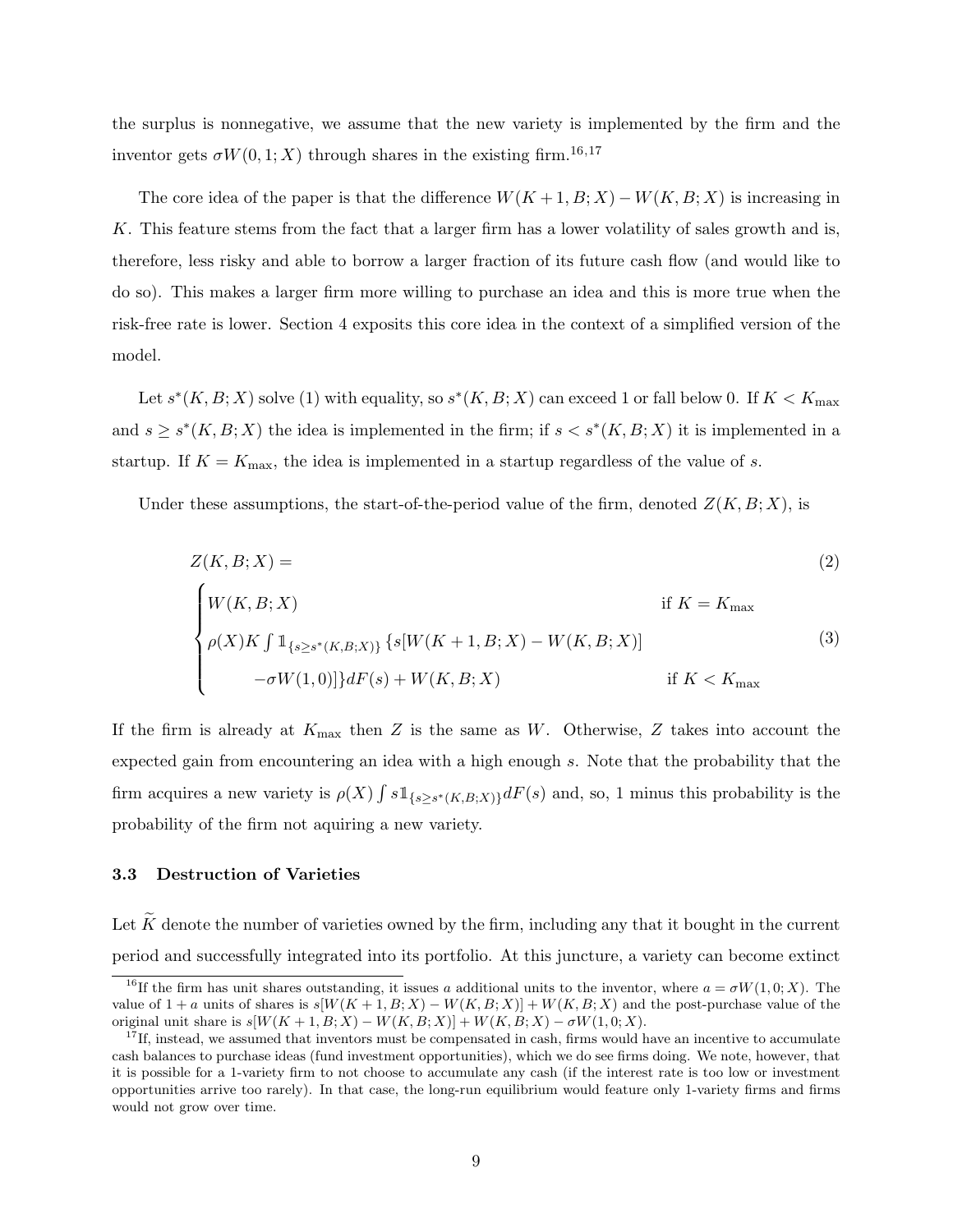with probability  $\phi$ . The probability that a firm with  $\widetilde{K}$  varieties ends up with  $0 \leq K' \leq \widetilde{K}$  varieties is, therefore,

$$
h(\widetilde{K}, K') = \binom{\widetilde{K}}{K'} (1 - \phi)^{K'} \phi^{\widetilde{K} - K'}.
$$

#### 3.4 Production and Profits

Following the extinction shocks, the firm undertakes production if it has any surviving varieties. Let  $N'$  denote the measure of varieties in existence in the economy at the time of production. A consumer's preferences over consumption of varieties is given by the CES aggregator

$$
U = \left[ \int_0^{N'} c(n)^\gamma dn \right]^{1/\gamma}, \ \gamma \in (0, 1). \tag{4}
$$

Let  $p(n)$  denote the nominal (dollar) price of variety n and let I denote nominal aggregate expenditure on all varieties. Then, the demand function for variety  $n$  is

$$
\left[\frac{p(n)}{P}\right]^{-\frac{\gamma}{1-\gamma}}\left[\frac{I}{P}\right], \quad \text{where } P = \left[\int_0^{N'} p(n)^{-\frac{\gamma}{1-\gamma}} dn\right]^{-\frac{1-\gamma}{\gamma}}.
$$
 (5)

Firms can hire workers at the nominal wage W. If the productivity of labor is  $\alpha > 0$ , the nominal marginal cost of producing a variety is  $W/\alpha$ . Profit maximization implies that  $p^* = (1/\gamma)W/\alpha$  and flow nominal profits from producing the optimal output  $q^*$  is  $\Pi = \left[1 - \gamma\right]p^*q^*$ . Since all varieties appear symmetrically in  $U$ , the profit-maximizing price is the same for all varieties. Then, the flow of real profits is

$$
\pi(N'|q^*) = \frac{\Pi}{P} = [1 - \gamma]N'^{\frac{1-\gamma}{\gamma}}q^*.
$$
\n(6)

In general equilibrium, the output of each variety must be such as to absorb, in the aggregate, all available labor. Letting  $L$  denote the constant measure of workers, we must have

$$
q^*N' = \alpha L. \tag{7}
$$

Hence, we obtain that in general equilibrium the optimal real profit flow is

$$
\pi(N') = [1 - \gamma] \alpha L N'^{\frac{1}{\gamma} - 2}.
$$
\n
$$
(8)
$$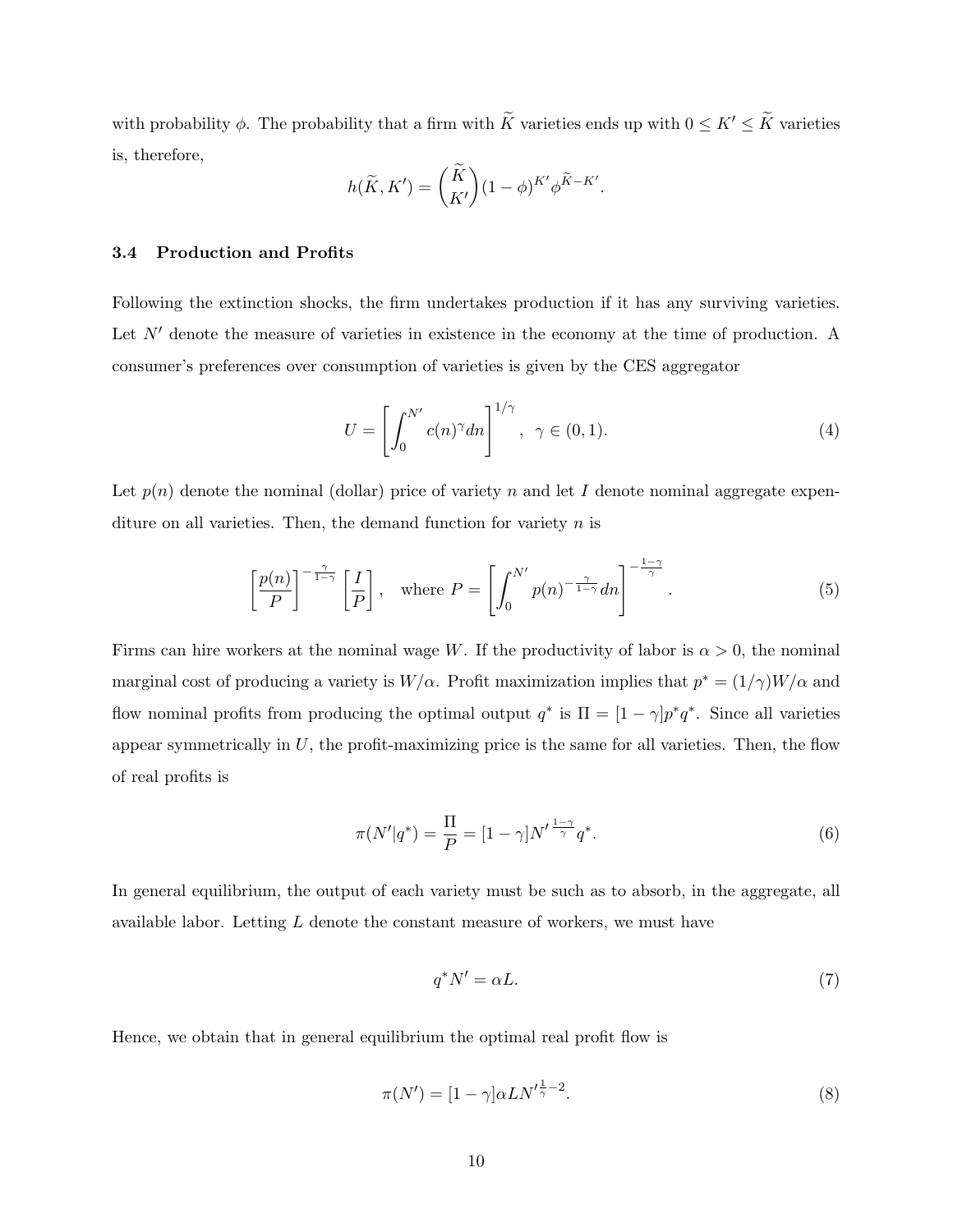The measure of varieties in existence following the extinction shocks is also the measure of varieties at the start of the next period. Thus,  $N' = \sum_{K} K \sum_{B} \mu'(B, K)$ . Since  $\mu' = \Gamma_{\mu}(X)$ , the optimal equilibrium real profit is a function of  $X$  via the perceived law of motion of  $X$ :

$$
\pi(X) = [1 - \gamma] \alpha L \left[ \sum_{K} K \sum_{B} \Gamma_{\mu}(X)(B, K) \right]^{\frac{1}{\gamma} - 2}.
$$
\n(9)

#### 3.5 Debt, Default, and Exit

Following production, the firm services any existing debt if it can and potentially engages in new debt issuances. We assume that a firm's debt is an obligation in real terms and, so, B and  $\pi(X)$ are in the same units. If the firm issues new debt  $B'$ , the real price at which it sells this debt is  $q(K', B'; X)$ .<sup>18</sup> Both K and B are relevant for assessing the probability of default on debt and, so, both appear as arguments of the bond price. The price also depends on the aggregate state X directly through the sequence r and indirectly through the implied sequence of future  $\mu$ 's which affect future profit flows and default probabilities.

We impose two constraints on a firm's debt decisions. First,  $B'$  must respect nonnegative dividend payouts (equivalent to nonnegative consumption)

$$
\pi(X)K' - B + q(K', B'; X)B' \ge 0.
$$
\n(10)

If the firm's cash  $\pi(X)K'$  falls short of its obligations B, its only option is to meet the deficit by debt issuance. Effectively, the constraint imposes a lower bound on  $B'$ . And, second,  $B'$  must respect a default probability constraint:

$$
d(K', B'; X') \le \theta, \ \theta \in (0, 1] \text{ and } X' = \Gamma(X). \tag{11}
$$

Here  $d(K', B'; X')$  is the probability of default next period on debt issued in the current period. As mentioned in the introduction, the motivation for this constraint is the well-established fact that lenders deny credit to risky firms. In Appendix B we consider the alternative case where default imposes a fixed cost on lenders.

<sup>&</sup>lt;sup>18</sup>The obligation to pay 1 unit next period is the obligation to pay  $P'$  in nominal terms; the current nominal price of this obligation is  $q(\cdot)P$ .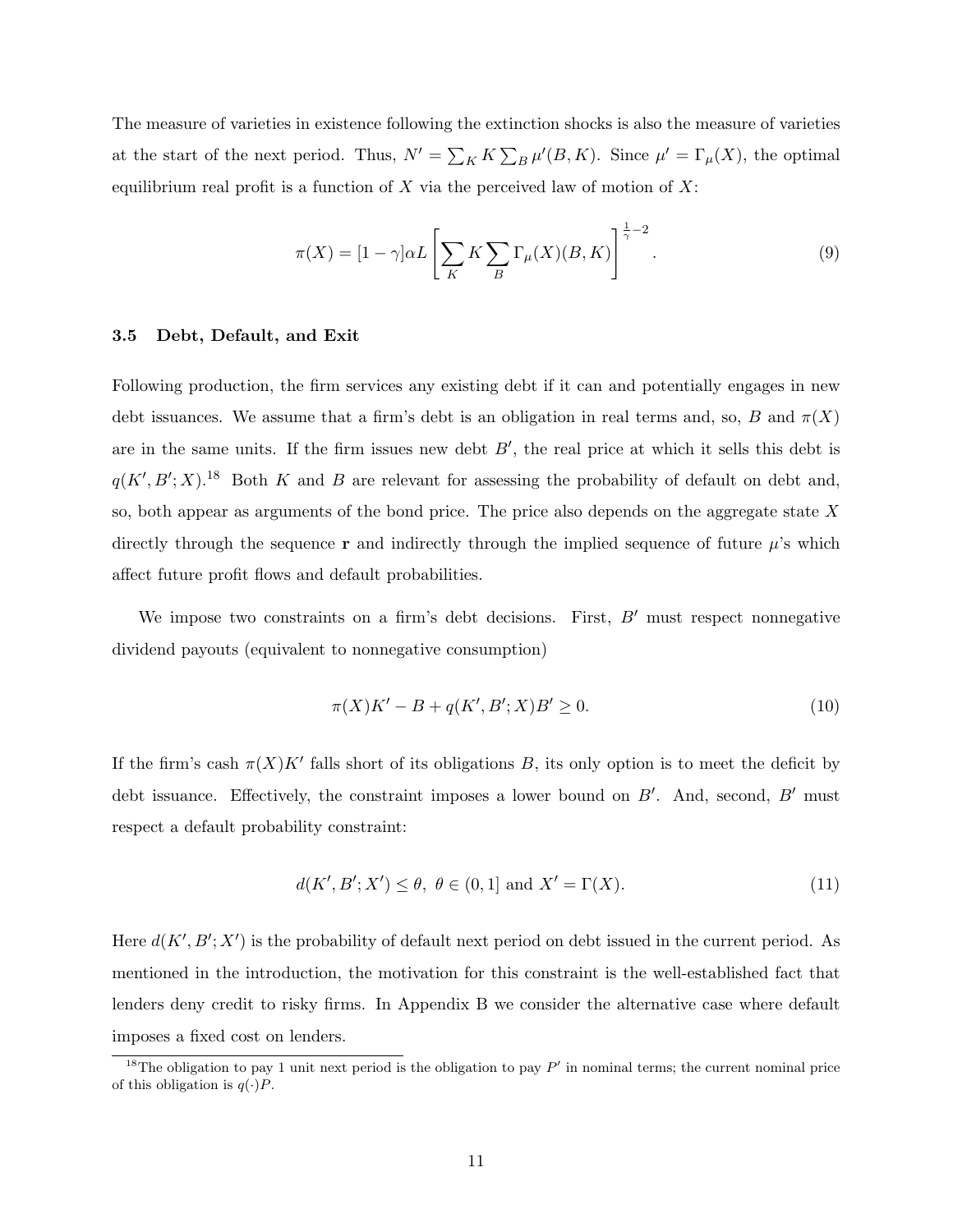A firm is in default if it cannot meet its debt obligations fully. To formalize this, let  $G(K';X)$ be the maximum revenue from bond sales consistent with the bonds meeting the default probability constraint (11). That is,

$$
G(K'; X) = \max_{B' \in \mathbb{B}} q(K', B'; X)B'
$$
  
s.t.  

$$
d(K', B'; X') \le \theta \text{ and } X' = \Gamma(X).
$$
 (12)

Define

$$
\bar{B}(K';X) = \pi(X)K' + G(K';X). \tag{13}
$$

Then  $\bar{B}(K';X)$  is the maximum amount of resources available to the firm and default occurs if and only if  $B > \bar{B}(K';X)$ . Thus, the default decision rule  $D(K',B;X)$  is given by

$$
D(K', B; X) = \begin{cases} 1 & \text{if } B > \bar{B}(K'; X) \\ 0 & \text{otherwise.} \end{cases}
$$
 (14)

In the event of default, creditors receive  $\bar{B}(K';X)$ . The value of a firm in default is then given by

$$
V^{D}(K', B; X) = \max_{B' \in \mathbb{B}} \pi(X)K' - \bar{B}(K'; X) + q(K', B'; X)B' + \beta Z(K', B'; X')
$$
(15)  
s.t.  

$$
q(K', B'; X)B' = G(K'; X), d(K', B'; X') \le \theta \text{ and } X' = \Gamma(X).
$$

Here  $0 < \beta < 1$  is the discount factor of owners and workers. If there is a unique B' that attains  $G(K';X)$ , then that is the only choice available to the firm. In any event, the dividend payout in default is always zero but owners retain rights over the firm's future cash flow. Thus, default resembles a Chapter 11 business reorganization rather than a business liquidation.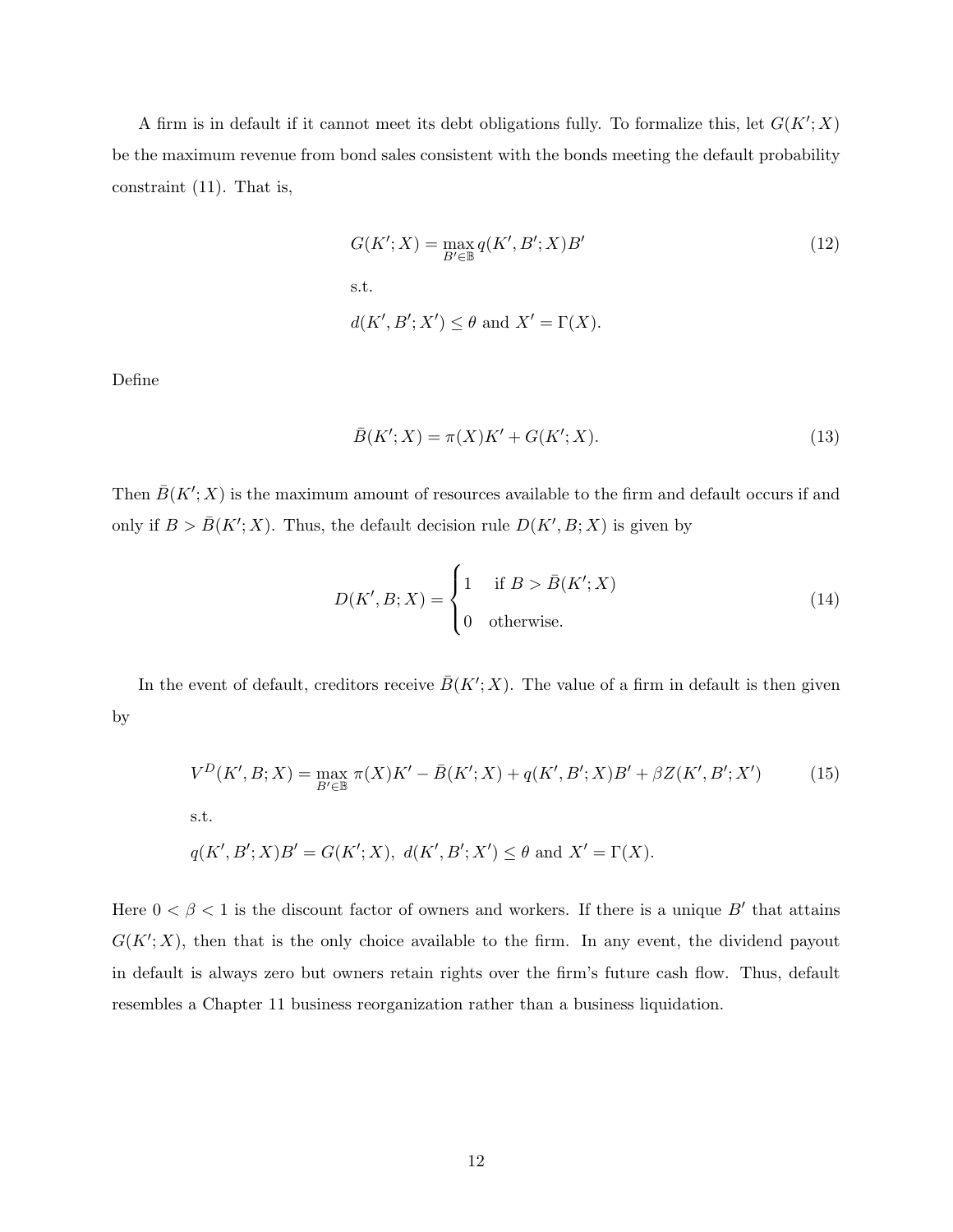If the firm does not default, that is  $B \leq \bar{B}(K';X)$ , the firm solves

$$
V^{R}(K', B; X) = \max_{B' \in \mathbb{B}} \pi(X)K' - B + q(K', B'; X)B' + \beta Z(K', B'; X')
$$
(16)  
s.t.  

$$
\pi(X)K' - B + q(K', B'; X)B' \ge 0, d(K', B', X') \le \theta \text{ and } X' = \Gamma(X).
$$

We denote the firm's optimal choice of debt by  $B(K', B; X)$ .

Exit of a firm occurs if it loses all its varieties. This is because if  $K' = 0$ , the firm cannot acquire new varieties (since  $\rho(X) \times 0 = 0$ ) and 0 becomes an absorbing state. Since  $K'' = 0$  with certainty, the probability of default on any amount of debt is 1 and, so,  $\bar{B}(0;X) = 0$ . Hence, if  $B > 0$ , the exiting firm defaults and creditors get nothing.

We can now give the expression for the probability of default on bonds issued in the current period conditional on  $X'$ :

$$
d(K', B'; X') = [\rho(X')K' \int s \mathbb{1}_{\{s \ge s^*(K', B'; X')\}} dF(s)] \mathbb{E}_{(K''|K'+1)} D(K'', B'; X') +
$$
  

$$
[1 - \rho(X')K' \int s \mathbb{1}_{\{s \ge s^*(K', B'; X')\}} dF(s)] \mathbb{E}_{(K''|K')} D(K'', B'; X').
$$
 (17)

The first term is the product of the probability that the firm successfully adds a new variety next period with the probability of default conditional on having done so.<sup>19</sup> The second term is the complementary case where the firm fails to add a new variety. Since  $X' = \Gamma(X)$ , this default probability is known to all decision makers in the current period.

Finally, we give the expression for  $W(K, B; X)$ :

$$
W(K, B) = \mathbb{E}_{(K'|K' \le K)} \left[ [1 - D(K', B; X)] V^R(K', B; X) + D(K', B; X) V^D(K', B; X) \right]. \tag{18}
$$

<sup>19</sup>The full expression for the probability of default conditional on acquiring new variety next period is

$$
\sum_{K''=0}^{K'+1} h(K'+1,K'') \mathbbm{1}_{\{(B'>\bar{B}(K'';X'))\}},
$$

which is equivalent to  $\sum_{K''=0}^{K'+1} h(K'+1, K'')D(K'', B'; X')$  (similarly for the probability of default conditional on not acquiring a variety).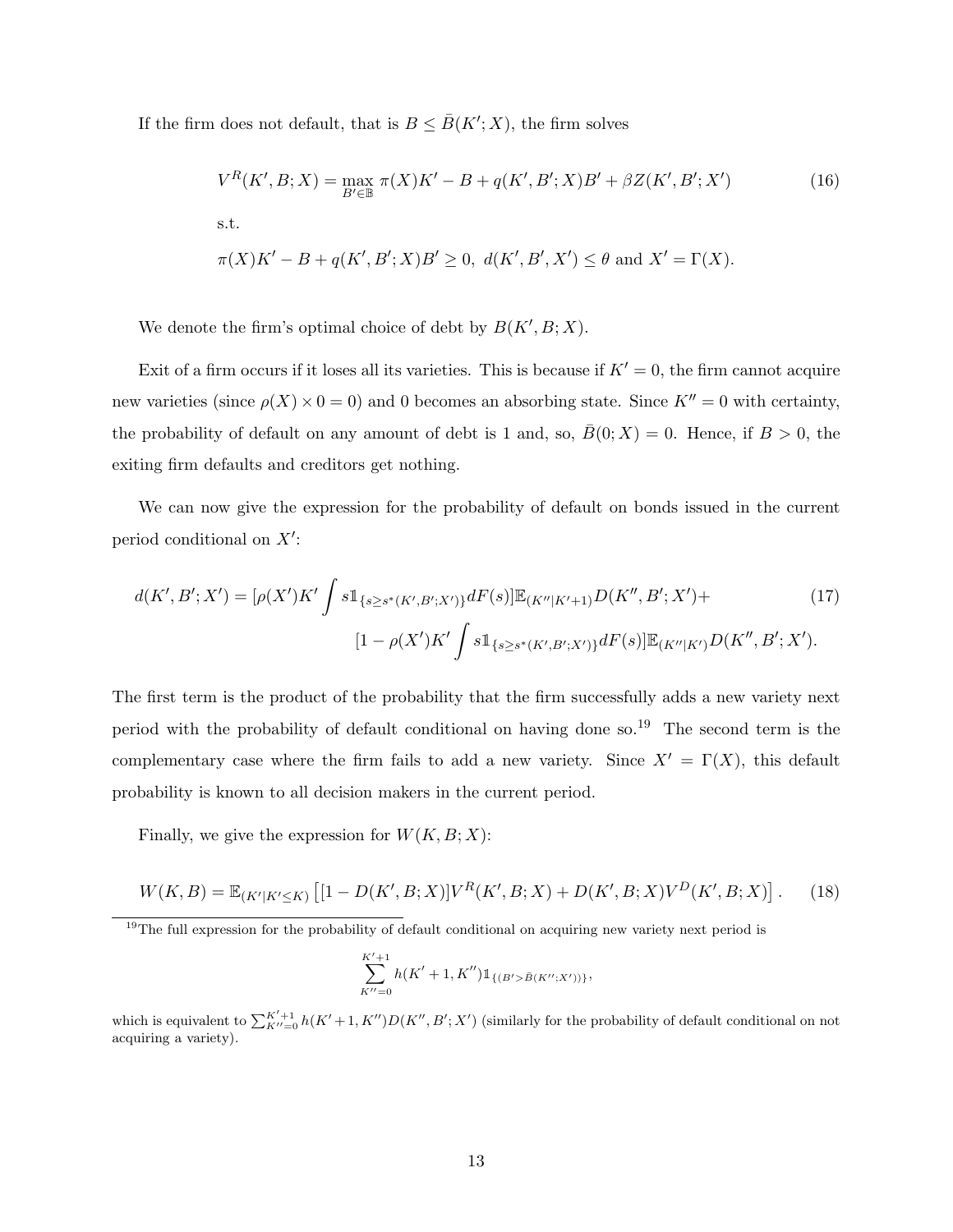The model analog of leverage of a firm in state  $(K, B)$  is

$$
\frac{B}{B + Z(K, B)}.\t(19)
$$

It is the ratio of the value of obligations due this period to the total value of a firm as represented in the data, namely, the firm's debt obligations plus its beginning-of-period value to owners.

#### 3.6 Evolution of Firm Distribution

In this (sub) section, we describe the equations that govern the evolution of the distribution of firms over the state space, namely  $\Gamma_{\mu}(X)$ . For this, it is helpful to introduce notation for the distribution of firms at the end of the first subperiod, i.e., after all decisions and outcomes regarding the implementation of new varieties have occurred but the extinction shocks have not. Denote this interim distribution by  $\tilde{\mu}(K, B)$ .

Then,  $\Gamma_{\mu}(X)$  has the following simple form

$$
\Gamma_{\mu}(X)(K',B') = \sum_{B \in \mathbb{B}} \sum_{K' \leq \tilde{K}} \left[ h(\tilde{K},K') \mathbb{1}_{\{B' = B(K',B;X)\}} \right] \cdot \tilde{\mu}(\tilde{K},B;X), (K',B') \in \mathbb{K} \times \mathbb{B}.
$$
 (20)

On the r.h.s. the term in [·] is the product of the probability that a firm that starts the second subperiod with  $\tilde{K}$  varieties ends up with  $K' \leq \tilde{K}$  varieties and the probability (which is either 0 or 1) that a firm in state  $(K', B)$  chooses B'. The product of this joint probability with the measure of firms on the grid  $(\tilde{K}, B')$  gives the measure of firms arriving on grid  $(K', B')$  from this particular source; summing over all relevant sources yields the total measure of firms on the grid  $(K', B')$ at the start of the next period. Note that since since  $0 \notin K$ , this equation records the flows of surviving firms only.

To complete the description of  $\Gamma_{\mu}(X)$ , we now describe how  $\tilde{\mu}$  evolves from  $\mu$ . To begin,

$$
\tilde{\mu}(1,0;X) = \sigma \sum_{B \in \mathbb{B}} \sum_{K \in \mathbb{K}} \left[ \rho(X)K \int \mathbb{1}_{\{s < s^*(K,B;X)\}} dF(s) \right] \cdot \mu(K,B) + \left[ 1 - \rho(X) \int s \mathbb{1}_{\{s \ge s^*(1,0;X)\}} dF(s) \right] \cdot \mu(1,0). \tag{21}
$$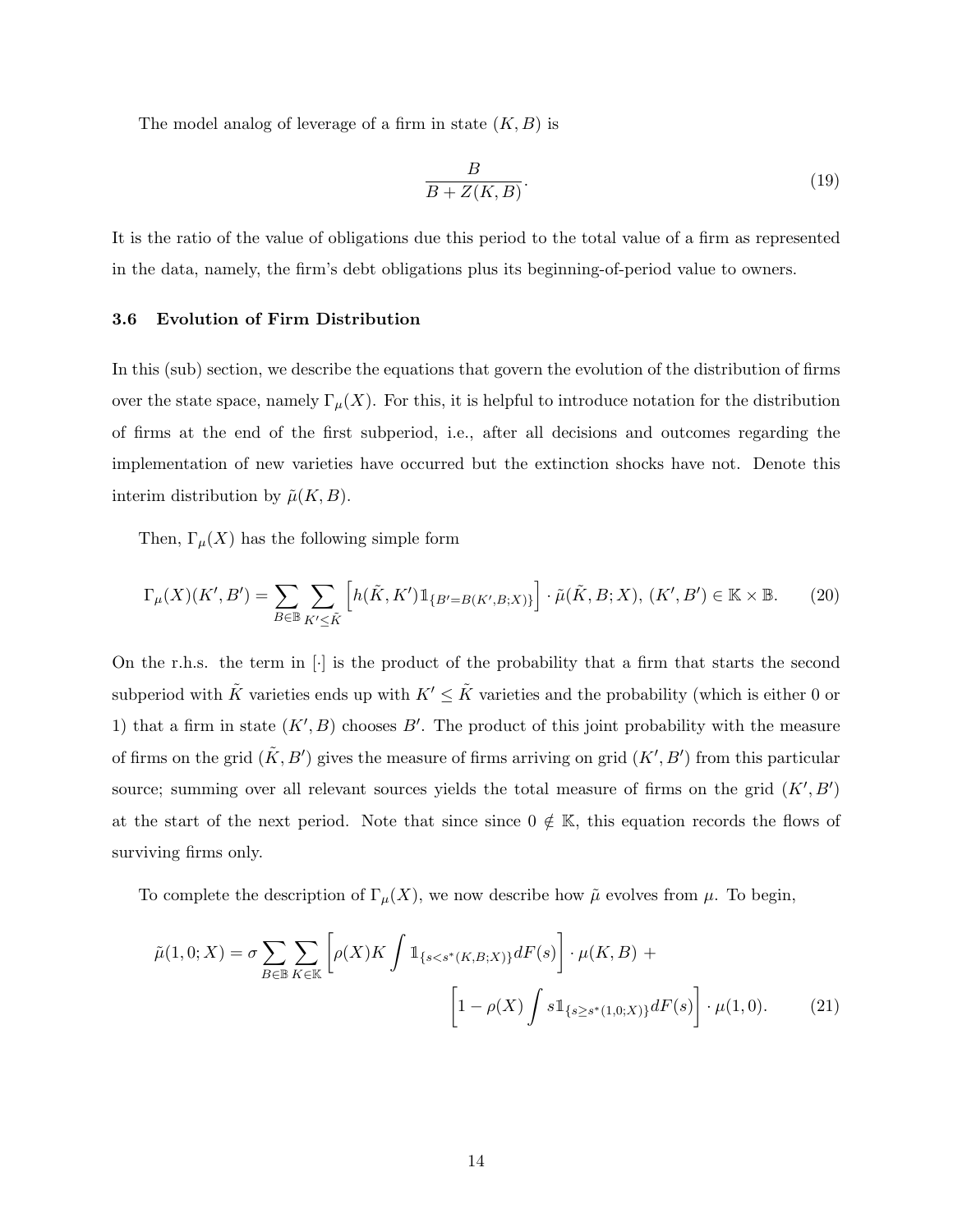The l.h.s is the measure of firms with one variety and no debt at the end of the first subperiod. On the r.h.s., the first term (with the double sum) is the measure of new firms created.<sup>20</sup> The second term is the measure of existing firms that started the period with 1 variety and 0 debt and failed to acquire a new variety.

Next,

$$
\tilde{\mu}(1, B; X) = \left[1 - \rho(X) \int s \mathbb{1}_{\{s \ge s^*(1, B; X)\}} dF(s)\right] \cdot \mu(1, B), \quad B \in \mathbb{B} \setminus \{0\} \tag{22}
$$

gives the measure of firms that have 1 variety and some  $B > 0$ ; it consists of all firms that started the period with 1 variety and that B and failed to add a new variety.

Finally,

$$
\tilde{\mu}(K, B; X) = \left[\rho(X)(K-1) \int s \mathbb{1}_{\{s \ge s^*(K-1, B; X)\}} dF(s)\right] \cdot \mu(K-1, B) + \left[1 - \rho(X)(K) \int s \mathbb{1}_{\{s \ge s^*(K, B; X)\}} dF(s)\right] \cdot \mu(K, B), \quad B \in \mathbb{B}, \ K \in \mathbb{K} \setminus \{1\} \tag{23}
$$

gives the flow into states with  $K \geq 2$  and  $B \geq 0$ . It consists of firms that started with  $K - 1$ varieties and added a variety and those that started with K varieties and did not.

#### 3.7 Equilibrium

An equilibrium is an initial  $X_0$ , a function  $\rho^*(X)$ , decision rules  $s^*(K, B; X)$ ,  $D^*(K', B; X)$ , and  $B^*(K', B; X)$ , value functions,  $V^{*D}(K', B; X)$ ,  $V^{*R}(K', B; X)$ , and  $G^*(K'; X)$ , a price function  $q^*(K', B'; X)$ , and a perceived law of motion  $\Gamma^*(X)$  such that decision rules and value functions solve the relevant optimization problems given  $\rho^*, q^*, \Gamma^*$  and the following three conditions hold:

#### 1. Consistency of ρ:

$$
\rho^*(X) = \frac{M}{\sum_K K \sum_B \mu(B, K)}.\tag{24}
$$

<sup>&</sup>lt;sup>20</sup>The term in square brackets is the joint probability that the firm in state  $(K, B)$  encounters a new variety with an acceptable s; multiplication by  $\mu(K, B)$  gives the measure of startup attempts from such firms and the sum over  $(K, B)$  yields the total measure of startup attempts. Multiplication by  $\sigma$  then gives the measure of startup attempts that successfully end in a new firm.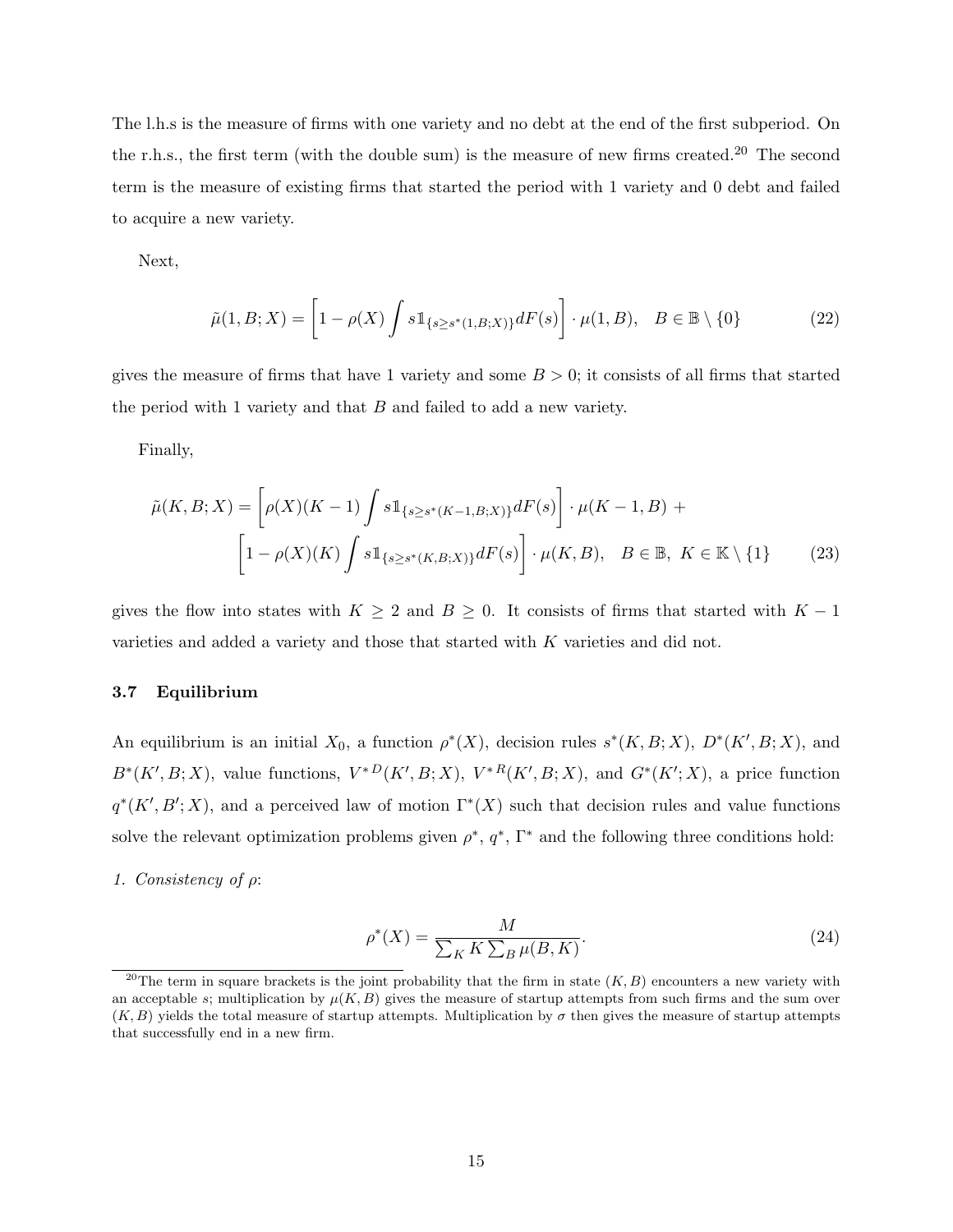#### 2. Bond prices yield the risk-free rate in expectation:

$$
q^*(K', B'; X)(1 + r'(X)) = \left[\rho(X')^* K' \int s \mathbb{1}_{\{s \ge s^*(K', B'; X')\}} dF(s)\right] \times
$$
  

$$
\mathbb{E}_{(K''|K'+1)} \left[ [1 - D^*(K'', B'; X')] + D^*(K'', B'; X') \frac{\bar{B}(K''; X', G^*)}{B'} \right] +
$$
  

$$
\left[ 1 - \rho(X')^* K' \int s \mathbb{1}_{\{s \ge s^*(K', B'; X')\}} dF(s) \right] \times
$$
  

$$
\mathbb{E}_{(K''|K')} \left[ [1 - D^*(K'', B'; X')] + D^*(K'', B'; X') \frac{\bar{B}(K''; X', G^*)}{B'} \right], \quad (25)
$$

where  $r'(X)$  is the risk-free rate between the current period and the next period (in calendar time,  $r_{t+1}$ ) and  $X' = \Gamma(X)$ . The l.h.s. is the opportunity cost of investing in a unit bond with price  $q(K', B'; X)$ , and the r.h.s. is the expected payoff from doing so. The first term on the r.h.s. is the product of the probability of acquiring a new variety and the expected payoff on the bond conditional on having added a new variety. The payoff is 1 if there is no default, and it is the repayment ratio  $\bar{B}(K''; X')/B'$  if there is default. The second term is similar, covering the case where a new variety is not acquired. Since there is generally a payment in the event of default,  $q(K', B'; X) \geq [1 - d(K', B'; \Gamma(X))]/(1 + r').$ 

3. Perceived law of motion coincides with the actual law of motion given by equations (20) - (23).

#### 4 External Finance and Value of New Ideas in a Two-Period Model

The goal of this section is to explain, in the context of the stripped-down version of the model, how access to external finance makes new ideas more valuable to larger firms.

Consider a version in which  $K_{\text{max}} = 2$ . Thus, a firm can own one or two varieties. In addition, assume that there are only two periods: the current period and a final period. The timeline of events in the current period is as described in section 3.1, except that profit from each variety is exogenously given and equal to  $\pi$ . The final period is a "dummy" period in which only extinction shocks occur, followed by realization of profits, debt payments and dividends.

Following the notation conventions of the main model, we use  $K$  and  $B$  to denote the varieties and debt inherited from the past;  $s^*(K, B)$  to denote the threshold value of s below which a firm rejects an idea for purchase;  $B'$  to denote the debt incurred in the current period;  $K'$  and  $K''$  to denote the number of varieties owned at the end of the current and final periods, respectively; and  $q(K', B')$  to denote the price of debt issued in the current period.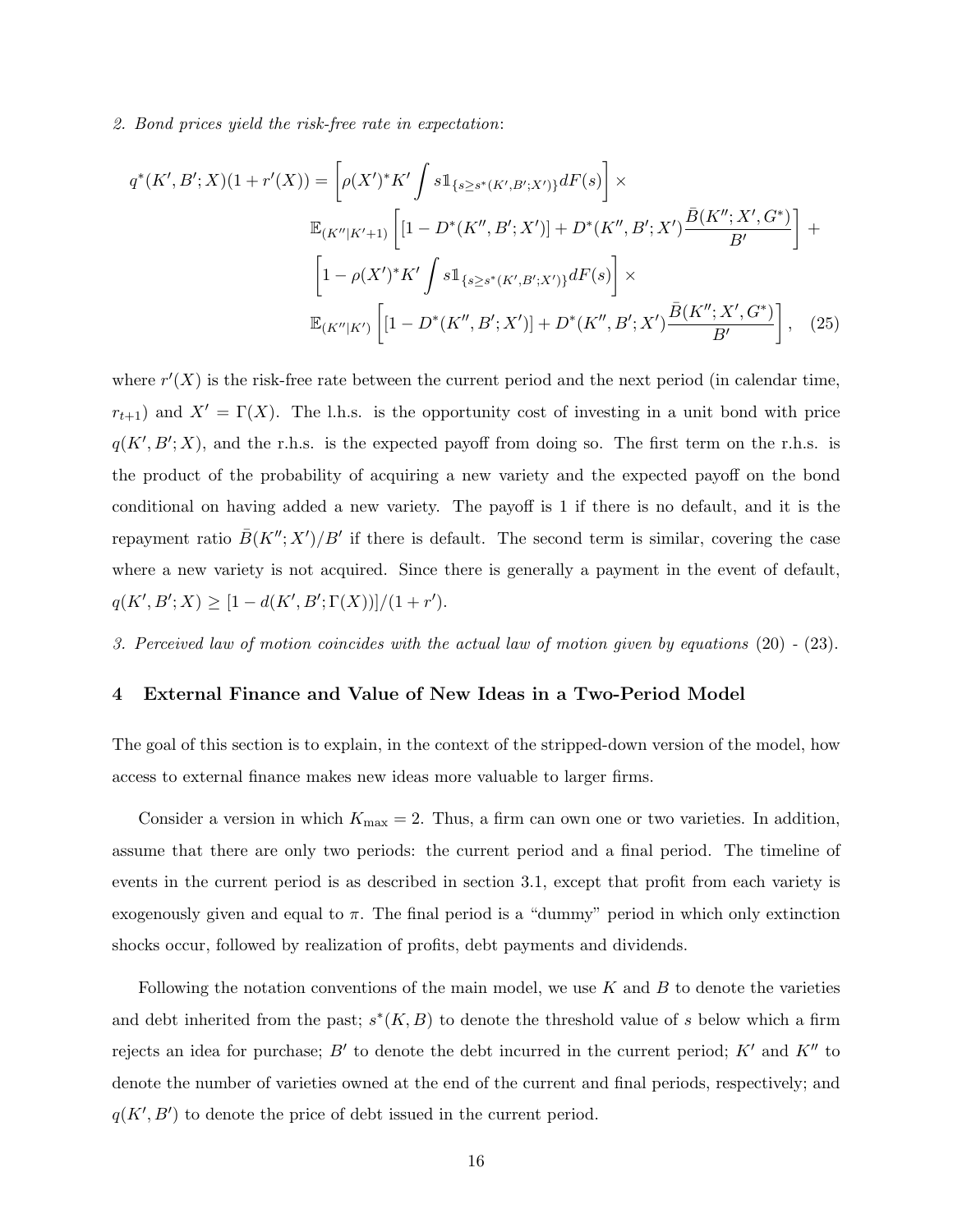In this two-period world, default on debt incurred in the current period occurs if and only if  $\pi K'' < B'$ . Thus, the default probability on debt B' issued by a K'-variety firm is  $d(K', B') =$  $\Pr \{ \pi K'' < B' | K' \}.$ 

The most that a K'-variety firm can possibly borrow depends on  $\theta$ . If  $\theta < 1$ , a firm cannot borrow more than the maximum possible cash flow next period because if it did, the probability of default would be 1 and that would exceed  $\theta$ . Since  $K'' \leq K'$ ,  $B' \leq \pi K'$  for  $\theta < 1$ . For  $\theta = 1$ ,  $B' > \pi K'$  is possible, but committing more than what the firm can ever pay simply leads to a reduction in prices with no change in revenue from bond sales. So, without any loss of generality, we may assume that  $B' \leq \pi K'$  for all  $0 \leq \theta \leq 1$ .

The next three propositions tell us what happens for different ranges of  $\theta$  values. Proposition 1 deals with middle range of  $\theta$  for which leverage is increasing in size, which is the most relevant case with respect to the data and the quantitative results of the next section. Propositions 2 and 3 deal with the higher and lower ranges of  $\theta$ , respectively.

**Proposition 1.** Suppose  $(1 + r)\beta < 1$  and  $\phi^2 \leq \theta < \phi$ . Then (i)  $B(K') = (K' - 1)\pi$ , (ii)  $s^*(1,0) < \sigma$  and is increasing in r, (iii)  $s^*(1,B)$  is increasing in B.

*Proof.* (i). Consider a firm with  $K' = 1$  at the start of the second subperiod of the current period. If it borrows some amount  $0 < B' \leq \pi$ , it will default with probability  $\phi$ . Since  $\theta < \phi$ , the default probability constraint is violated for any such B and the firm cannot borrow at all. So,  $B(1) = 0$ .

Consider a firm with  $K' = 2$ . If the firm borrows  $\pi < B' \leq 2\pi$ , it will default if it loses one or both varieties in the final period. Thus  $d(2, B') = 1 - (1 - \phi)^2$ . For these levels of borrowing to be feasible, it must be that  $1 - (1 - \phi)^2 \le \theta$ , or, that  $(1 - \theta) \le (1 - \phi)^2$ . But since  $(1 - \theta) \ge (1 - \phi)$ , this is impossible. So, borrowing in this range is not feasible.

If the firm borrows  $0 < B' \leq \pi$ , it will default if it loses both varieties, so  $d(2, B') = \phi^2$ . Since  $\phi^2 < \theta$ , these borrowing levels are feasible. Furthermore, since the firm defaults only when its cash flow is zero, it pays nothing to creditors in default. So, the bond price schedule it faces is

$$
q(2, B) = \frac{1 - \phi^2}{1 + r} \quad 0 < B' \le \pi. \tag{26}
$$

What is the firm's optimal B' in this range? If the firm borrows B', it gets  $q(2, B')B'$  in the current period and promises to repay B' next period with probability  $[1 - \phi^2]$ . Its net utility gain from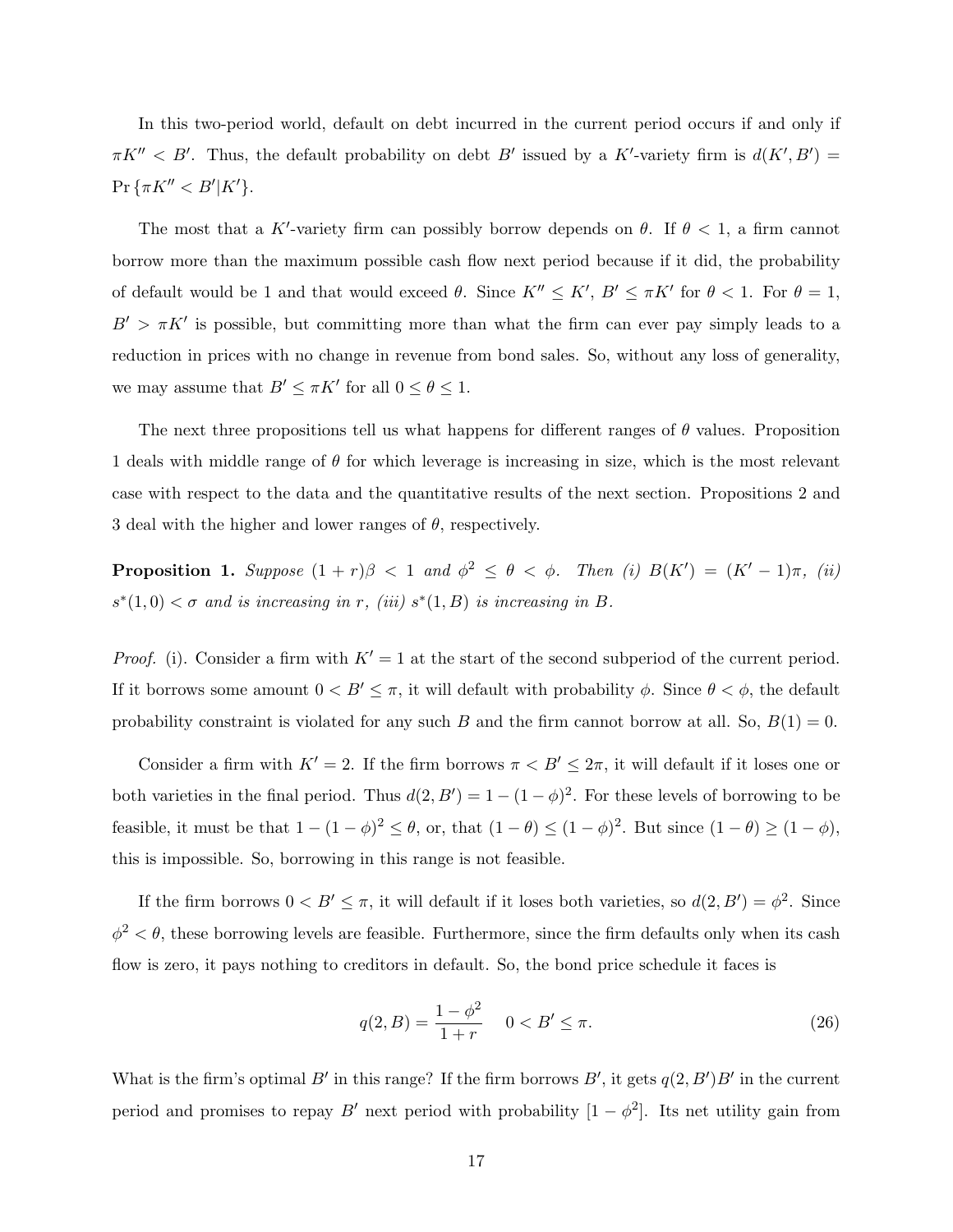issuing B' is  $[1 - \phi^2]B'[(1+r)^{-1} - \beta]$ . Since  $\beta(1+r) < 1$ , this net gain is strictly positive and the optimal debt level is the maximum feasible debt level  $\pi$ .

Thus,  $B(K') = (K' - 1)\pi$  for  $K' \in \{1, 2\}.$ 

(ii) Consider a firm that starts the current period with  $(K, B) = (1, 0)$ . Since a variety survives with probability  $(1-\phi)$  and a 1-variety firm cannot borrow, conditional on survival a 1-variety firm earns  $\pi$  in the current period and  $(1 - \phi)\pi$  in expectation in the final period. Thus, its value prior to the realization of the current period extinction shock is

$$
W(1,0) = (1 - \phi) [\pi + \beta (1 - \phi) \pi].
$$
 (27)

Next, consider a firm that starts the current period with  $(K, B) = (2, 0)$ . Such a firm will borrow  $\pi$  if both its varieties survive in the current period, otherwise it does not (cannot) borrow. If both varieties survive in the current period and it borrows  $\pi$ , it will distribute dividends equal to  $\pi$  in the final period if *both* varieties survive in the final period; otherwise, its debt will equal or exceed its cash flow and dividends will be zero. So, its value prior to the realization of current period extinction shocks is

$$
W(2,0) = (1 - \phi)^2 \left\{ 2\pi + \pi \left[ \frac{1 - \phi^2}{1 + r} \right] + \beta (1 - \phi)^2 \pi \right\} + 2(1 - \phi)\phi \left\{ \pi + \beta (1 - \phi)\pi \right\},\tag{28}
$$

where we have used the fact that  $q(2, \pi) = (1 - \phi^2)/(1 + r)$ .

We may verify that the gain to the  $(K, B) = (1, 0)$  firm from acquiring a variety is

$$
W(2,0) - W(1,0) = W(1,0) + \left[ (1 - \phi)^2 (1 - \phi^2) \pi \left( \frac{1}{1+r} - \beta \right) \right].
$$
 (29)

The gain is composed of two parts: The first part is the stand-alone value of a firm with 1 variety and no debt, which is  $W(1,0)$ . In addition, if both varieties survive the extinction shocks in the current period, which occurs with probability  $(1 - \phi)^2$ , the firm gets to issue  $\pi$  units of debt and the term multiplying  $(1 - \phi)^2$  is the net utility gain from issuing  $B' = \pi$ . Thus, the term in [·] is the financial benefit from combining two varieties in the same firm.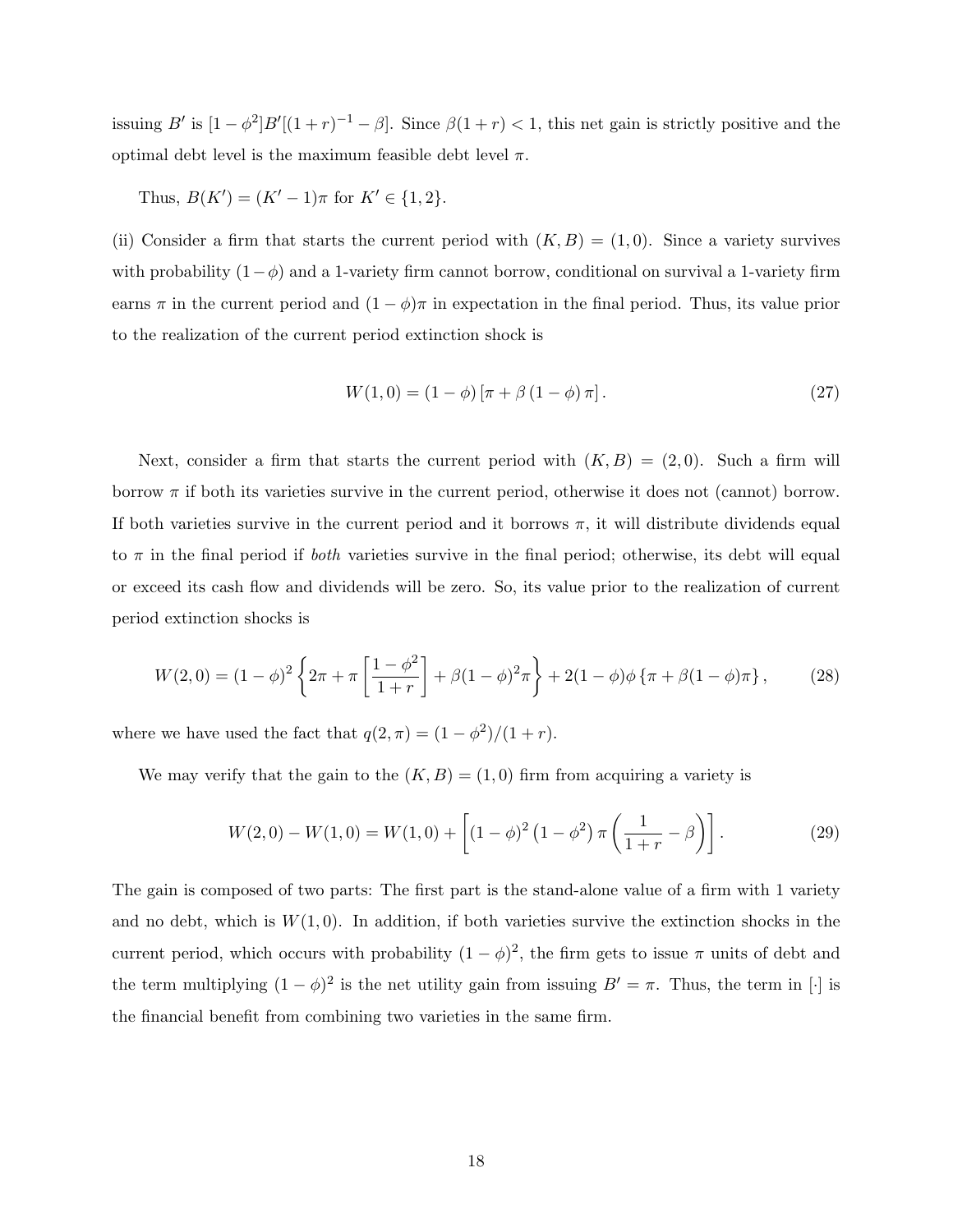Since  $s^*(1,0)$  is the s value for which a firm with  $(K, B) = (1,0)$  is indifferent between acquiring a new idea or not,  $s^*(1,0)$  satisfies

$$
s^*(1,0)[W(2,0) - W(1,0)] = \sigma W(1,0).
$$
\n(30)

Since  $[W(2,0)-W(1,0)] > W(1,0)$ , it follows that  $s^*(1,0) < \sigma$ . And, since  $W(1,0)$  is independent of r it follows from (29) that  $s^*(1,0)$  is positively related to r.

(iii). Consider a firm with  $(K, B) = (1, B), B \leq \pi$ . For this firm, the gain from acquiring a new variety is

$$
W(2, B) - W(1, 0) = \left[ (1 - \phi) \left( \pi - \phi B \right) + \beta \left( 1 - \phi \right)^2 \pi \right] + (1 - \phi)^2 \left( 1 - \phi^2 \right) \pi \left( \frac{1}{(1 + r)} - \beta \right). \tag{31}
$$

 $W(2, B) - W(1, 0)$  differs from  $W(2, 0) - W(1, 0)$  in that the term  $(1 - \phi)(\pi - \phi B) + \beta (1 - \phi)^2 \pi$ appears in place of  $W(1,0)$  and is less than it by the quantity  $-\phi(1-\phi)B$ . This can explained as follows: In the event the firm's own variety fails but the one it acquired survives, which happens with probability  $\phi(1-\phi)$ , the firm must repay its debt. In other words, a portion of the expected increase in cash flow from an acquisition goes to the firm's *existing* creditors. Since  $s^*(1, B)$  satisfies  $s^*(1, B)[W(2, B) - W(1, 0)] = \sigma W(1, 0)$ , it follows from (31) that  $s^*(1, B)$  is increasing in B.  $\Box$ 

**Proposition 2.** Suppose  $(1+r)\beta < 1$  and  $\phi \le \theta \le 1$ . Then (i)  $B(K') = \pi K'$  for  $K' \in \{1,2\}$  and (ii)  $s^*(K',0) = \sigma$  for all r.

*Proof.* (i) If  $\phi \leq \theta$ , the 1-variety firm can borrow positive amounts and a 2-variety firm can now borrow more than  $\pi$  without violating the default probability constraint. The bond price schedule for a 1-variety firm is

$$
q(1, B') = \frac{(1 - \phi)}{1 + r} \quad 0 < B' \le \pi \tag{32}
$$

and that for a 2-variety firm is

$$
q(2, B') = \begin{cases} \frac{1 - \phi^2}{1 + r} & \text{if } 0 < B' \le \pi \\ \frac{(1 - \phi)^2}{1 + r} + \frac{2\phi(1 - \phi)}{1 + r} \frac{\pi}{B'} & \text{if } \pi < B' \le 2\pi \end{cases} \tag{33}
$$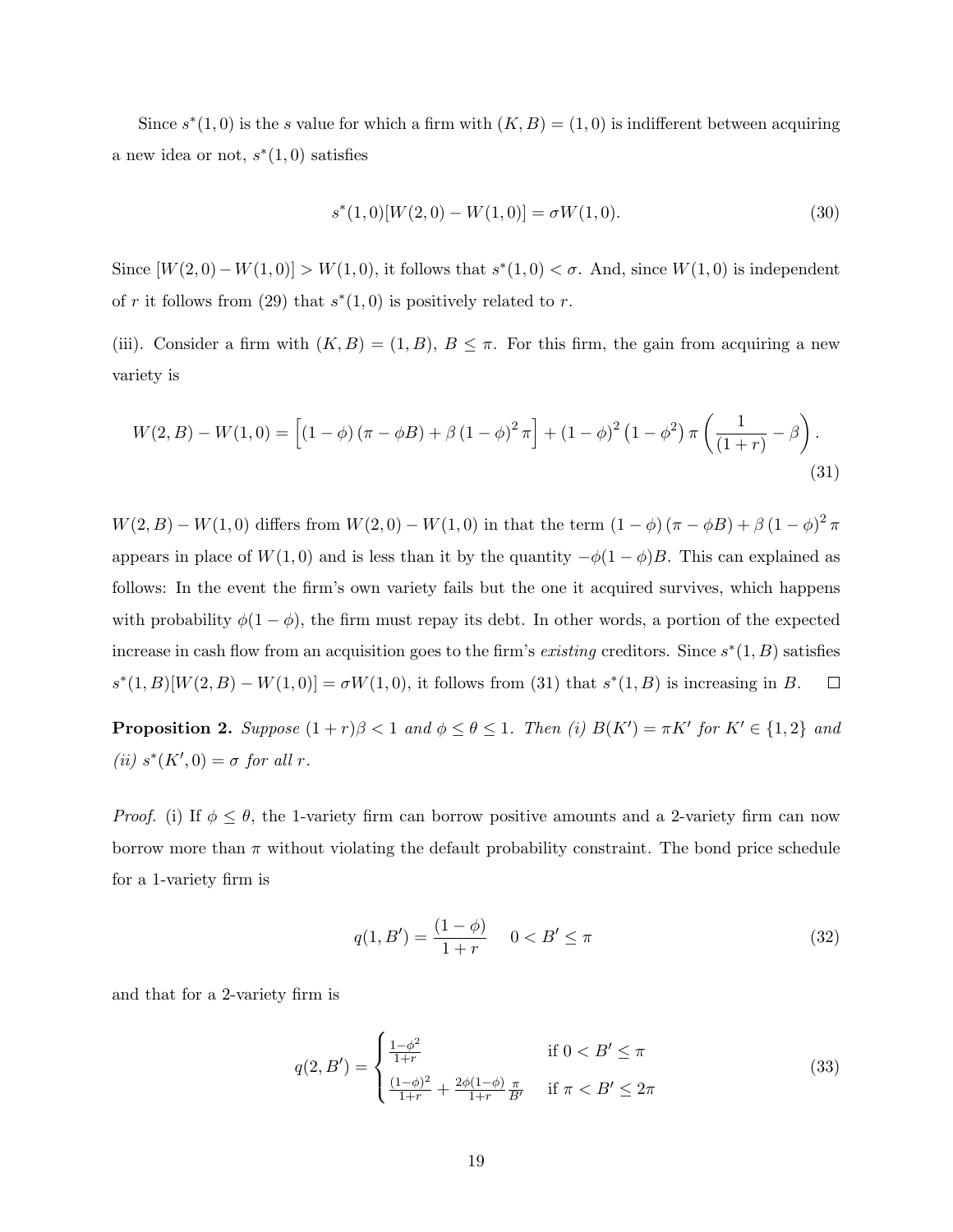Note that when the firm borrows more  $\pi$ , there is a payment to creditors in some default states (shared pro rata among creditors) that accounts for the second term in the bottom branch. Since  $\beta(1+r)$  < 1, one may easily verify that a 1-variety firm will borrow the maximum feasible amount  $\pi$  and 2-variety firm will similarly borrow  $2\pi$ .

Hence  $B(K') = \pi K'$  for  $K' \in \{1, 2\}.$ 

(ii) Next, if  $B(K') = \pi K'$ , we may verify that  $W(2,0) = 2W(1,0)$  regardless of the value of r. Hence  $W(2,0) - W(1,0) = W(1,0)$  and  $s^*(1,0) = \sigma$ .  $\Box$ 

**Proposition 3.** Suppose  $0 \le \theta < \phi^2$ . Then,  $B(K') = 0$  for  $K' \in \{1,2\}$  and  $s^*(1,0) = \sigma$ .

*Proof.* For these levels of  $\theta$ , neither a 1- nor a 2-variety firms can borrow since default probability on any level of borrowing will exceed  $\theta$ . Hence  $B(K') = 0$  for  $K' \in \{1,2\}$ . Then, we may verify that once again  $W(2,0) = 2W(1,0)$ . Therefore,  $W(2,0) - W(1,0) = W(1,0)$  and  $s^*(1,0) = \sigma$ .

Proposition 1 shows that access to external finance makes a new idea more valuable to a firm, if a larger firm is able to borrow a bigger fraction of its current cash flow, i.e., if the ratio  $B(K')/\pi K'$ is increasing in K'. The ratio  $B(K')/\pi K'$  is closely related to firm leverage as  $\pi K'$  is closely related to the total value of a firm with  $K'$  varieties. To see this, recall that the total value of a firm with  $K'$  varieties is the sum of its outstanding debt and the value of the residual cash flow to the owners. In the present context, the latter is just the expected value of cash flow not committed to creditors. Thus, the total value of the firm is

$$
B(K') + \mathbb{E}_{(K''|K')} \max[\pi K'' - B(K'), 0].
$$
\n(34)

For a  $K' = 1$  firm, this expression simplifies to  $(1 - \phi)\pi$  as such a firm cannot issue any debt and its expected final period cash flow is just  $(1 - \phi)\pi$ ; for a  $K' = 2$  firm, it simplifies to  $(1 - \phi)2\pi$ . Thus, the total value of a firm scales linearly with  $\pi K'$ .

In Proposition 2, the default probability constraint is lax enough to permit both 1- and 2 variety firms to commit all future cash flow to creditors. While the larger firm can borrow more, equilibrium *leverage* is the same for both firms and equal to 1. In Proposition 3, neither a 1-variety nor a 2-variety firm can borrow, so equilibrium leverage is 0. In both cases, equilibrium leverage is independent of size and there is no financial benefit to a 1-variety firm from acquiring a new variety.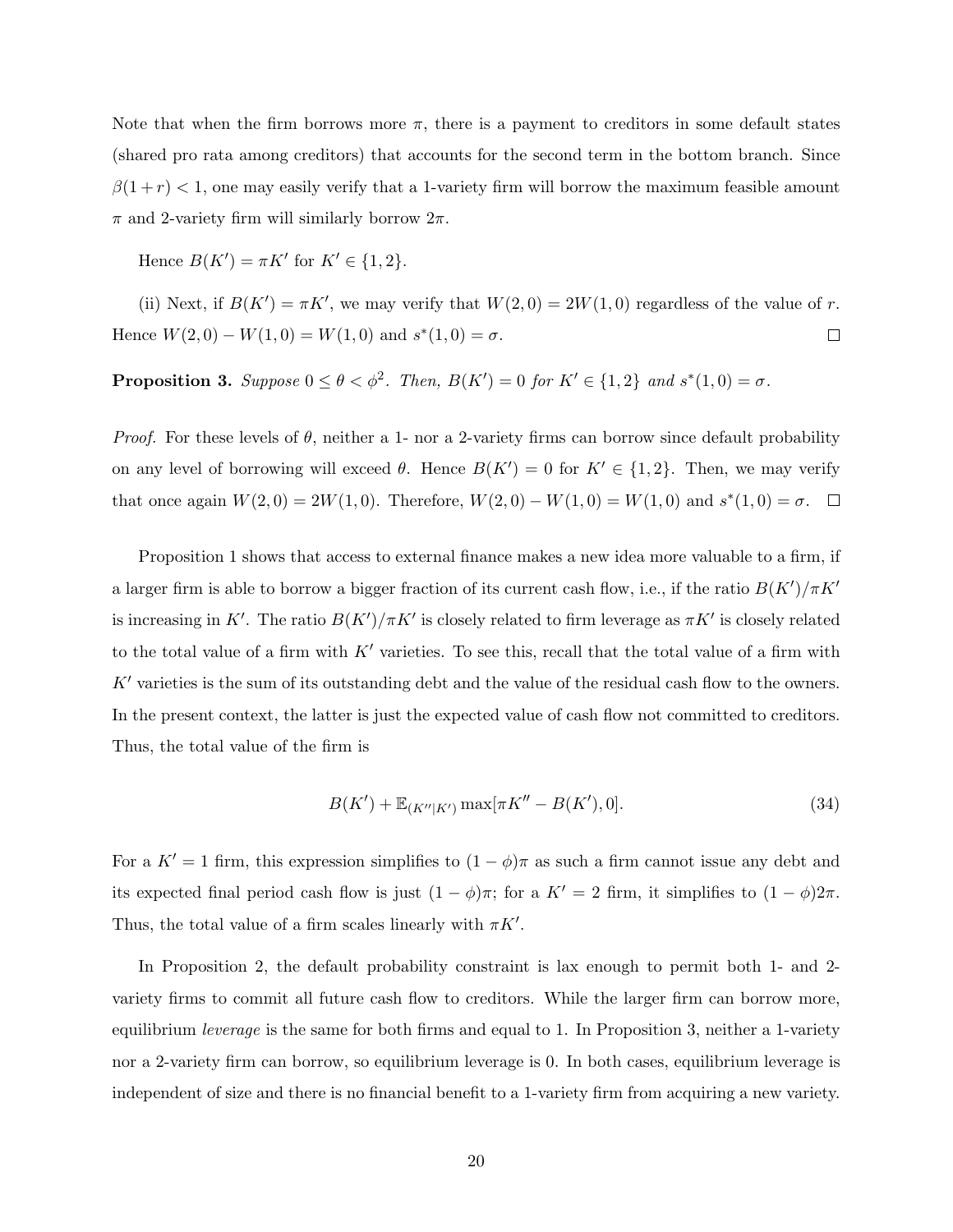Thus, it is optimal for the 1-variety firm to purchase an idea if and only if there is a technological synergy, i.e., the success probability of the idea is higher in the firm than in a startup.

When there is a financial benefit from acquiring a new variety, the firm will purchase an idea even if its success probability is *lower* than the success probability of that idea in a startup, i.e.,  $s^*(1,0) < \sigma$  (Proposition 1 (ii)). From a social point of view, this is a *misallocation of resources*: Expected cash flow is reduced if ideas are implemented in the organization in which its success probability is lower. Furthermore, the misallocation is greater the lower is r as  $s^*(1,0)$  declines with r. And, the lower is r the lower is the startup rate as fewer ideas are implemented in startups.

Finally, part (iii) of Proposition 1 shows that a firm with legacy debt is more choosy about the ideas it purchases. This is just a manifestation of the well-known debt overhang effect. In the presence of legacy debt, a portion of the financial benefit from an acquisition goes to existing creditors, which reduces the firm's incentive to spend resources to acquire a new variety.

#### 4.1 Outside Equity

In the main model, we assumed that the only source of external finance is debt. In this two-period model we can investigate how matters change if firms can pay a fixed cost to access the equity market.

An *equity contract* is a promise by business owners to deliver future cash flows not committed to bond holders.<sup>21</sup> Let the fixed cost of accessing the equity market be  $\kappa > 0$ . As before, outside investors care only about the expected returns, and the opportunity cost of their funds is  $r$ . Then, the market value of an equity contract of a firm in state  $(K', B')$  is the second term in (34), namely,

$$
\frac{1}{1+r} \mathbb{E}_{(K''|K')} \max \left[ \pi K'' - B', 0 \right].
$$

We revisit Propositions 1-3 and ask how matters change when the option of costly equity finance is available.

First, note that since debt claims have priority over equity claims, the payoff to creditors conditional on a  $B'$  is the same regardless of whether or not there are equity contracts outstanding. Therefore, access to bond finance and the bond price schedules are exactly as described in Propositions 1-3. Second, because access to bond finance is costless, it is optimal for a firm to borrow as

 $21$ We can allow a firm to sell fractional equity contracts but given the fixed of participation, this will not be optimal.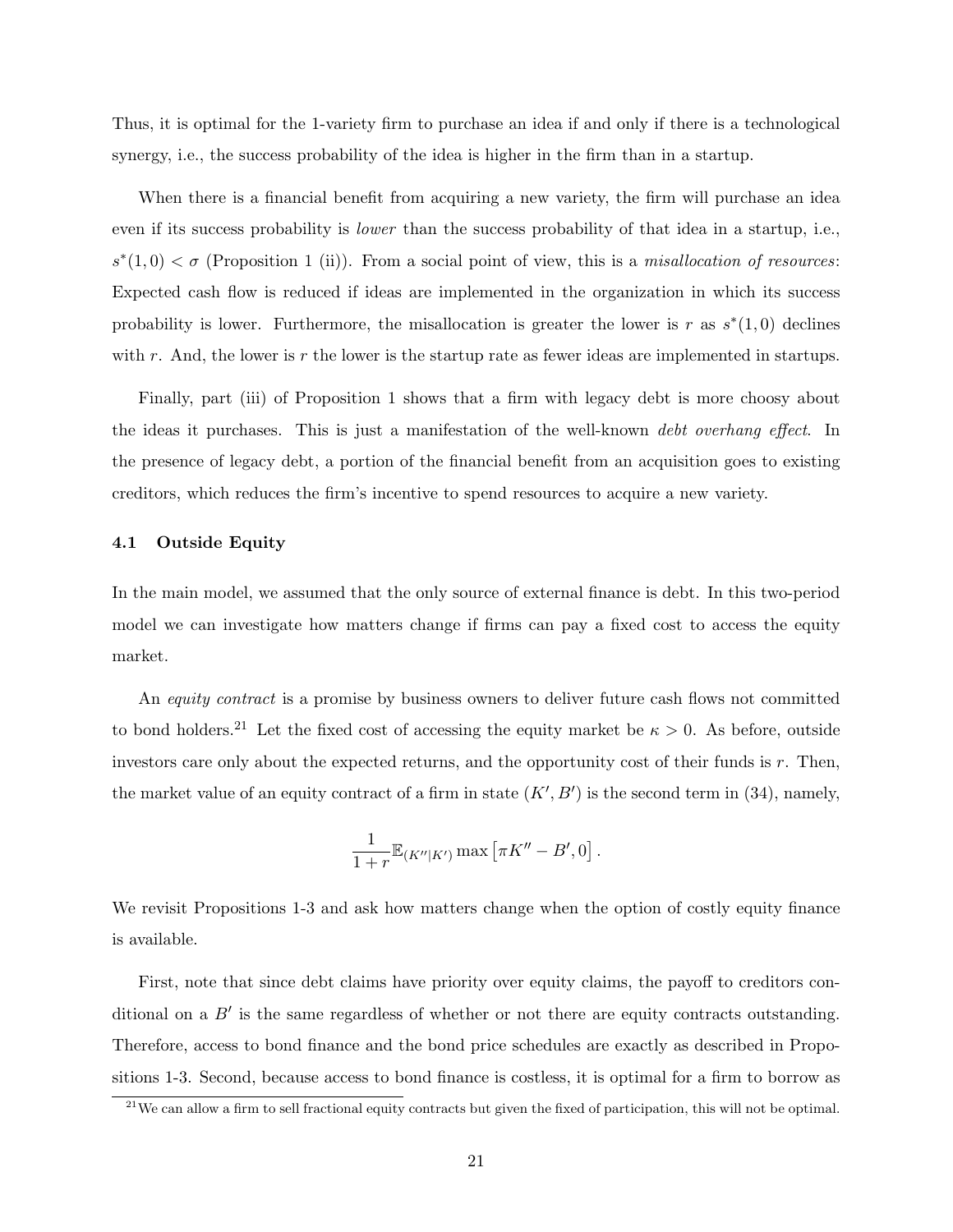much as possible and issue an equity contract only if the net benefit from promising the residual cash flow to equity investors is positive.<sup>22</sup>

Consider the case in Proposition 2. For this range of  $\theta$  values all future cash flow is committed to bond investors and, so, the availability of equity finance is immaterial. Thus, Proposition 2 remains valid.

Next, consider Proposition 3. In this range of  $\theta$  values neither firm can borrow, so equity finance is potentially relevant. The final period expected cash flow of a K'-variety firm is  $(1 - \phi)\pi K'$ . If this firm sells an equity contract, its net gain is  $\alpha(r)(1-\phi)\pi K' - \kappa$ , where  $\alpha(r) = [1/(1+r)-\beta]$  is the benefit of bringing a unit of cash flow from the final period to the current period at the risk-free rate. In keeping with the prior that external finance is more accessible for larger firms, we assume that

$$
\alpha(r)(1-\phi) < \kappa < \alpha(r)2(1-\phi). \tag{35}
$$

Then a 1-variety firm will choose not to access the equity market and  $W(1, 0) = (1 - \phi)[\pi + \beta(1 - \phi)\pi]$ , the same as in Proposition 3. However, the gain to a 1-variety firm from acquiring a new variety changes. Now,

$$
W(2,0) - W(1,0) = W(1,0) + (1 - \phi)^2 [\alpha(r)2(1 - \phi)\pi - \kappa].
$$
\n(36)

The gain is the stand-alone value of a 1-variety firm plus the expected gain that ensues from equity market participation conditional on both varieties surviving in the current period. The presence of this additional gain term — the pure financial benefit from an acquisition — means that  $(i)$ a new variety might be purchased even if its success probability is lower than in a startup, i.e.,  $s^*(1,0) < \sigma$  (misallocation) and (ii) since a lower r raises the pure financial benefit  $(\alpha'(r) < 0)$ , a lower r reduces the number of startup attempts and, therefore, startups.

Finally, consider the case in Proposition 1. In this range of  $\theta$  values the 1-variety firm has no access to bond finance but the 2-variety firm can and does borrow  $\pi$ . Given (35), the 1-variety firm is still without external finance. The situation of a 2-variety firm is more interesting. It has costless access to the debt market, which allows it commit  $\pi$  units of cash flow to bond investors.

 $^{22}$ If it is optimal to sell an equity contract, any debt level satisfying the default probability constraint is optimal and the capital structure of a participating firm is, within limits, indeterminate.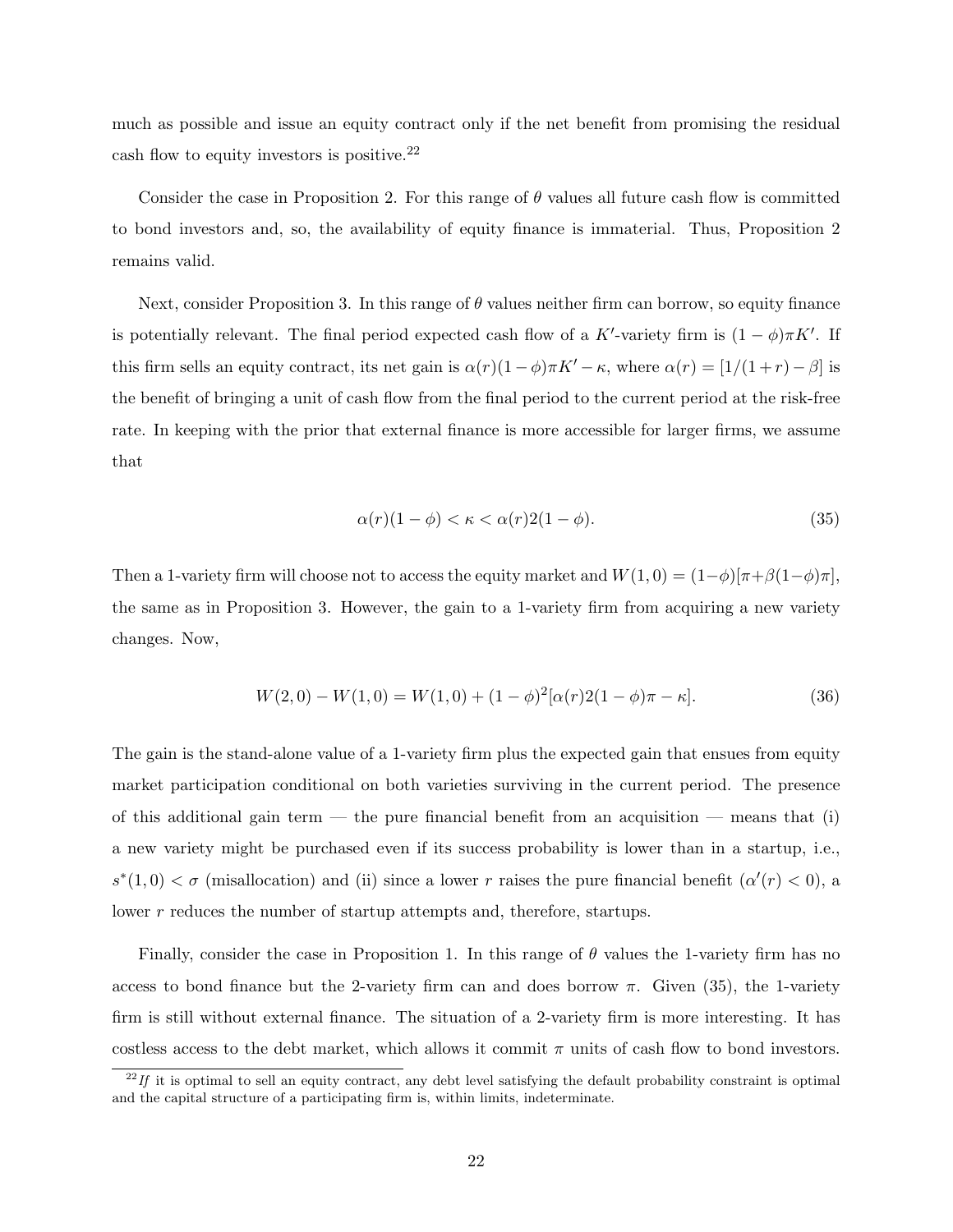So, the uncommitted cash flow is only  $\pi$  units in the state in which both varieties survive next period. Since this state occurs with probability  $(1 - \phi)^2$  a 2-variety firm will sell an equity contract if  $\kappa < \alpha(r)(1-\phi)^2\pi$ . But in view of (35), this inequality is violated. Thus, a 2-variety firm will choose not to participate in the equity market and Proposition 1 remains valid in its entirety.

To summarize thus far: Given (35), equity markets are not accessed by any firm unless the default probability constraint is very tight. And when it is, it is the bigger firm that accesses the equity market. Furthermore, it remains the case that the financial benefit is higher when the interest rate is lower.

In a fully dynamic setup, though, equity market participation will become profitable for a firm with a large enough K because the benefits will outweigh the cost  $\kappa$ , even if the firm is able to commit some fraction of its cash flow to bond investors. So, with costly equity market participation, we would expect a new entrant to start out with no external finance, move to bond finance as it acquires another variety and go public if it achieves a certain size.

We note also that in a fully dynamic setup, there will be mix of private and public companies in the population of firms. This raises another interesting question: Does organizational form affect the idea purchase decision? The answer is yes, if we view a public company as controlled by equity investors with a discount factor of  $1/(1 + r)$ . Generally speaking, a private company will value an acquisition less than a public one because it can access the high valuation of patient investors only by committing future cash flows to them, subject to the default probability constraint. The consequence is that, all else constant, a public company will be more eager to buy new ideas and misallocation is more likely to happen with a public company. Lower interest rates will still affect entry negatively.

#### 5 Quantitative Analysis

We now turn to a quantitative exploration of the full model.

#### 5.1 Parametrization

We set the model period to be a month. The model has (i) two market parameters, r and  $\theta$ , (ii) two preference parameters,  $\beta$  and  $\gamma$ , (iii) four technological parameters,  $M$ ,  $\phi$ ,  $\sigma$  and  $K_{\text{max}}$ , and (iv) the distribution  $F(s)$ . We assume F is a truncated normal on [0, 1] with mean  $\bar{s}$  and standard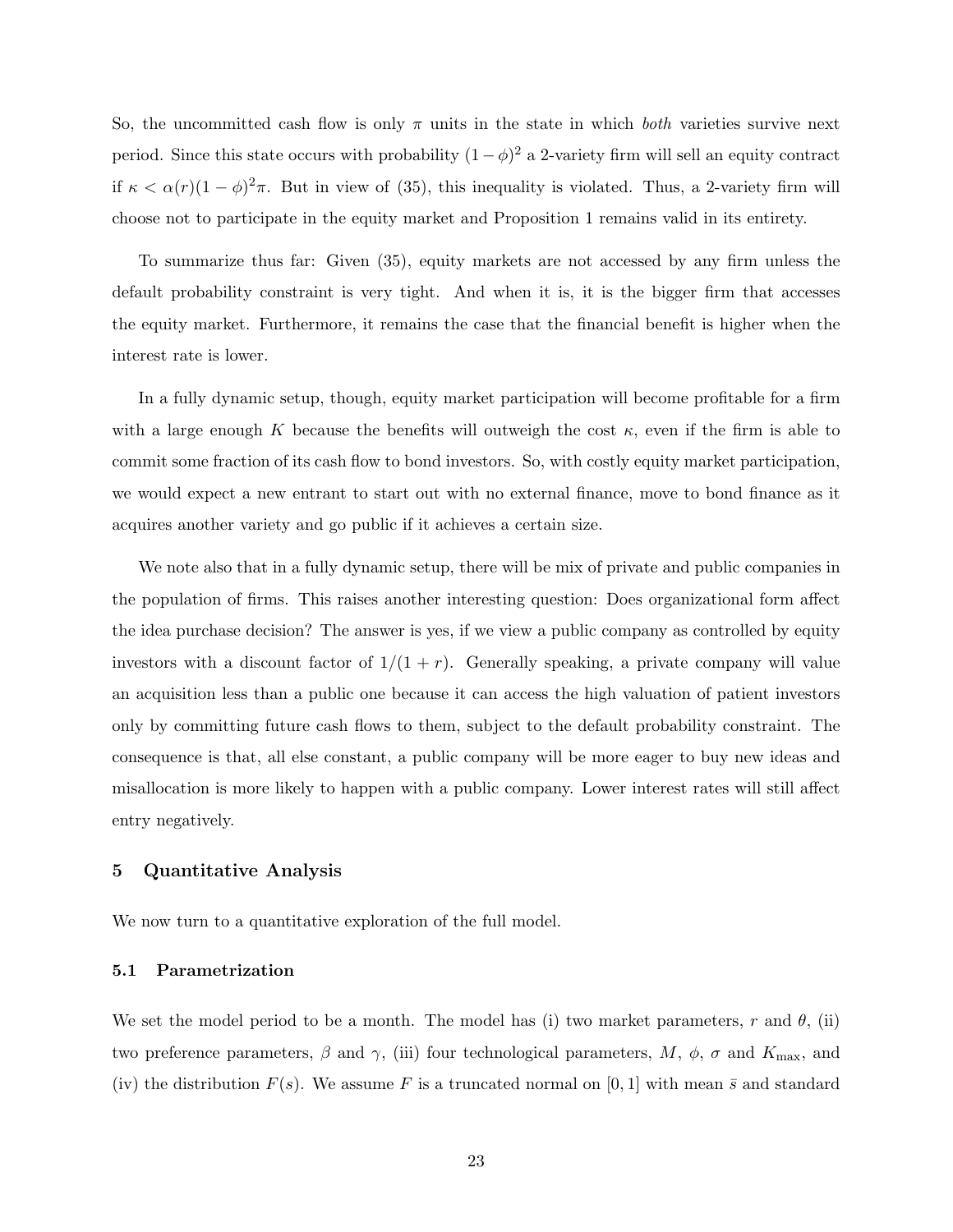Table 1: Parameters Set Independently

| Parameter        | Value |
|------------------|-------|
|                  |       |
| $r$ per annum    | 0.018 |
| $\beta$ (annual) | 0.975 |
| $1/\gamma$       | 1.3   |
| $M$ per annum    | 120   |
| $K_{\rm max}$    | 65    |
| $\overline{s}$   | 0.7   |

Notes: For explanations, see text.

deviation  $\nu$ . With this assumption, there are 10 parameters to be assigned. Note that  $\alpha L$  is not counted in this list as its value is essentially a choice of units and can be normalized to 1.

The parameters listed in Table 1 are set independently. The risk-free interest rate  $r$  is set to 1.80 percent per annum, which is the trend value of the annual average real return on 3-month Treasury bills in 1997.<sup>23</sup> The exact value of  $\beta$  is not important for the results, but it is important that firms be more impatient than lenders. We set  $\beta$  to 0.975. Based on Hall (2018), we set  $1/\gamma = 1.3^{24}$  The choice of M is, effectively, a normalization<sup>25</sup> and we set M to a numerically convenient value of 120 (i.e., 10 per month).

The two remaining parameters in Table 1,  $\bar{s}$  and  $K_{\text{max}}$ , are set with numerical tractability in mind. The distribution  $F(s)$  is a truncation to [0,1] of a normal distribution with mean  $\bar{s}$  and standard deviation  $\nu$ . All else constant, an decrease in  $\bar{s}$  decreases the fraction of new ideas that are successfully implemented and, so, decreases the measure of varieties in steady state. With M constant this results in an increase in  $\rho$ . A higher  $\rho$  and/or a higher  $K_{\text{max}}$  lead firms to encounter several new ideas per period, which is numerically cumbersome. To avoid this, we set  $\bar{s}$  to 0.70 and

<sup>&</sup>lt;sup>23</sup>The real Treasury bill rate is the annualized nominal interest rate on 3-month Treasury bills at the start of a year minus the CPI inflation over the previous year. The trend value in 1997 is the value of the HP trend ( $\lambda = 100$ ) in 1997. The sample period used to compute the HP trend is 1978 − 2018.

<sup>&</sup>lt;sup>24</sup>Hall estimates Lerner indexes and their growth for US industries. For  $2007 - 08$ , the midpoint between 1997 and 2018, his Figure 6 suggests an aggregate Lerner index in the vicinity of 0.23, which corresponds to a  $1/\gamma$  of 1.3.

<sup>&</sup>lt;sup>25</sup>If M is changed by a factor  $\lambda$ , the new steady-state mass at any point  $(K, B)$  changes by a factor  $\lambda$  as well. So,  $\mu(K, B)$  changes by a factor  $\lambda$  at all points and the new steady state measure of varieties changes by the factor  $\lambda$ . Therefore, by equation (24), the value of  $\rho$  is unaffected in the new steady state. Furthermore, even though a change in the measure of varieties changes  $\pi(\cdot)$  by equation (8), in steady state a change in  $\pi$  acts like a change in units: all value functions and debt choices get appropriately scaled up or down, leaving acceptance and default probabilities unchanged.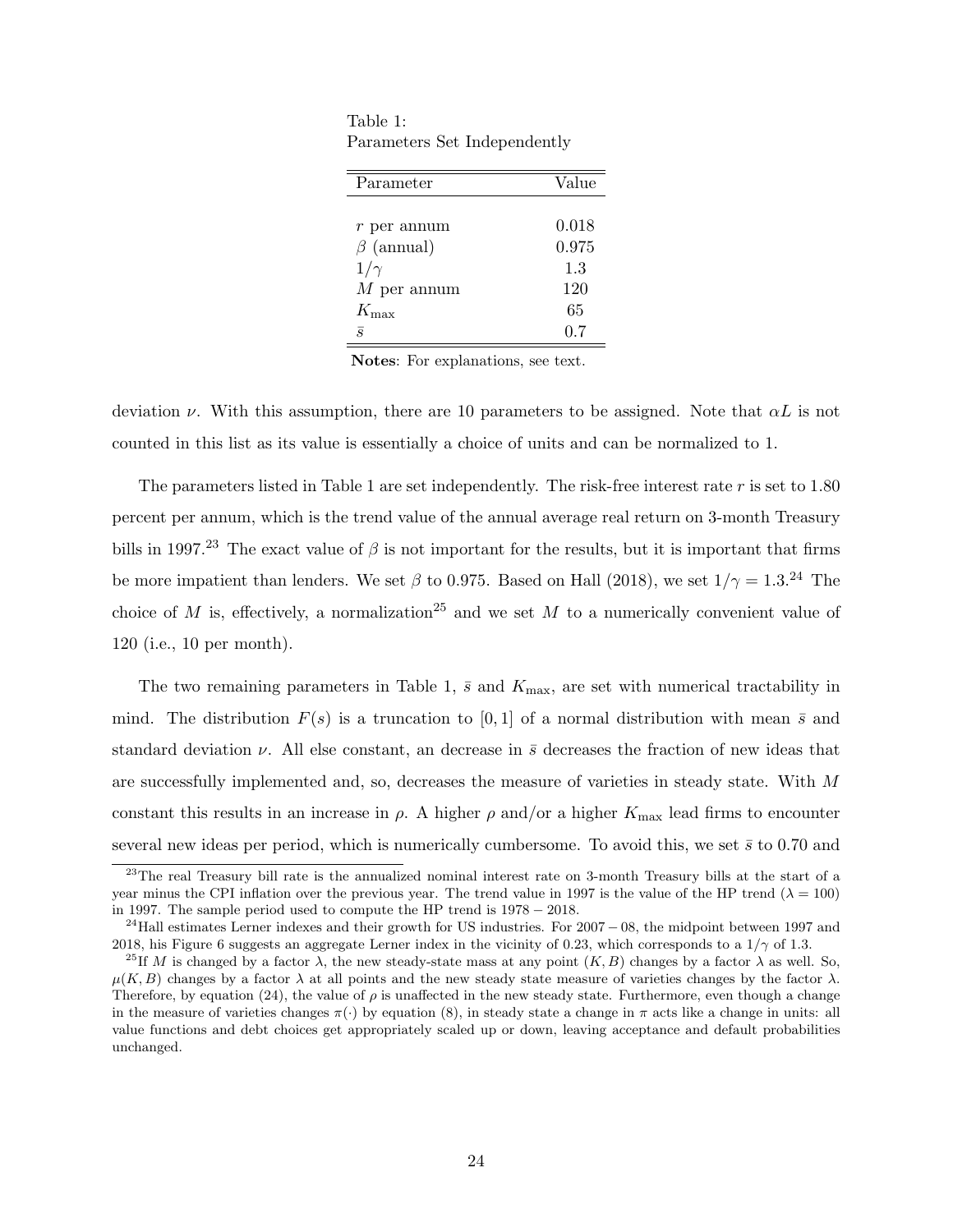| Description of Statistic                           | Data Target Parameter |           | Value |
|----------------------------------------------------|-----------------------|-----------|-------|
|                                                    |                       |           |       |
| Probability of default                             | 0.01                  | Η         | 0.080 |
| Survival rate of 1-yr-old firms                    | 0.86                  | $\varphi$ | 0.195 |
| Employment share of entrants                       | 0.027                 | $\sigma$  | 0.622 |
| Trend decline in empl share of entrants, 1997-2018 | 0.012                 | $\nu$     | 0.077 |

Table 2: Parameters Set Jointly

Notes: All data and parameter values expressed in annualized terms. The data for the employment share of entrants and survival rate of 1-yr old firms are authors' calculations based on data from the U.S. Census Bureau's Business Dynamics Statistics (https://www.census.gov/ces/dataproducts/bds/data.html).

 $K_{\text{max}}$  to 65 to keep the numerics tractable. Small changes around these values do not affect model statistics much at all.<sup>26</sup>

The top panel of Table 2 reports the value of the remaining 4 parameters, which are set jointly to deliver realistic model statistics. Each row lists the statistic that is matched and the parameter value that is most directly determined by the match.

The first statistic listed is the default probability on debt. For this statistic, we use the bankruptcy rate for firms reported in Corbae and D'Erasmo (2021, Table 1) and match a default probability of 1 percent.<sup>27</sup> In the model, the parameter that most affects the default rate is  $\theta$  and its matching value is 0.08.<sup>28</sup>

The next three statistics are trend values derived from the U.S. Census Bureau's Business Dynamics Statistics (BDS). These values are calculated for the period 1978-2018 using the Hodrick-Prescott filter for annual data (with  $\lambda = 100$ ).

The trend value of the survival rate of 1-year old firms in 1997 is 86 percent. The parameter that most affects this survival rate is the product extinction probability  $\phi$ , with the survival rate declining with increases in  $\phi$ . The matching value of  $\phi$  is 0.195.

<sup>&</sup>lt;sup>26</sup>Given all other parameters, the steady state share of firms at  $K_{\text{max}}$  is very small (less than 10<sup>-5</sup> percent).

<sup>&</sup>lt;sup>27</sup>They report an overall bankruptcy rate of 0.96 percent for the period  $1980 - 2014$ . Once we take into account that only around 90 percent of firms carry debt, bankruptcy rate conditional on debt is 1.1 percent.

<sup>&</sup>lt;sup>28</sup>Since  $\theta$  is chosen to match a default rate of 1 percent, we might expect  $\theta$  to be 0.01 but its value is higher. This is a consequence of  $d(K', B')$  being a step function in B'. Because the probability of default jumps up discretely with increasing debt, there is no  $B' \in \mathbb{B}$  (generically) for which  $d(K', B')$  is exactly  $\theta$ . Thus even if a firm is at its default constraint, its default probability will be strictly less than  $\theta$ . For this reason, to match an average default probability of 1 percent,  $\theta$  will have to exceed 1 percent.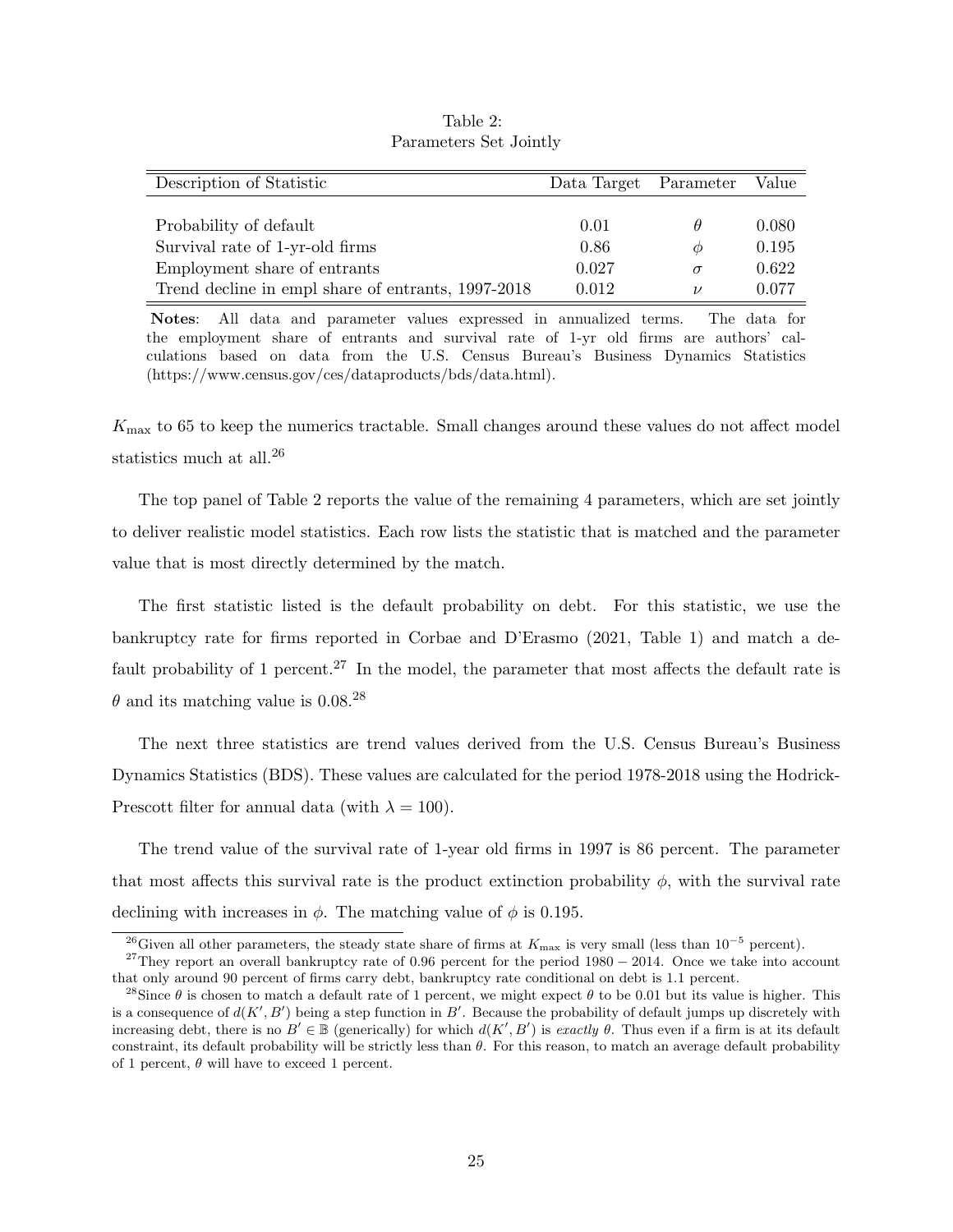The trend value of the share of employment of new firms in 1997 is 2.7 percent. In the model, we count a firm as an entrant if it was created in the current period or any time in the last 11 model periods and survived. The entrant's share of employment is the measure of varieties produced by entrants divided by the total measure of varieties at the end of the current period.<sup>29</sup> The parameters that most affect the entrant's share of employment is the success probability of startups,  $\sigma$ , and the standard deviation  $\nu$  of s. A higher  $\sigma$  directly increases the probability that a new firm will be created and a higher  $\nu$  increases the probability that an idea's s will fall below the relevant s<sup>\*</sup> and be implemented by a startup.

The parameter  $\nu$  also affects the response of entrant employment share to a change in r. In the data, the trend value of entrant employment share fell by 1.2 percentage points (from 2.7 percent in 1997 to 1.5 percent in 2018). In Section 6 we argue that the decline in  $r$  over this period is a possible reason for this drop. Anticipating that discussion, we set the values of  $\sigma$  and  $\nu$  to match the entrant employment share in 1997 and the trend decline in this share (the interest rate path we assumed to generate this decline is discussed in Section 6). The matching values of  $\sigma$  and  $\nu$  are 0.617 and 0.077, respectively.

Finally, one variable that decision makers treat as a parameter is the equilibrium path of  $\rho(X)$ . In steady state,  $\rho(X)$  is constant and if every idea became a new variety its value would equal  $\phi$ (otherwise the measure of varieties will either grow or shrink). But since only a fraction of new ideas are successfully implemented, the steady-state  $\rho$  exceeds  $\phi$  and its annualized value is 0.27.<sup>30</sup> We note that at the monthly value of steady state  $\rho$  (which is 0.026) firms with 39  $\leq K \leq K_{\text{max}}$ get one idea for sure and a second idea with some probability (see Appendix B for a description of how the decision problem changes when  $\rho(X)K$  can exceed 1).

#### 5.2 Model Mechanics

#### 5.2.1 Leverage and Firm Size

One property of the model that is of interest to us is the relationship between leverage and firm size. Figure 2 displays leverage, as defined in (19), against  $log(K)$  (the model analog of the size measure in Figure 1 and in the regressions reported in Appendix A). Although the relationship

<sup>&</sup>lt;sup>29</sup>The share of employment of entrants is identical to the share of varieties of entrants because each variety employs the same measure of workers.

<sup>&</sup>lt;sup>30</sup>If the average success probability of ideas implemented in existing firms exceeds  $\sigma$ , then  $\rho \le \phi/\sigma = 0.31$ . The steady state equilibrium value of  $\rho$  is close to this upper bound.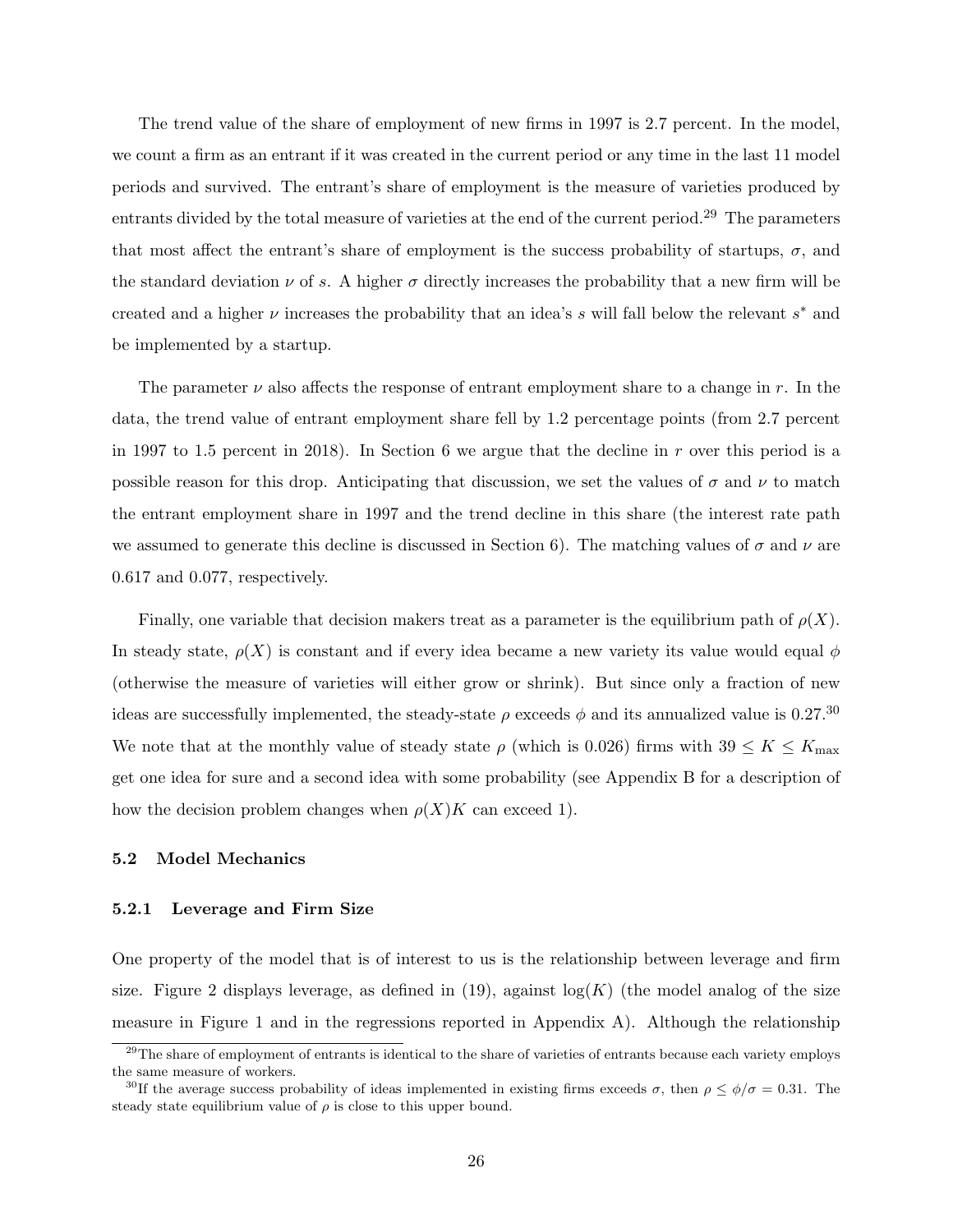is not strictly monotonic (more on this below), leverage is generally strongly increasing with firm size.



Figure 2: Leverage and Firm Size

To understand the logic underlying this figure, assume that a firm can acquire at most one variety next period and, for compactness of notation, let  $p^*(K', B')$  denote the probability of acquiring a variety, that is,

$$
p^*(K', B') = [\rho(X')K' \int s \mathbb{1}_{\{s \ge s^*(K', B'; X')\}} dF(s)].
$$

Then, the probability of default on debt  $B'$  issued by a firm with  $K'$  varieties is

$$
d(K', B') = p^*(K', B') \cdot \Pr[\pi K'' + G(K'') \leq B' | K' + 1] +
$$
  
[1 - p^\*(K', B')] \cdot \Pr[\pi K'' + G(K'') \leq B' | K'] .

For this discussion, we will make two assumptions, both of which hold for the calibrated model: First, that the total resources available to a firm — both internally and externally — are increasing in firm size, i.e.,  $\pi \tilde{K} + G^*(\tilde{K})$  is increasing in  $\tilde{K}$ . And, second, that the probability of acquiring a new variety is decreasing in legacy debt, i.e.,  $p^*(K, B)$  is decreasing in  $B$  — which is just the debt overhang effect discussed in Section 4.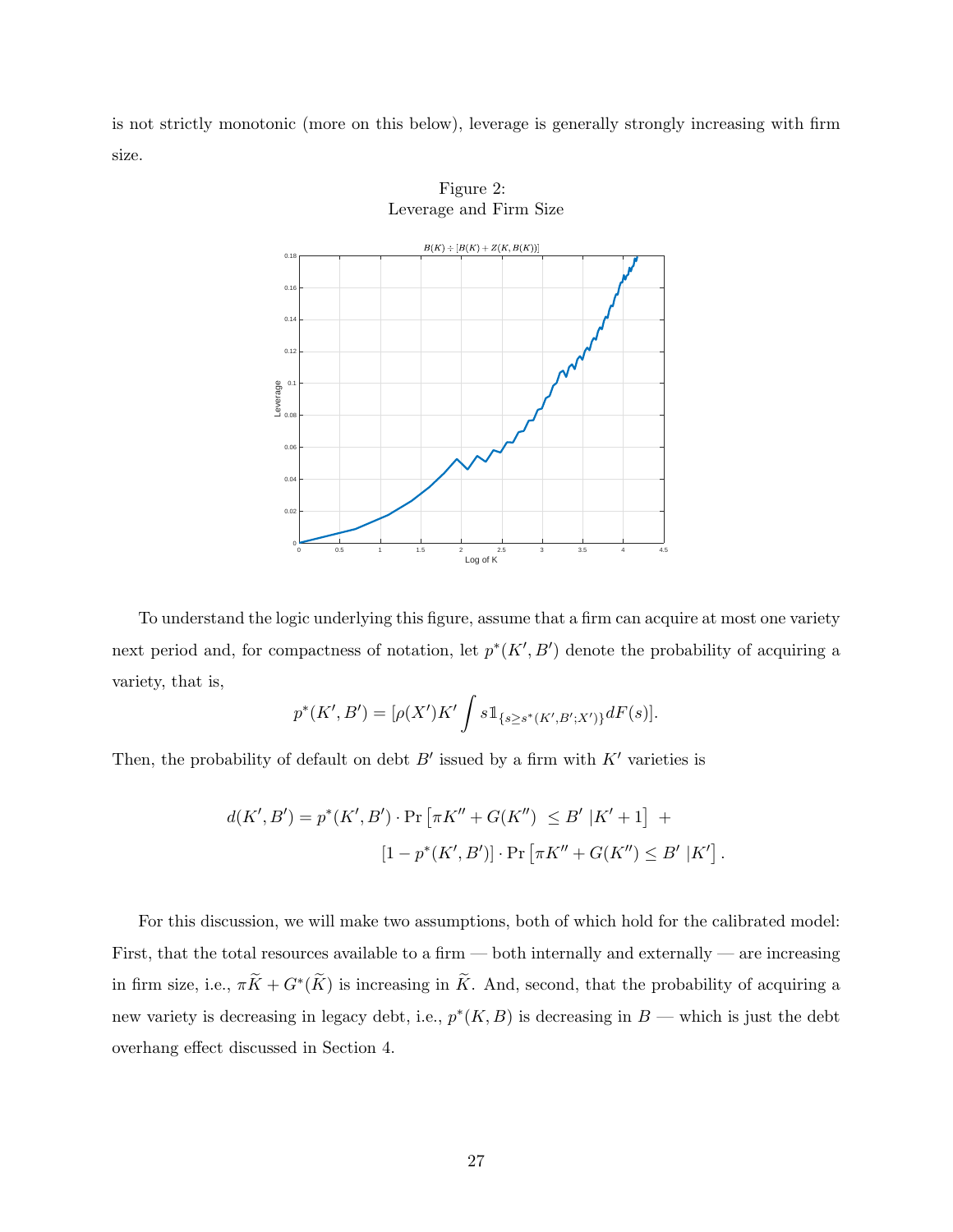Since  $\pi \widetilde{K} + G^*(\widetilde{K})$  is increasing in  $\widetilde{K}$ , the two Pr[ $\cdot$ ] terms are the probabilities of a *tail event*: the event that K<sup>''</sup> falls below a debt-dependent threshold  $\bar{K}(B')$ . Then, it is intuitive that the first Pr[ $\cdot$ ] term must be less than the second  $Pr[\cdot]$  term: It is less likely that the number of surviving varieties will fall below  $\bar{K}(B')$  if the firm starts out with more varieties. From this it follows that, given  $B'$ , the probability of default declines with  $K'$ . Furthermore, the presence of the debt overhang effect is sufficient to ensure that, holding  $K'$  fixed, the probability of default rises with  $B'$ . Short proofs of these facts are given in Appendix D. The key implication of these facts is that the maximum amount a firm can borrow without violating the default constraint is increasing in  $K'$ . In other words, a firm's debt capacity is increasing in firm size.

For another way to understand why debt capacity is increasing in firm size, observe that the  $d^*(K', B')$  can be expressed as

$$
d^*(K', B') = p^*(K', B') \cdot \Pr\left[\frac{\pi K'' + G(K'')}{\pi K'} \le \frac{B'}{\pi K'} |K' + 1\right] +
$$
  

$$
[1 - p^*(K', B')] \cdot \Pr\left[\frac{\pi K'' + G(K'')}{\pi K'} \le \frac{B'}{\pi K'} |K'|\right].
$$
 (37)

If  $\pi \widetilde{K} + G(\widetilde{K})$  changes approximately linearly with  $\pi \widetilde{K}$  then the term  $[\pi K'' + G(K'')] / \pi K'$  becomes approximately proportional to  $K''/K'$ . The mean and variance of this random variable is proportional to  $(1 - \phi)$  and  $(1 - \phi)\phi/K'$ , respectively. Therefore, as K' increases the mean of  $K''/K'$  is unchanged, but its variance shrinks, which directly implies that tail probabilities shrink. Consequently, probability of default given  $B'$  declines with  $K'$  and, given  $K'$ , it increases with  $B'$ . As the ratio  $K''/K'$  is the realized (gross) rate of growth of sales, (37) also explains why the volatility of sales growth is a key determinant of default probabilities.

The above argument explains why a larger firm can borrow more. We turn now to whether it would would want to do so. Consider a  $B'$  at which the default probability constraint is not binding. Then, the firm can issue some small amount of debt  $\Delta$  and consume an additional  $q(K', B' + \Delta; X) \Delta$ . In return, conditional on not defaulting, it gives up an additional  $\Delta$  units of its (real) cash flow next period and, so, in expectation it gives up  $\beta[1-d(K',B'+\Delta;X)]\Delta$  in utility terms (in default dividends are already zero and, so, the firm does not give up anything more). Since  $q(K', B' + \Delta; X) \geq [1 - d(K', B' + \Delta; X)]/(1+r)$  and  $\beta(1+r) < 1$ , there is a gain from issuing additional debt.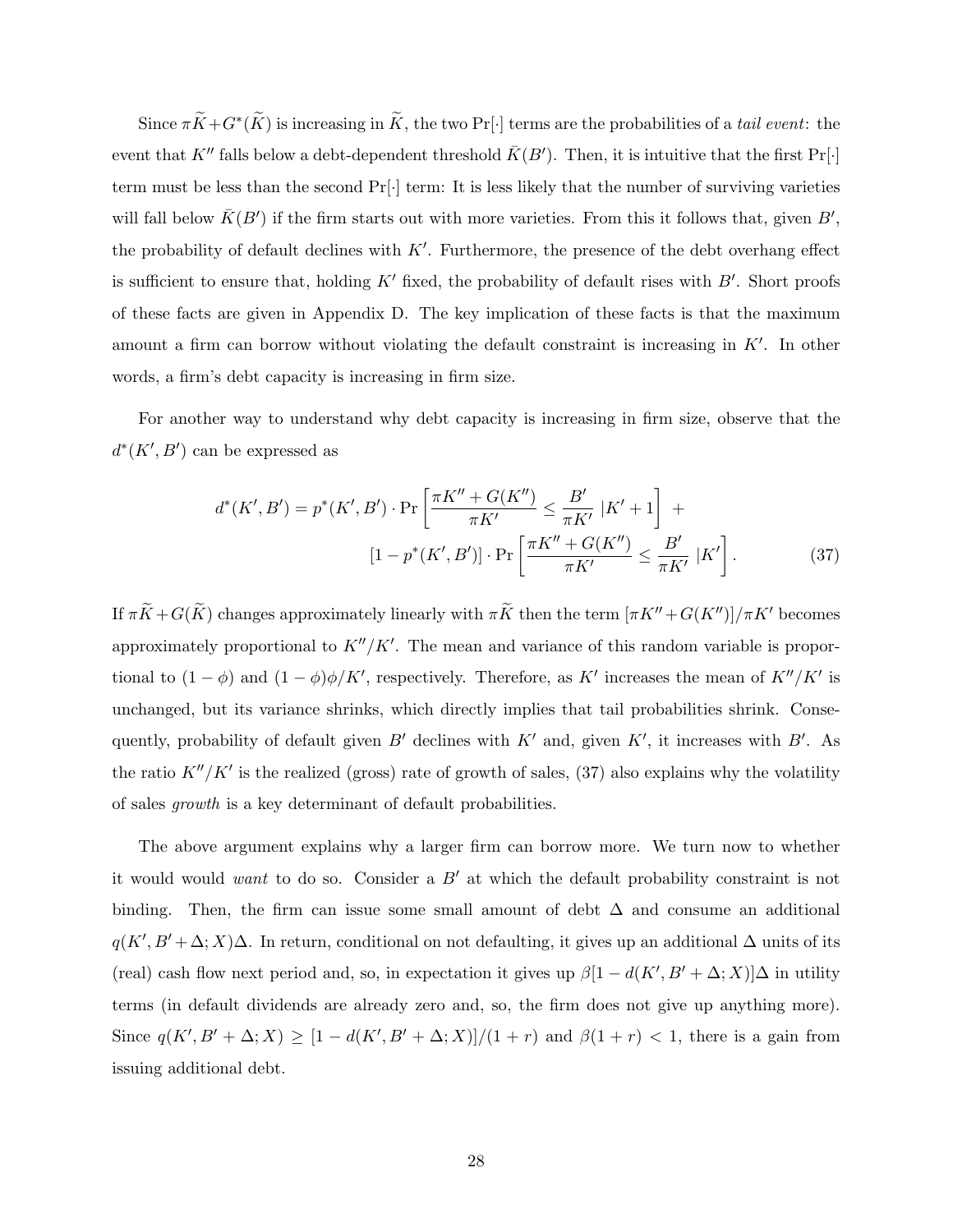But there are two countervailing forces as well. First, as shown for the two-period model for legacy debt, a higher  $B'$  reduces the probability of the firm acquiring a new variety next period via the debt overhang effect. Thus, accumulation of debt extracts a price in terms of future cash flow forgone. And, second, a higher  $B'$  may lead to a binding, or more binding, non-negativity constraint on dividends along the repayment branch: legacy debts may force a firm to issue more debt than it otherwise would, just to meet its obligations to creditors. These countervailing forces, however, turn out to be quantitatively weak (more on this below). The reason is that the upper bound on default probabilities,  $\theta$ , is calibrated to be quite low, so firms cannot lever up to the point where these countervailing forces can exert significant effects. The end result is that the utility gain from bringing consumption forward in time is the dominant force, and firms expand their debt to the point where the default probability constraint binds. But this is the same as saying that the optimal debt level of a firm is the level that attains  $G(K')$ .<sup>31</sup> An implication is that  $B(K', B, X)$ is actually independent of  $B$  and just depends on  $K'$  (and  $X$ ).

Finally, note that even though firms borrow up to the maximum feasible level, generically,  $d^*(K', B^*(K)) < \theta < d^*(K', B^*(K) + \Delta)$ , where  $\Delta$  is the step-size of the B grid (see the discussion in footnote 27). Consequently, it is often the case that  $\theta < d^*(K' + 1, B^*(K) + \Delta) < d^*(K', B^*(K) + \Delta)$ . In other words, even though default probabilities decline with increase in firm size, the decline may be too modest to expand the borrowing capacity of the firm. In such situations, equilibrium leverage will fall. This accounts for the small dips we see in Figure 2. Of course, with a big enough increase in firm size, debt capacity expands and equilibrium leverage goes up (as seen in the Figure).

In summary, the generally positive relationship between leverage and firm size arises for essentially the same reasons as in the two-period model: Maximum feasible leverage is increasing in firm size because the growth rate of sales is less volatile for a larger firm and impatience induces business owners to borrow to the point where the default probability constraint binds.

#### 5.2.2 Larger Firms Are More Willing to Buy New Ideas

The message of Figure 2 is that larger firms are able to borrow a greater fraction of their firm value. From our discussion in the context of the two-period model, we should expect new ideas to be more valuable to larger firms. This is another property that is of interest to us. Figure 3 shows that it holds for full model, provided K is not too close to the upper bound  $K_{\text{max}}$ .

 $31$ Thus, along the repayment branches, a firm chooses to borrow an amount that its creditors would force it borrow if it were in default.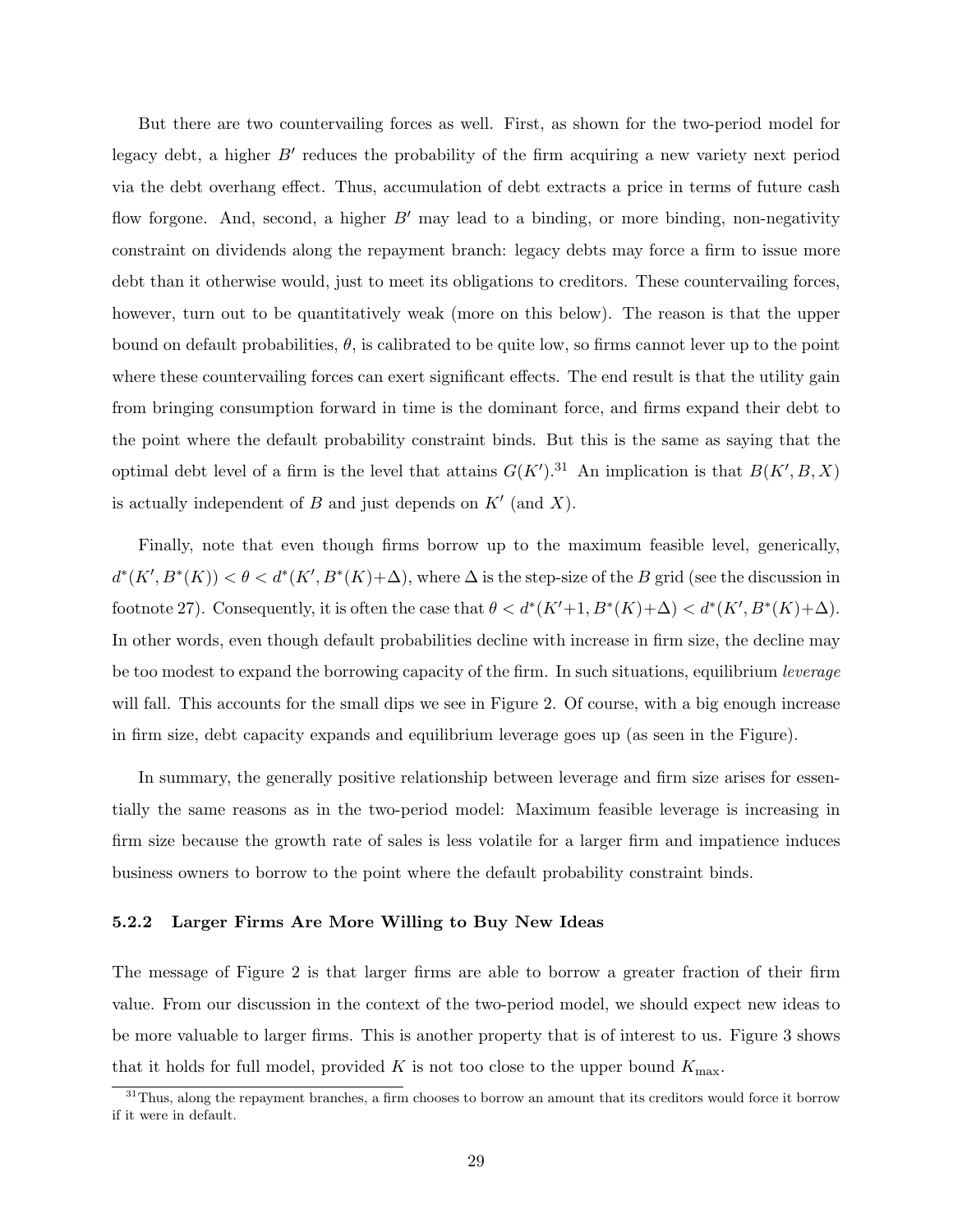

Figure 3: Firm Size and the Willingness to Buy New Ideas

The dotted line in the figure plots the equilibrium threshold higher of  $s^*(K, B^*(K))$  against K and  $\sigma$  (the success probability of an idea in a startup). The threshold declines monotonically with K, as expected, but only up to  $K = 42$ . Beyond 42, the upper bound  $K_{\text{max}}$  begins to exert a countervailing force. At  $K_{\text{max}}$  a firm must reject all ideas no matter how high the success probability, i.e,  $s^*(K_{\text{max}}, \cdot) = 1$  (not shown in the figure). As K approaches  $K_{\text{max}}$ , the option value of waiting for an idea with a higher  $s$  rises and, so,  $s^*$  rises as well.

A couple of implications follow: First, up to a firm size of 42, a larger firm is more likely to buy new ideas than a smaller firm. Second, for a given  $K$ , if s falls between the solid line and the dotted line, there is misallocation: The idea is implemented in the firm where the success probability is lower than in a startup. There is a possibility of misallocation of this type for all firm sizes except the top nine firm sizes. And, up until  $K = 42$ , the possibility of misallocation is at least as high for larger firms as compared to smaller ones. For the top nine firm sizes there is also a possibility of misallocation but in the other direction: A firm may get an opportunity to buy an idea that has a higher success probability if implemented in the firm rather than a startup, but it will reject it because of an approaching or binding constraint on firm size.

As we noted earlier, our model abstracts from accumulation of capital. If capital accumulation were to be permitted, then, because larger firms can lever up more, they would be able to invest in physical and customer capital at a faster rate relative to startups. This force is missing in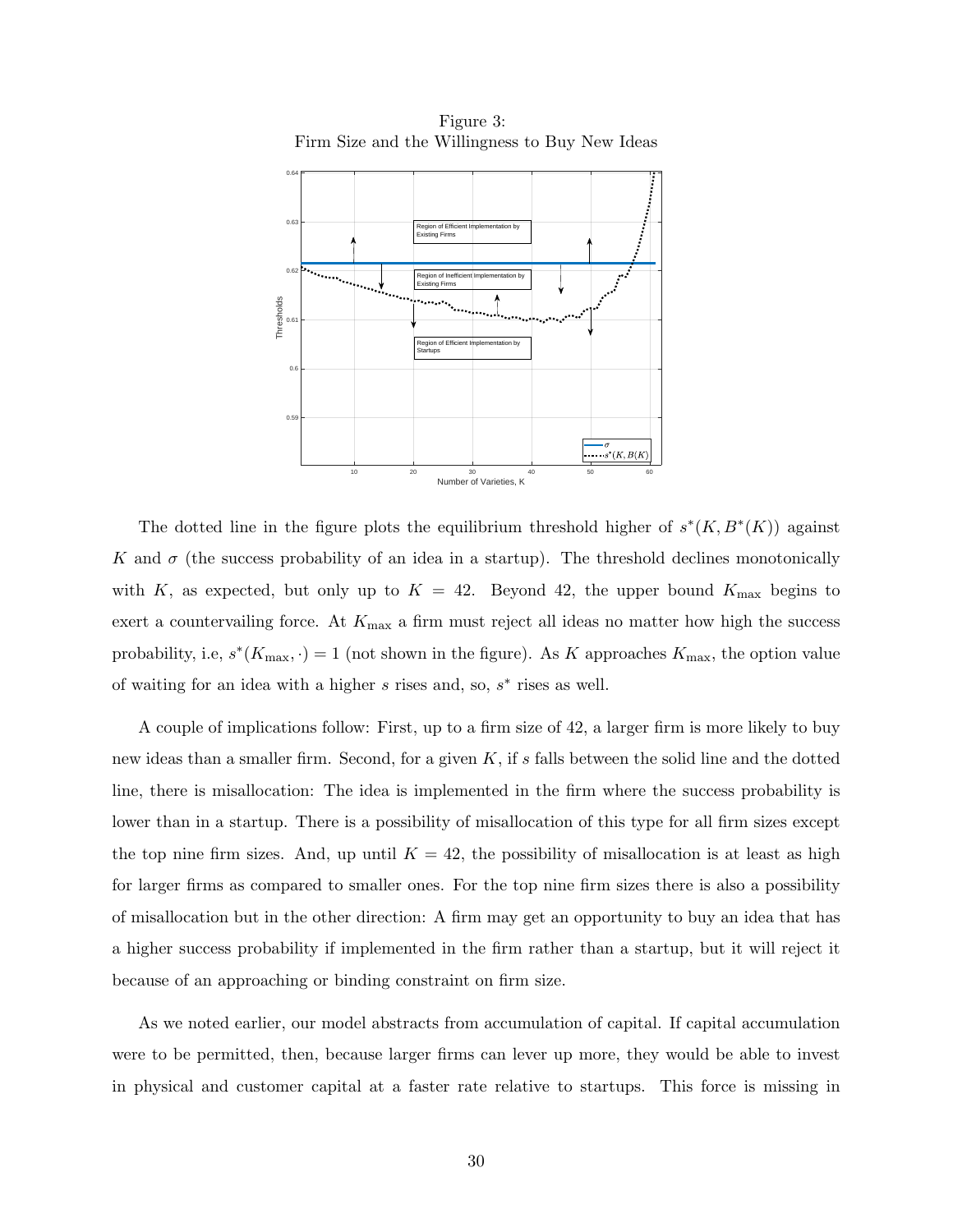Cooley and Quadrini (2001) as they do not allow existing companies to buy new ideas. Although permitting capital accumulation might lead to interesting dynamic implications, adding another state variable into the model is a challenge and we abstract from it.

#### 5.2.3 Debt Overhang

In the simple two-period model of Section 4, we showed that legacy debt made the firm more choosy about the ideas it buys. Figure 4 confirms this debt overhang effect in the full model. It plots the acceptance probability of a new idea presented to a firm of size  $K$  when it starts the period with the equilibrium debt level  $B^*(K)$ , i.e., it plots the quantity  $\int_{s\geq s^*(K,B^*(K))} F(s)ds$ , and it plots the acceptance probability of a firm of size  $K$  that arrives into the period with zero debt, i.e., the quantity  $\int_{s\geq s^*(K,0)} F(s)ds$ . Since a firm with  $K=1$  cannot borrow,  $s^*(1, B(1)) = s^*(1,0)$  and since a firm with  $K = K_{\text{max}}$  does not accept any new ideas,  $s^*(K_{\text{max}}, B^*(K_{\text{max}})) = s^*(K_{\text{max}}, 0) = 1$ , Otherwise, the latter probability is always above the former, although the gap is quite small.

Figure 4: Decline in Probability of Acceptance with Debt



The intuition for this debt overhang effect is similar to the logic of the two-period model. Given an inherited debt level B, there is a level of  $\overline{K}(B)$  below which default is triggered. If the firm acquires a new variety,  $\bar{K}(B)$  does not change and, so, the probability of default declines. In addition, conditional on default (that is, ending with a  $K' \leq \overline{K}(B)$ ), the expected number of varieties is higher if the firm acquires a new variety, and this increases the recovery on the defaulted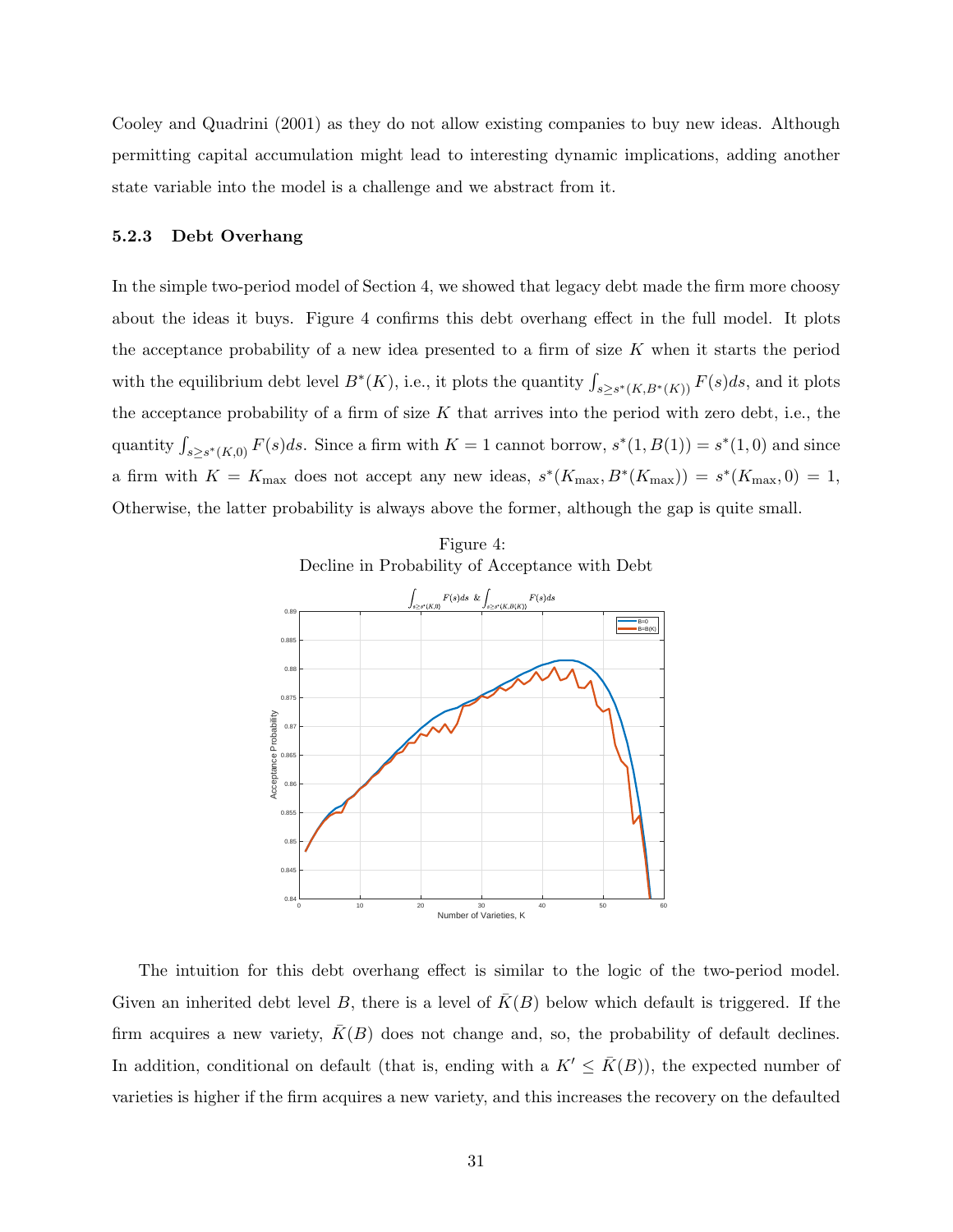debt. On both counts, some portion of the cash flow of the new variety is captured by the firm's existing creditors, thereby blunting the firm's desire to acquire a new variety.

Related to the debt overhang effect is the possibility of a binding nonnegativity constraint on dividends. To pay off creditors the owners might prefer to take a current loss (negative dividends) and curtail new borrowing rather than issue additional debt and exacerbate the debt overhang problem. In this situation, the nonnegativity constraint on dividends will bind. However, this never happens in the calibrated model: The amount borrowed along repayment branches is the same as what the firm would borrow if at the time of its borrowing decision its inherited debt is set to zero. Again, this aspect of the equilibrium is a reflection, ultimately, of the relatively tight constraint on default probability.

#### 5.3 Untargeted Empirical Properties

#### 5.3.1 Leverage and Firm Size

How does the positive response of leverage to K compare with the response of leverage to firm size in the data? We computed, for each  $(K_n, B_n)$  in the steady state distribution, the pair  $\{K_n, B_n/[B_n+\}$  $Z(K_n, B_n)]$ . Treating each pair as an observation (weighted by their measure), we regressed  $B_n/[B_n + Z(K_n, B_n)]$  against  $log(K_n)$ . The coefficient from this regression is 0.024, which is in range of the values reported in the top row of Tables 7 and 8 and in Dinlersoz, Kalemli-Ozcan, Hyatt, and Penciakova (2019).

We can also compare average leverage in the data and in the model. In the data, average leverage for the case where leverage is measured as the ratio of debt to market value of assets (the measure of leverage used in Figure 1) is 0.094 and the median leverage is 0.076. In the model, mean leverage is only 0.016, almost an order of magnitude lower. We suspect that this is because debt in the model is unsecured debt, whereas a significant portion of business debts is secured against collateral.

#### 5.3.2 Volatility and Firm Size

The best evidence regarding firm-level volatility is the firm-level job creation and job destruction rates reported in the Census's Business Dynamics Statistics (henceforth BDS) database. For the measure of firm-level employment growth volatility, we use the 1997 reallocation rates excluding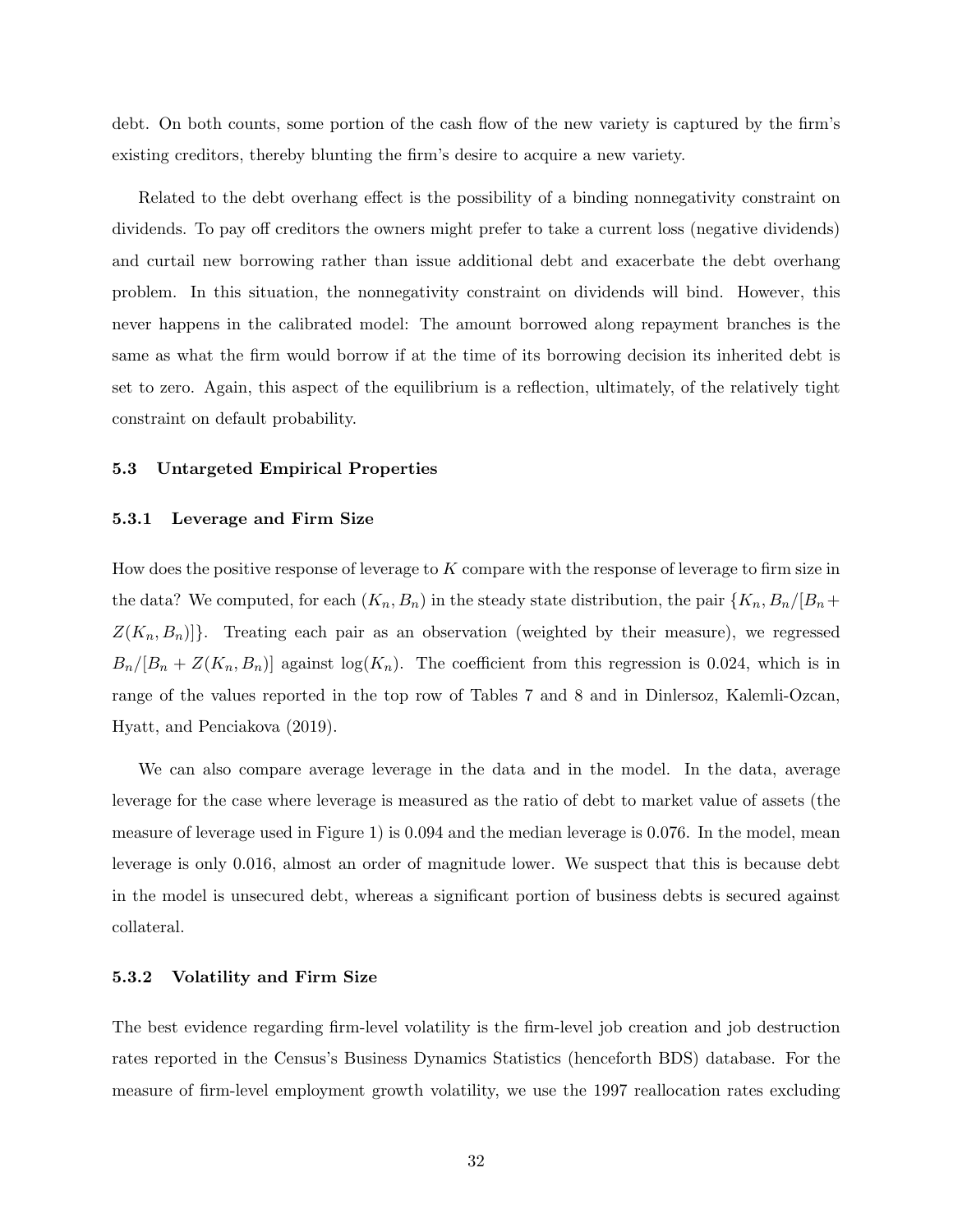births in each BDS size category.<sup>32</sup> To construct the model analog of this measure we follow the same procedure, treating each  $K$  as a size category. Once this is done, we distribute the total measure of firms in order of increasing size into ten bins with the same employment share as each of the BDS size categories and compute the average employment volatility measure for each "BDS" bin.

Figure 5 displays the results. Both data and model display a negative relationship between firm-level volatility in employment growth and size. But the decline in volatility in the model is sharper than in the data. To put the figure in perspective, note that for a standard CRS technology



Figure 5: Firm Volatility and Firm Size

N.B.: The data size categories correspond to employment levels of 1-4, 5-9, 20-99, 100-499, 500-999, 1000-2499, 2500-4999, 5000-9999, 10000+. The model size categories are constructed as described in the text.

with firm-specific multiplicative technology shock  $A$ , the growth rate of a firm is a draw from the process for the growth rate of  $A$ . Since the process for  $A$  is generally assumed to be independent of firm size, the growth process for firms is predicted to be independent of firm size as well. This prediction is at variance with the figure.

```
Job Creation Continuers in t + Job Destruction in t − |(Job Creation Continuers in t − Job Destruction in t)|
DENOM ,
```
<sup>32</sup>Specifically, for each size bin we use the formula

where DENOM is the average of employment in the bin for times t and t-1 (the denominator recommended by BDS). See variable definitions in BDS documentation for more detailed explanation of these measures.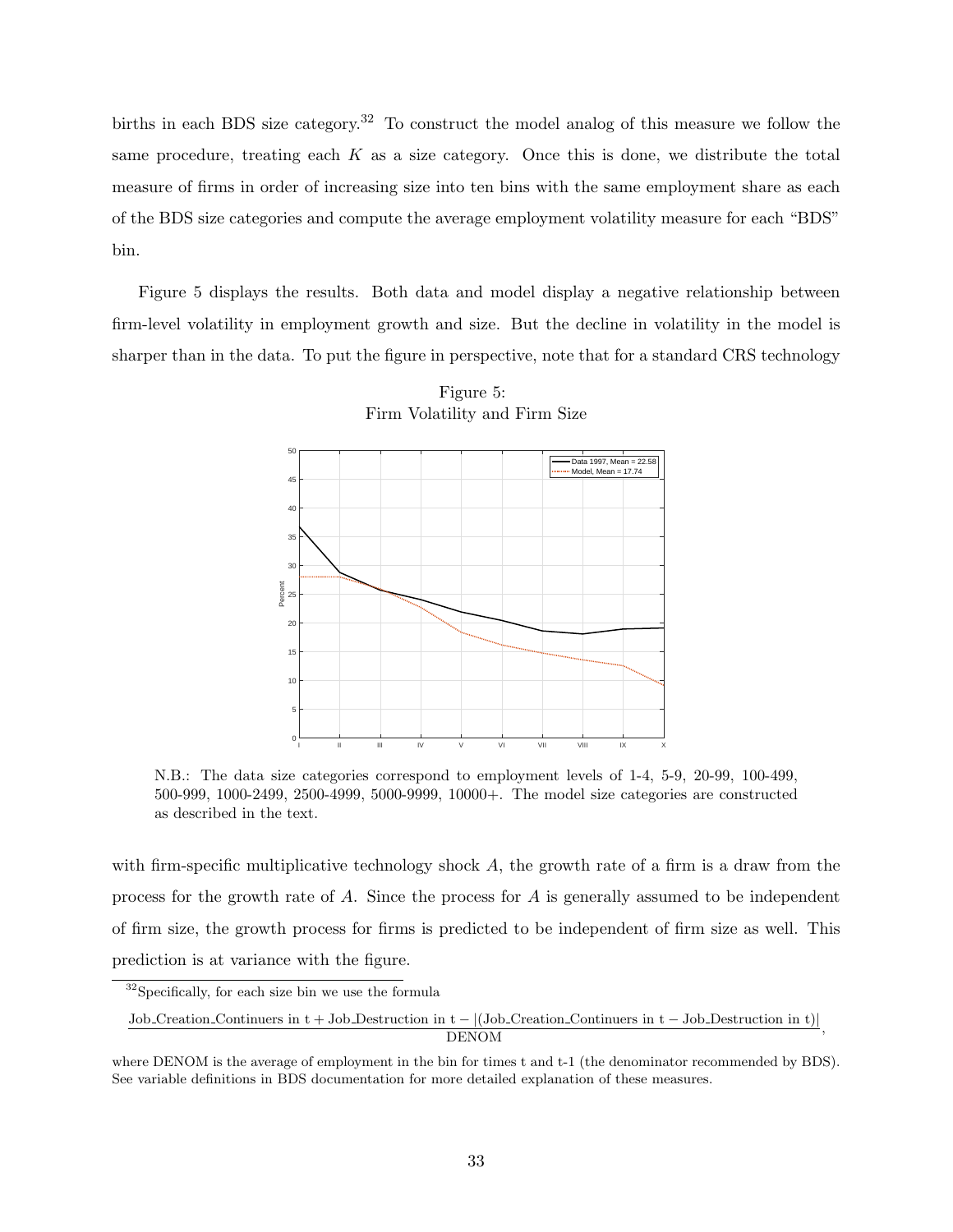The volatility of employment growth does decline with firm size in our model. The decline is a manifestation of the decline in the variance of  $K''/K'$  with  $K'$ . Evidently, the decline in the model is sharper than in the data. This could be a measurement issue: in the data, large firms have multiple establishments and reallocation of employment across these establishments are counted. In the model we treat each firm as having a single establishment (producing multiple products) so all within-firm acquisitions and extinctions of product varieties are netted out. Another source of the discrepancy might be a missing force that causes the employment volatility of large firms to decay slower than  $1/K$  (more on this below).

#### 5.3.3 Firm Size Distribution

We turn now to the firm-size distribution in the data versus the model. In the data, the firm size distribution is reported for the BDS employment categories of Figure 5. In this instance, it is more informative to transform the BDS size categories into categories comparable to those in the model. Specifically, we associated with each BDS size category the average firm size for the category as a multiple of the average firm size of the first (smallest-size) category. This gave us size categories (to the nearest integer) of  $1,3,6,17,83,263,565,1088,1079$ , and  $11104$ <sup>33</sup> The model's size categories are just  $1, 2, 3, \ldots, 65$ .

Let  $H(K)$  denote fraction of firms of size K or less. Figure 6 plots  $log(1 - H(K))$  against  $log(K)$  for the data and the model. For the data, the plot is downward sloping and almost linear, reflecting a Pareto law. The situation is very different for the model: the model plot "hugs" the data plot for up to a firm size of 10 (i.e. 2.3 in log terms), but then begins to fall precipitously. This is to be expected: In the model, the largest firm is only 65 times the size of the smallest firm and the fraction of firms of that size is very small. Thus  $[1-H(K)]$  begins to approach zero rapidly as K approaches 65. The main consequence is that the model downweights the frequency of large (especially very large) firms and upweights that of smaller firms.

We suspect that this gap results, in part, from the fact that the model does not allow a firm to become large via a variety that is particularly desirable to consumers or a technology that is particularly cost effective. If we, in some fashion, managed to get very large firms (say, a firm with 11,000 varieties) then we would create a huge discrepancy with respect to the size and volatility relationship displayed in Figure 5 because such a large firm will have virtually predictable growth.

<sup>&</sup>lt;sup>33</sup>The average firm size in the eighth and ninth categories appears anomalous, but such reversals are possible.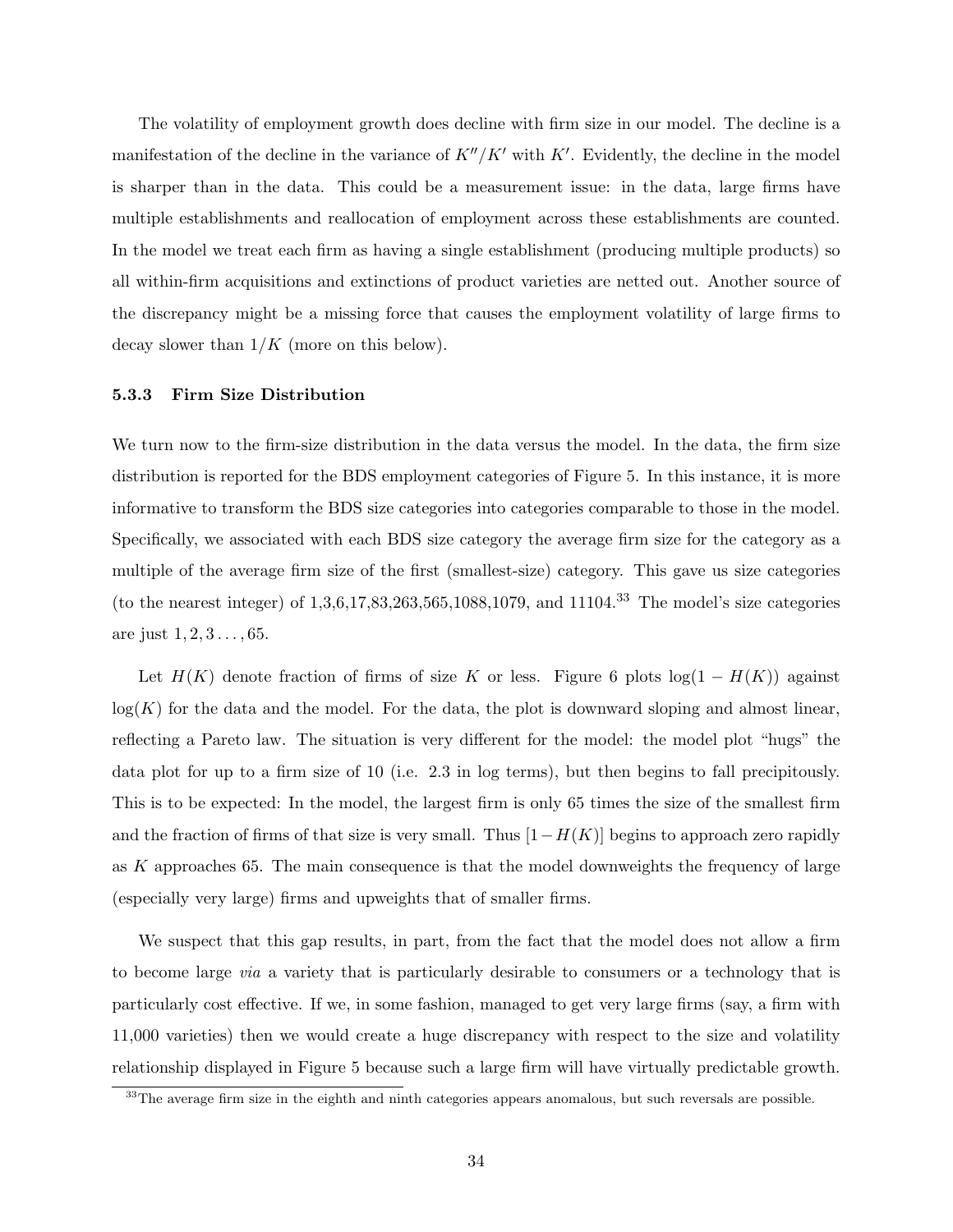To get both the size distribution and the volatility-size relationship right, we would need to add variety-specific heterogeneity, which is a nontrivial task.<sup>34</sup>



Figure 6: Firm Size Distribution

#### 6 The Risk-Free Rate and Firm Dynamics

In this section, we examine the implications of a lower real interest rate on the steady state equilibrium of our economy. The motivation for this investigation is the well-known decline in the real interest rates and startup rates over the past several decades. Figure 7 shows the secular movement in both the startup rate and the real interest rate over the period  $1978-2015^{35}$  Importantly, as shown in Figure 8, the share of corporate profits in GDP has risen strongly since the late 1990s.<sup>36</sup>

The fact that the decline in startup rates continued, even accelerated, in the face of rising profits is puzzling. But in our model, there is a new margin that effects the entry rate, namely, the choice of organization within which a new idea is implemented. As explained in Section 4, a decline in r causes more ideas to be implemented in existing firms, leading to lower startup attempts and fewer startups. Interestingly, Akcigit and Ates (2019, Figure 9, p. 45) document that the share of new patent applications (in total applications each year) that are registered to the top 1 percent

<sup>&</sup>lt;sup>34</sup>We want to highlight that the gap between the firm size distribution in the model and the data cannot be fixed by a firm-level productivity shock because such shocks would have the implication that when a large (and efficient) firm acquires a variety, the variety will automatically inherit the productivity of the acquiring firm. While there might be some truth to this, it is implausible to think that any product that, say, Apple buys will have the success of an iPhone.

<sup>&</sup>lt;sup>35</sup>The entry rate is available since 1978 and is from the U.S. Census Bureau's Business Dynamics Statistics database. For the definition of the real interest rate, see footnote 23.

<sup>&</sup>lt;sup>36</sup>The share of corporate profits is the ratio of annual Corporate Profits after Tax (without IVA and CCAdj) to annual Gross Domestic Product published by the U.S. Bureau of Economic Analysis.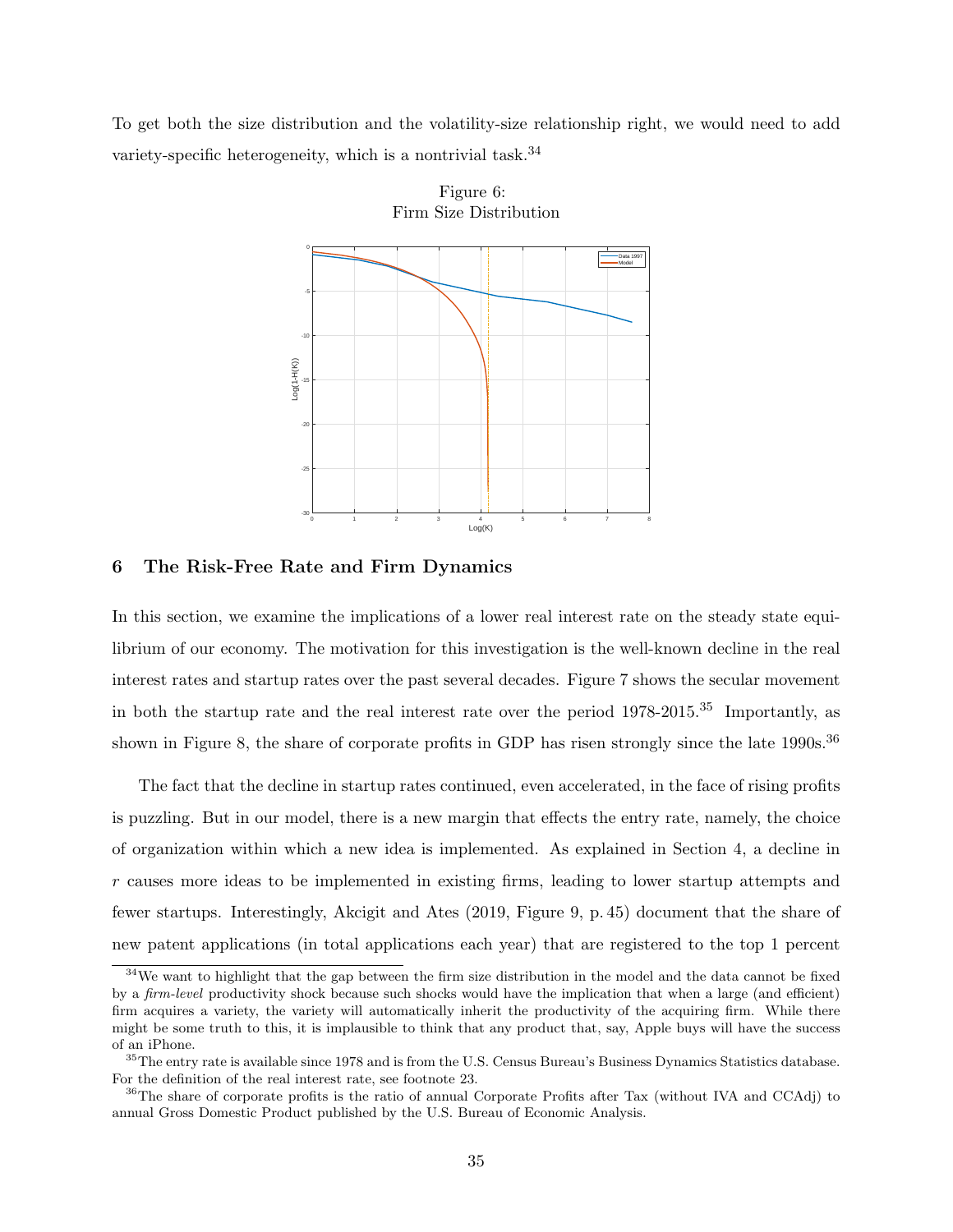Figure 7: Entry Rate, Entrant Empl Share & Real Interest Rate, 1978-2018



Figure 8: Entry Rates and Share of Corporate Profits, 1978-2018

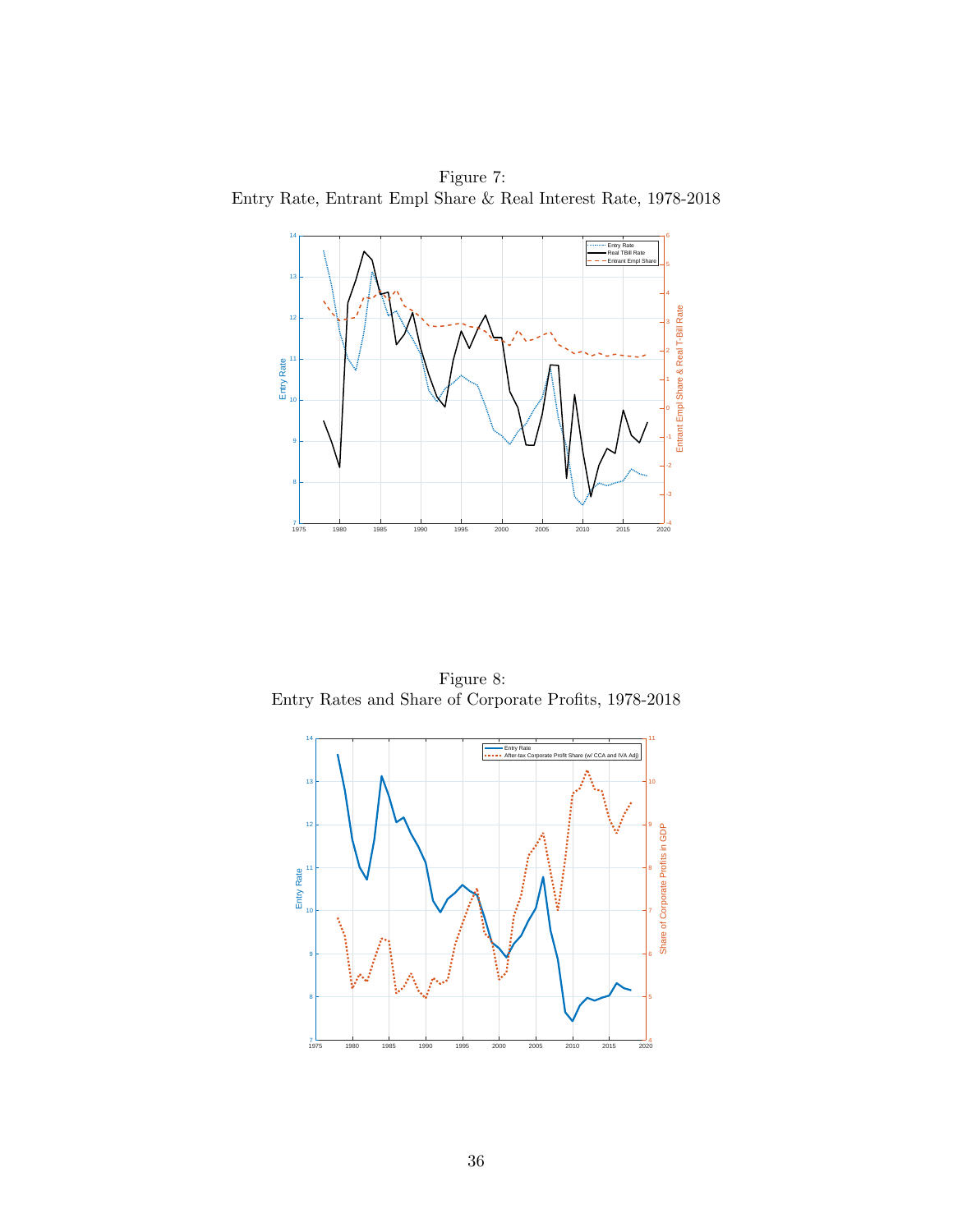of patent holders has risen by around 15 percentage points since the early 1980s, with the bulk of the rise occurring since the mid-1990s. Simultaneously, the share of new patent applications registered to first-time patenters has declined since the early 1980s, with the bulk of the decline again occurring since the mid-1990s. At a broad level, these patenting patterns are consistent with our model implication that a lower interest rate results in the implementation of new ideas moving out of startups and into large firms.

Figure 9: Real Interest Rates & Entrant Employment Share



It is to quantitatively investigate this possibility that we chose parameter values to reproduce employment share of entrants in 1997 and the trend decline in this share between 1997 and 2018. Thus all the model–implied magnitudes reported below assume that the decline in the entrant employment share that results from the drop in the risk-free rate is equal to the actual drop in the entrant employment share over this period.

We now explain how we match the trend decline in the entrant employment share. First, we assume that the economy is in steady state with  $r$  at its 1997 trend value of 1.80 percent (the initial setting of  $r$ ). Then, agents learn that  $r$  will follow the generally declining trend path shown in the top panel of Figure 9, with r expected to remain constant  $-1.0$  percent (its 2018 trend value) beyond 2018. We solved for the transition following this unanticipated shock to expectations and chose  $\nu$ in conjunction with  $\sigma$  (and other parameters) to ensure that the decline in entrant employment share at the end of 22 years (i.e., at the end of  $12 \times 22$  model periods) matches the data.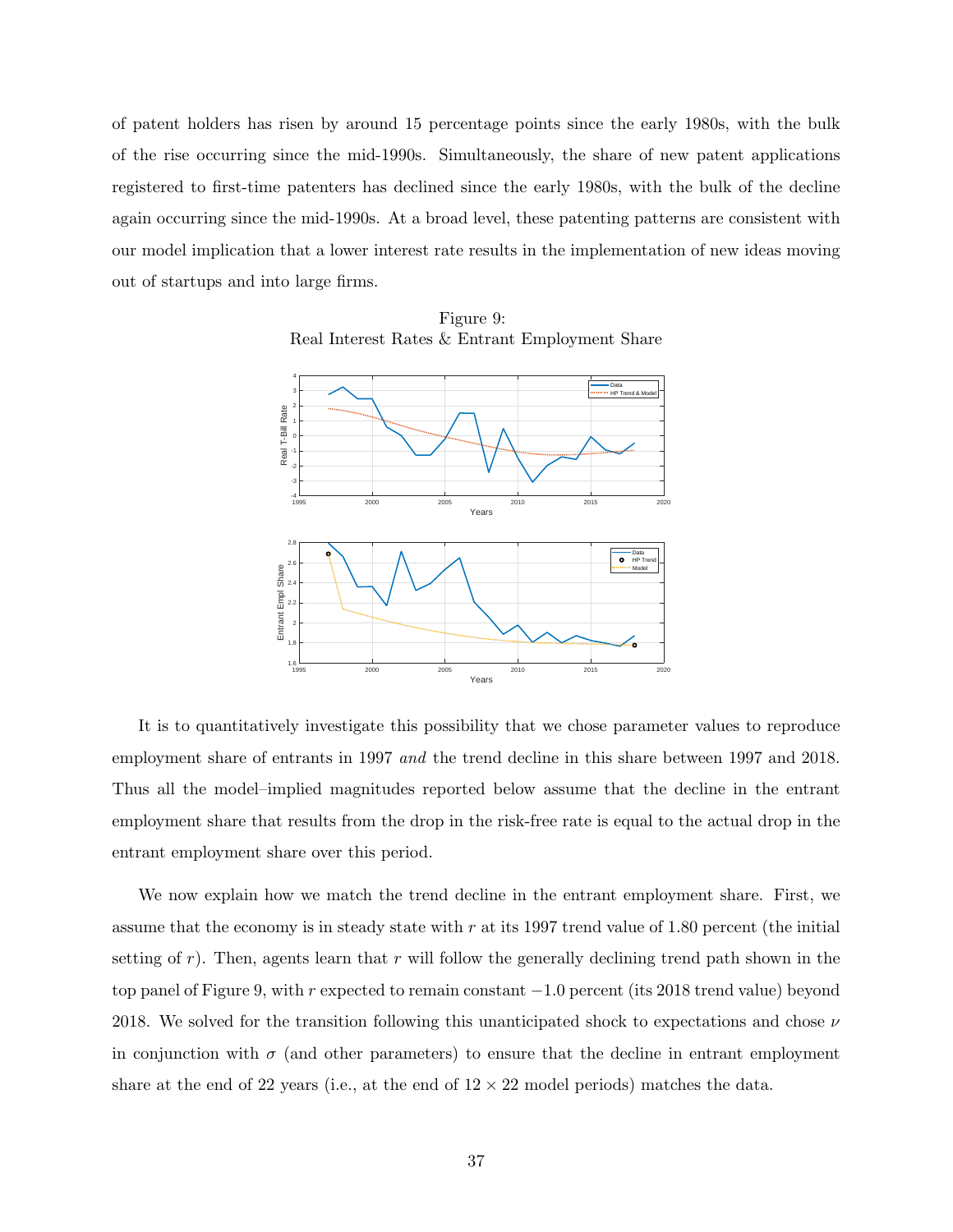The bottom panel of Figure 9 shows the result of this matching exercise. In the data, the trend path of entrant employment share declines from 2.7 percent to 1.5 percent. The calibration makes the model exactly match the start and end points of the trend line (denoted by the black circles). The model predicts a sharp drop in the entrant share within the first year of the shock and a slow decline in the ensuing years (more on this below).



Figure 10:  $s^*(K, B(K))$  Schedule Along the Transition Path

To understand how the declining path of r affects equilibrium outcomes, recall that a firm makes two decisions each period: it chooses the threshold  $s^*(K, B)$ , and it chooses B' given K' and  $B$ . Turning first to the latter, a lower  $r$  increases the revenue from bond sales and, all else constant, increases  $\bar{B}(K', B)$  (see (13)). This allows the firm to expand the amount of debt it can issue without altering default probabilities. This leverage effect, however, is very small on impact because the change in  $r$  on impact is minuscule; also, even when  $r$  falls measurably in later periods, the impact on leverage is not large.

In contrast, the effect on  $s^*$  of a change in the path of r is more substantial. Because the owners are forward looking, they recognize that lenders are willing to advance more funds against the cash flow of a product every period until product extinction. Thus,  $s^*$  declines on impact and, the decline is greatest on impact. As shown in Figure 10, thresholds continue to decline as time progresses, but in 8 years the schedule is virtually at its new steady-state configuration.

We now turn to the impact of the falling interest rate path on entry and business concentration.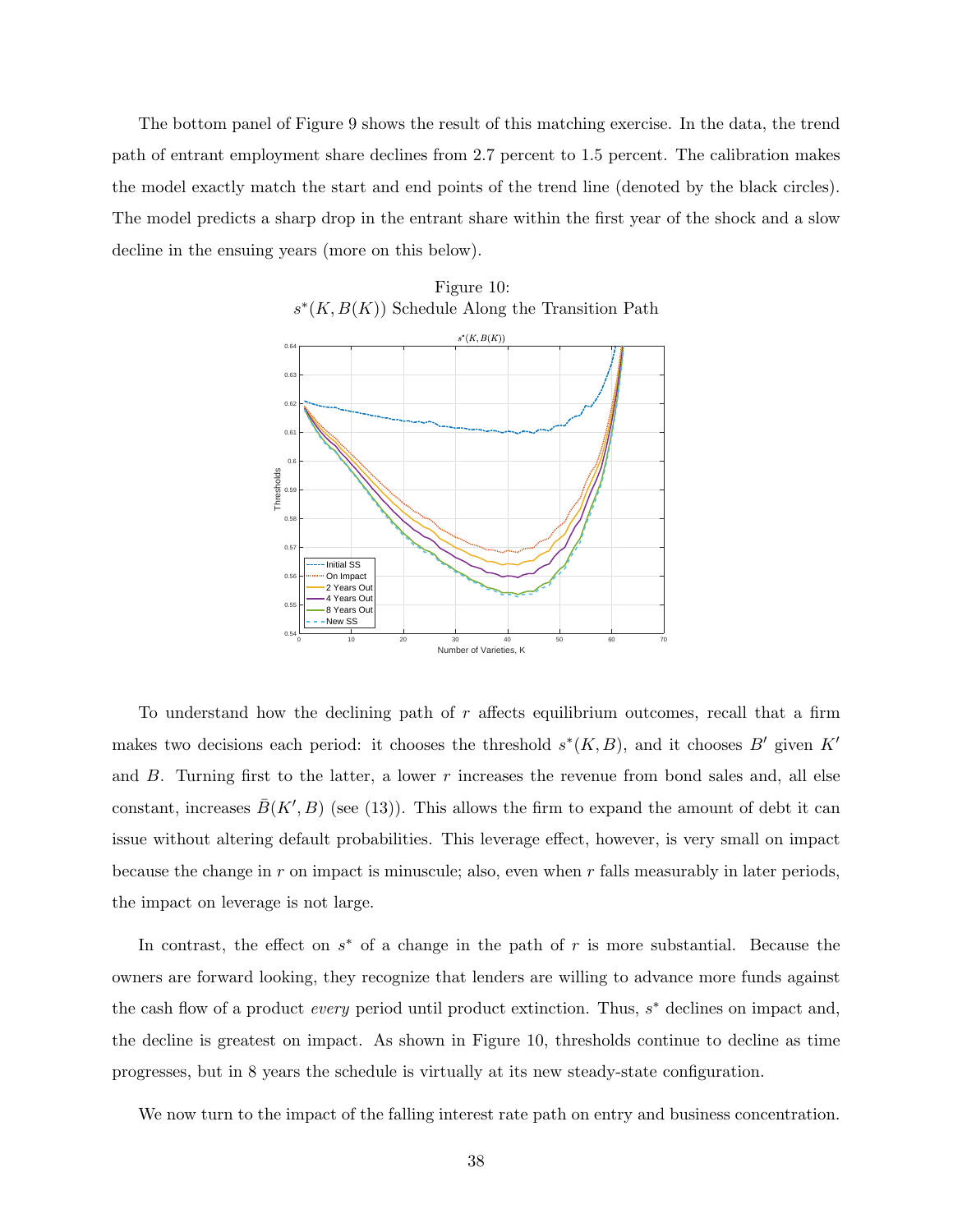#### 6.1 Impact of Declining Interest Rates on Entry





Figure 11 shows the model implied path of the entry rate. In the data, the entry trend declines 20 percent (from 10 percent to 8 percent). In the model, the entry rate declines 18 percent (from 8.3 percent to 6.8 percent). Since the decline in the s threshold is largest on impact, the induced decline in the startup rate is biggest on impact. After this initial drop, entry rates decline more gradually as s thresholds shift down gradually. Toward the end of the sample period, entry rates begin to rise in the data and the same tendency is also seen in the model-implied path of the entry rate. In the model, this small lift in entry rates is due to the gradual decline in the total measure of firms: when the measure of new entrants is not changing much toward the end of the sample period, the decline in the measure of firms leads to a rise in the entry rate.

The model's dynamic path of the entry, however, does not match the gradual nature of the observed decline in entry rates. In the model, decision makers anticipate the decline in  $r$  and, so, react to it on impact. In reality, the decline in r was probably not anticipated to the degree it is in the model. Dealing with this discrepancy in some way would likely mitigate the outsized impact effect on the s schedule and generate a more gradual decline in entry.

The model also predicts a lower entry rate relative to the data. This can be traced back to the fact that the model underweights the frequency of large firms. To see this, observe that the entrant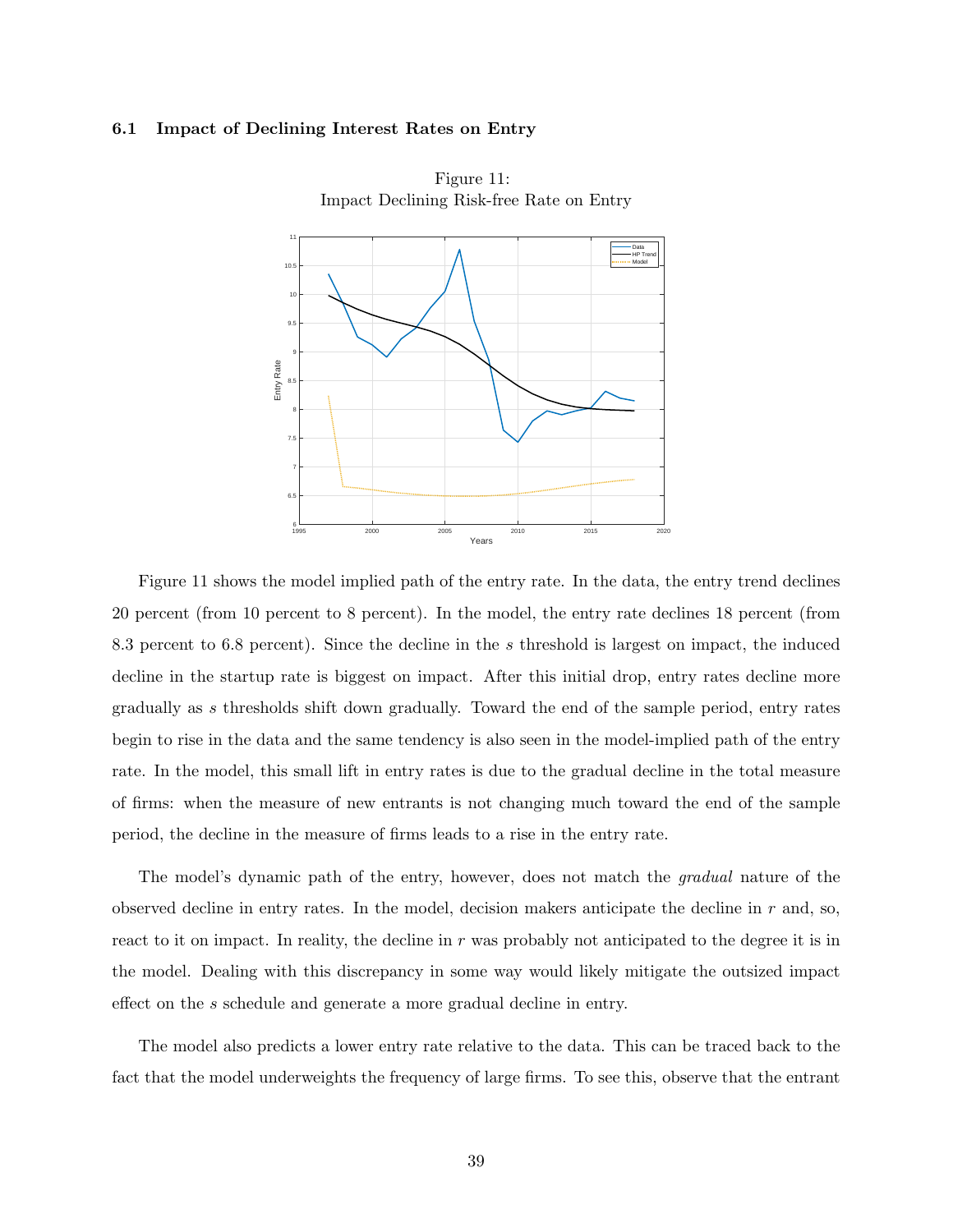share of employment can be expressed as

$$
\frac{\text{Avg. size of entrants}}{\text{Avg. firm size}} \times \frac{\text{Measure of entrants}}{\text{Measure of firms}}
$$

Since the model underweights the frequency of large firms, the first ratio is larger in the model than in the data. Since the model matches the employment share of entrants at the start and at the end of the sample by construction, the second ratio must be smaller in the model at the start and at the end of the sample. But the second ratio is the entry rate, which accounts for why model-implied entry rates are systematically below the entry rates in data.

#### 6.2 Impact of Declining Interest Rates on Business Concentration

In the model, the decline in interest rates also has the potential to affect business concentration because the decline in the entry rate is accompanied by faster growth of existing businesses. Autor, Dorn, Katz, Patterson, and van Reenen (2017) document that the share of sales of the top 4 firms in 6 major industries has risen since the mid-to-late 1990s. In four out of the six industries, the share of sales in the late '90s ranged from 20 to 30 percent, and, in 2012, these shares had risen by 3 to 11 percentage points (Figure 1, p. 182). Since the share of sales accounted by any finite collection of firms in the model is zero, we examined, instead, the share of sales accounted by the measure of firms that made up the top 5 percent of all firms in the initial steady state.<sup>37</sup> As Table 3 shows, these firms accounted for 24 percent of sales (output), comparable to the share accounted for by the top 4 firms in the data. By 2012 (i.e., by  $T = 16 \times 12$  model periods), the share of sales accounted for by the same measure of largest firms rises by 4 percentage point. This increase is less dramatic than the data but still significant. As further points of comparison, Table 3 also reports the rise in the sales share of firms in the top 3 percent and top 15 percent.

<sup>&</sup>lt;sup>37</sup>Specifically, we used  $\mu(K, B)$  to determine the measure of firms for each K and, then, starting with the firms with the largest number of varieties, we included firms with progressively fewer varieties until 5 percent of the total measure of firms was included.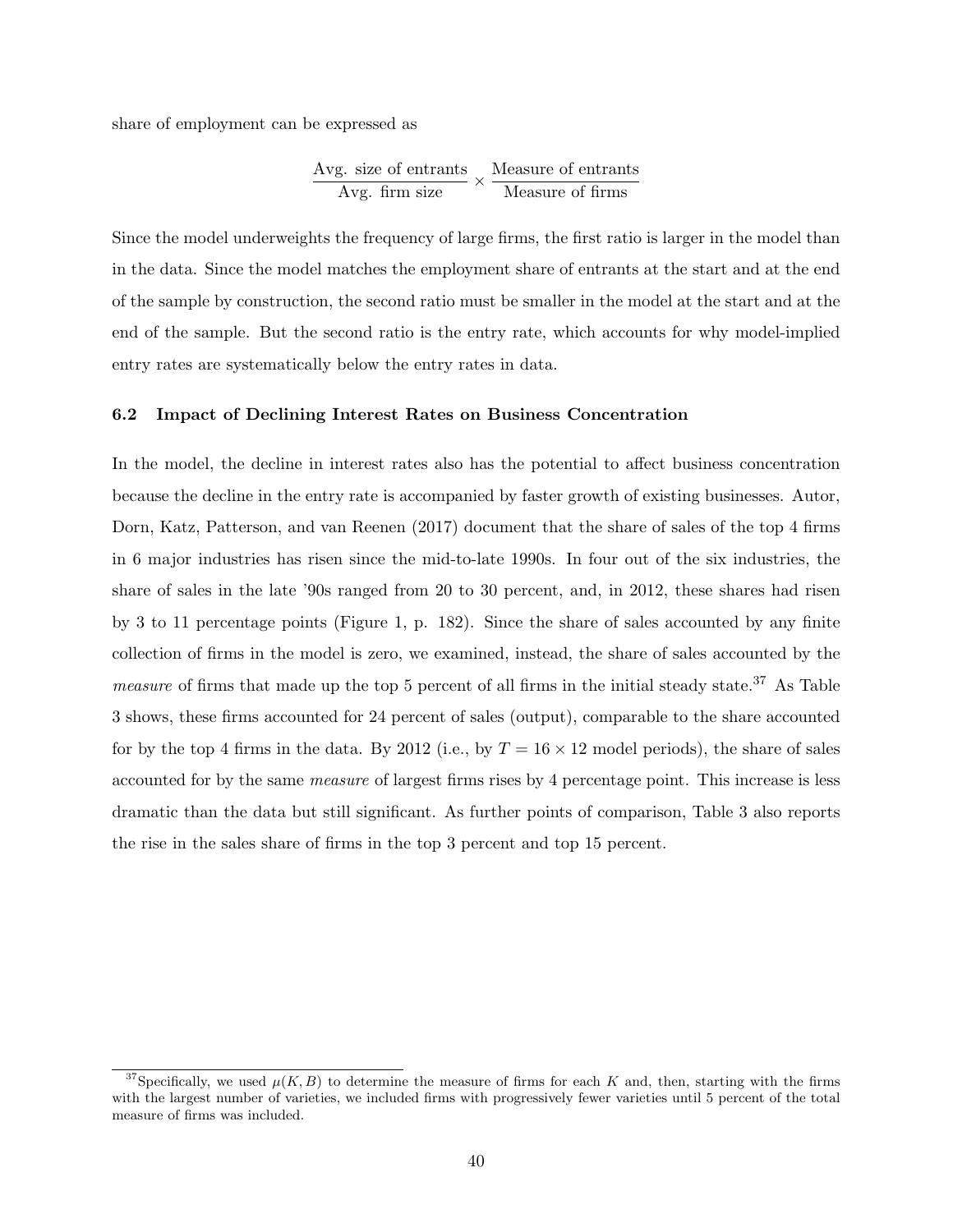|                             |                |         | Share of Output in $%$ |
|-----------------------------|----------------|---------|------------------------|
|                             | Meas, of firms | Initial | Low r                  |
|                             |                | SS      | 2012                   |
|                             |                |         |                        |
| Top 5 percent by size $(K)$ | 5.84           | 24.1    | 28.4                   |
| Top 3 percent by size       | 3.50           | 16.9    | 20.1                   |
| Top 10 percent by size      | 11.67          | 37.8    | 43.5                   |

Table 3: Effects of Declining Interest Rates on Business Concentration

#### 6.3 Other Effects of Declining Interest Rates

Table 4 reports some of the other equilibrium effects of a declining path of interest rates. There is a modest increase in the responsiveness of leverage to sales, driven by the shift toward larger firms. The slight convexity of the plot in Figure 2 implies that a shift in the distribution toward larger firm size would increase the measured response of leverage to firm size.

There is a modest increase in the bankruptcy rate in the low interest rate economy, which is also the result of the shift in the distribution toward larger firms.<sup>38</sup> The actual change in the business bankruptcy filing rate over this period is in the opposite direction and quite significant: it fell from 1.1 percent in 1997 to 0.45 percent in 2018.<sup>39</sup> Evidently, our model sheds no light on this decline.

There is also a decline in the measure of varieties along the transition path. This is a consequence of the increased misallocation that results from the shift down in  $s^*$  schedule: The additional ideas purchased as a result of this shift have a lower success probability than the success probability of a startup. Consequently, a smaller fraction of the arriving ideas are, on average, successfully turned into new varieties and the equilibrium measure of varieties falls. An implication is that the decline in interest rates has led to a loss in welfare that comes from consuming fewer varieties. A flow measure of this loss, expressed as a percentage of annual real output in 2018, is  $[(1/\gamma)-1] \times [dN'/N'] \times 100 =$ 0.041, or, about 4 basis points. In comparison to the welfare gains/losses typically found in macro models, this is not negligible. But its magnitude is probably quite sensitive to modelling details.

<sup>&</sup>lt;sup>38</sup>A small firm's default probability is more sensitive to leverage (i.e., there are bigger upward jumps in default probability as leverage increases) and, hence, its default probability tends to be further away from  $\theta$  as compared to a bigger firm. Consequently, as the fraction of small firms shrinks, mean default probability can go up.

 $39$ Administrative Office of U.S. Courts (Bankruptcy) recorded 53, 993 and 23, 443 business bankruptcy filings in 1997 and 2018, respectively, and for those years the BDS dataset recorded 4, 781, 344 and 5, 252, 110 businesses, respectively.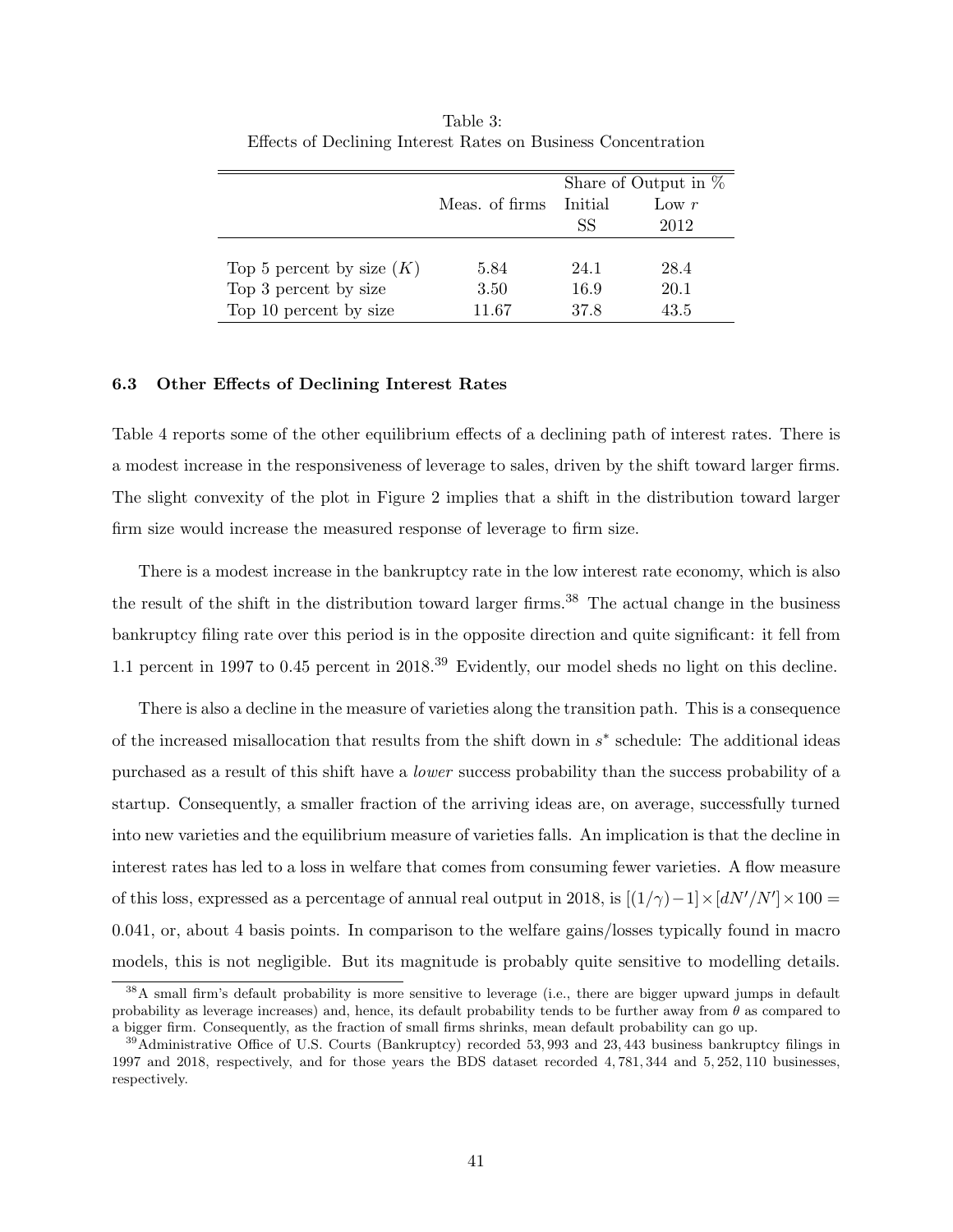One that comes to mind immediately is that even a small positive impact of a lower  $r$  on  $M$  might eliminate or reverse the welfare loss.

|                                  | Initial | Low $r$ |
|----------------------------------|---------|---------|
| Statistic                        | SS.     | 2018    |
|                                  |         |         |
| Response of leverage to sales    | 0.024   | 0.025   |
| Frequency of bankruptcies in $%$ | 1.00    | 1.16    |
| Measure of varieties             | 387 13  | -386.68 |

Table 4: Other Effects of Declining Interest Rates

Table 5 reports the model's implications for mean survival rates (of all existing firms) and mean employment growth rates, and the mean employment growth volatility and compares them to the data.

In the data, mean survival rates and employment growth rates have increased over the observation period. The same is true for the model, but in percentage terms the model increases are somewhat lower. The reason these rates rise in the model is the decline in  $s^*$  schedule: Existing firms are more likely to absorb varieties, which means they are more likely to grow and less likely to exit.

The mean volatility of employment growth, where employment growth volatility is measured as in Figure 5, falls over this period. The same is true in the model. In this instance, though, the decline in the data is more pronounced than in the model: The trend mean employment growth volatility declined around 16 percent, while it declines only about 6 percent in the model. The model decline occurs because of the shift toward larger firms.

Table 5: Effects on Survival Rates, Empl Gr. & Empl Gr. Volatility

| Statistics (all in $\%$ )                   | 1997  | Data Initial Low r<br>SS. | 2018  | Data<br>2018 |
|---------------------------------------------|-------|---------------------------|-------|--------------|
| Survival rate of existing firms             |       | 91.02 91.76 93.22         |       | 92.85        |
| Empl. growth rate (gross) of existing firms |       | 99.27 97.31               | 98.22 | 100.45       |
| Mean employment growth volatility           | 21.29 | 17.99                     | 16.92 | 17.80        |

The data are from the U.S. Census Bureau's Business Dynamics Statistics database (https://www.census.gov/ces/dataproducts/bds/data.html). Each data point is the HP trend  $(\lambda=100)$  for the indicated year, where the trend is computed for the sample 1978-2018.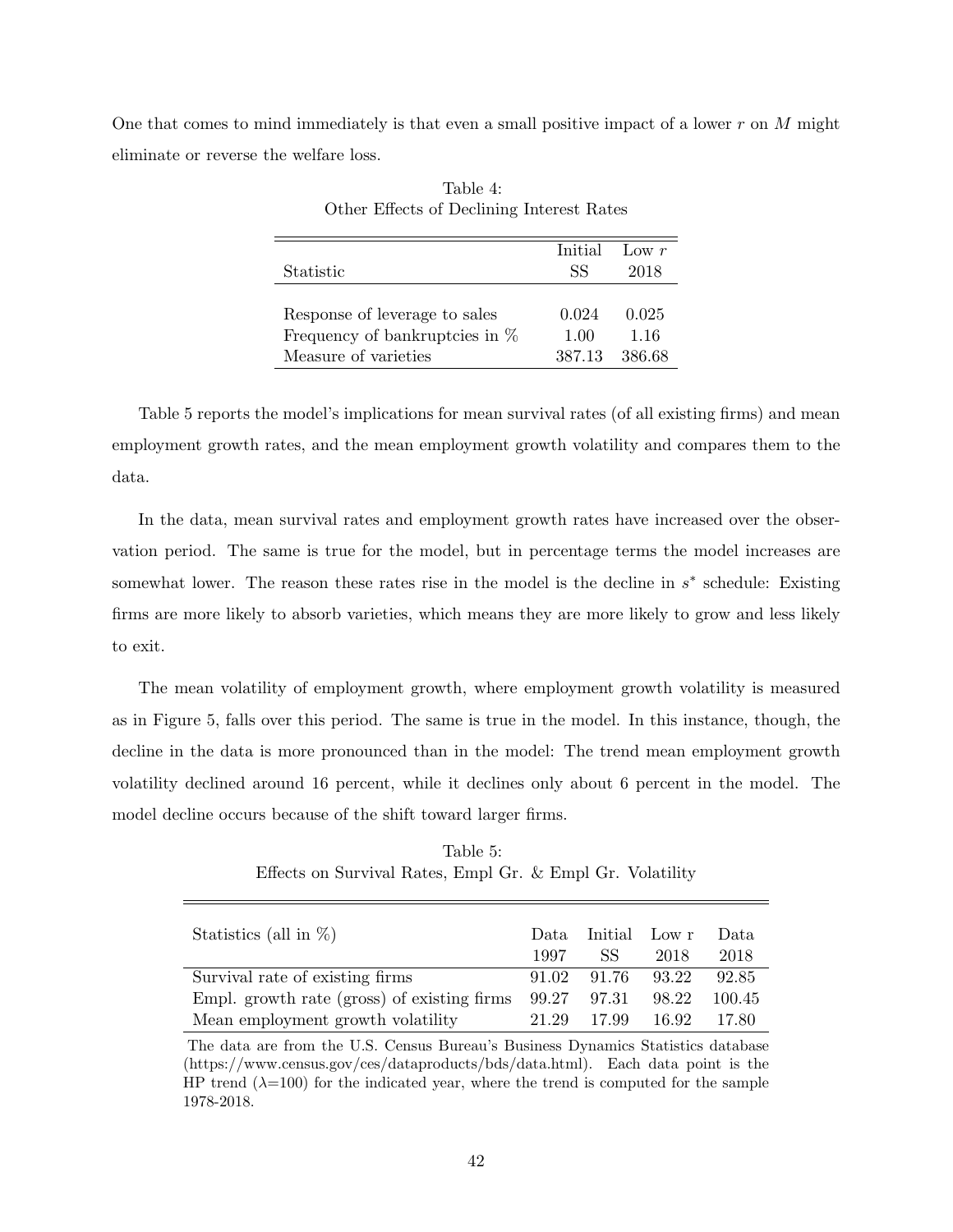## 7 Conclusion

We presented a model in which firms manage collections of product varieties. The arrival into the economy of new varieties and the extinction of existing varieties are random events. Since firms manage collections of varieties, the random process entry and exit of product varieties induces a stochastic process for the entry, growth, and exit of firms. A firm's access to capital markets plays a key role in firm dynamics. Because larger firms have less volatile cash flows, they can borrow more, which generates a positive association between firm size and leverage, consistent with the evidence. As a result of this positive relationship, a lower risk-free rate makes it more profitable for larger firms to buy out ideas for new varieties from startups and, so, causes a decline in the startup rate and greater concentration of sales among top firms. Our paper, thus, connects the decline in the startup rate and the rise in business concentration since the mid-1990s to the decline in the risk-free rate over this same period.

#### References

- Aghion, P., A. Bergeaud, T. Boppart, P. J. Klenow, and H. Li (2019): "A Theory of Falling Growth and Rising Rents," unpublished.
- AGHION, P., AND P. HOWITT (1992): "A Model of Growth Through Creative Destruction," Econometrica,  $50(2)$ ,  $323-351$ .
- AKCIGIT, U., AND S. ATES (2019): "What Happened to Business Dynamism?," Working Paper No. 25756, National Bureau of Economic Research.
- Albuquerque, R., and H. A. Hopenhayn (2004): "Optimal Lending Contracts and Firm Dynamics," Review of Economic Studies, 71(2), 285–315.
- Arellano, C., Y. Bai, and P. Kehoe (2016): "Financial Frictions and Fluctuations in Volatility," Working Paper No. 22990, National Bureau of Economic Research.
- Arellano, C., Y. Bai, and J. Zhang (2012): "Firm Dynamics and Financial Development," Journal of Monetary Economics, 59, 533–549.
- Autor, D., D. Dorn, L. Katz, C. Patterson, and J. van Reenen (2017): "Concentrating on the Fall of the Labor Share," Working Paper No. 23108, National Bureau of Economic Research.
- BAKER, M., AND J. WURGLER (2002): "Market Timing and Capital Structure," Journal of Finance,  $57(1)$ ,  $1-32$ .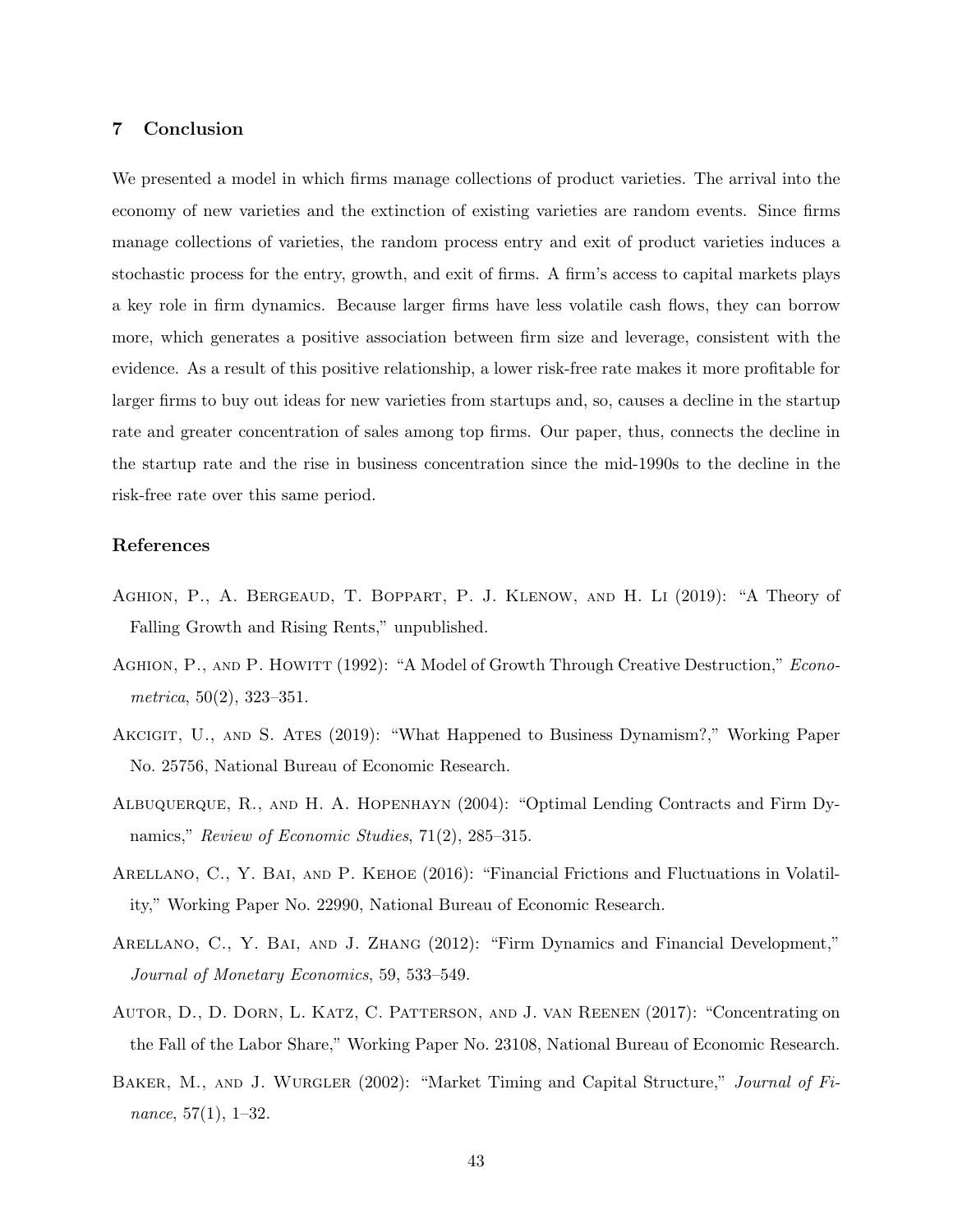- BULDYREV, S., F. PAMMOLLI, M. RICCABONI, AND H. STANLEY (2020): The Rise and Fall of Business Firms. Cambridge University Press.
- Caballero, R. J., E. Farhi, and P.-O. Gourinchas (2008): "An Equilibrium Model of 'Global Imbalances' and Low Interest Rates," American Economic Review, 98(1), 358–393.
- Caggese, A., and A. Perez-Orive (2019): "Capital Misallocation and Secular Stagnation," Working Paper Series No. 1056, Barcelona GSE.
- CHATTERJEE, S., AND E. ROSSI-HANSBERG (2012): "Spinoffs and the Market for Ideas," International Economic Review, 53(1), 53–93.
- COOLEY, T., AND V. QUADRINI (2001): "Financial Markets and Firm Dynamics," American Economic Review, 91, 1286–1310.
- Corbae, D., and P. D'Erasmo (2021): "Reorganization or Liquidation: Bankruptcy Choice and Firm Dynamics," Review of Economic Studies, 88(5), 2239–2274.
- Davis, S. J., J. Haltiwanger, R. S. Jarmin, C. Krizan, M. Javier, A. Nucci, and K. Sandusky (2007): "Measuring the Dynamics of Young and Small Businesses: Integrating the Employer and Nonemployer Universes," Working Paper No. 13226, National Bureau of Economic Research.
- DE LOECKER, J., AND J. EECKHOUT (2020): "The Rise of Market Power and the Macroeconomic Implications," Quarterly Journal of Economics, 135(2), 561–644.
- DECKER, R. A., P. D'ERASMO, AND H. M. BOEDO (2016): "Market Exposure and Endogenous Volatility over the Business Cycle," American Economic Journal: Macroeconomics, 8(1), 148– 198.
- DEL NEGRO, M., D. GIANNONE, M. P. GIANNONI, AND A. TAMBALOTTI (2017): "Safety, Liquidity, and the Natural Rate of Interest," Brookings Papers on Economic Activity, Spring, 235–294.
- Dinlersoz, E., S. Kalemli-Ozcan, H. Hyatt, and V. Penciakova (2019): "Leverage Over the Life Cycle, Firm Growth and Aggregate Fluctuations," Working Paper No. 25226, National Bureau of Economic Research.
- EICHENGREEN, B. (2015): "Secular Stagnation: The Long View," American Economic Review: Papers and Proceedings, 105(5), 66–70.
- EISFELDT, A. L., A. FALATO, AND M. Z. XIAOLAN (2021): "Human Capitalists," Working Paper No. 28815, National Bureau of Economic Research.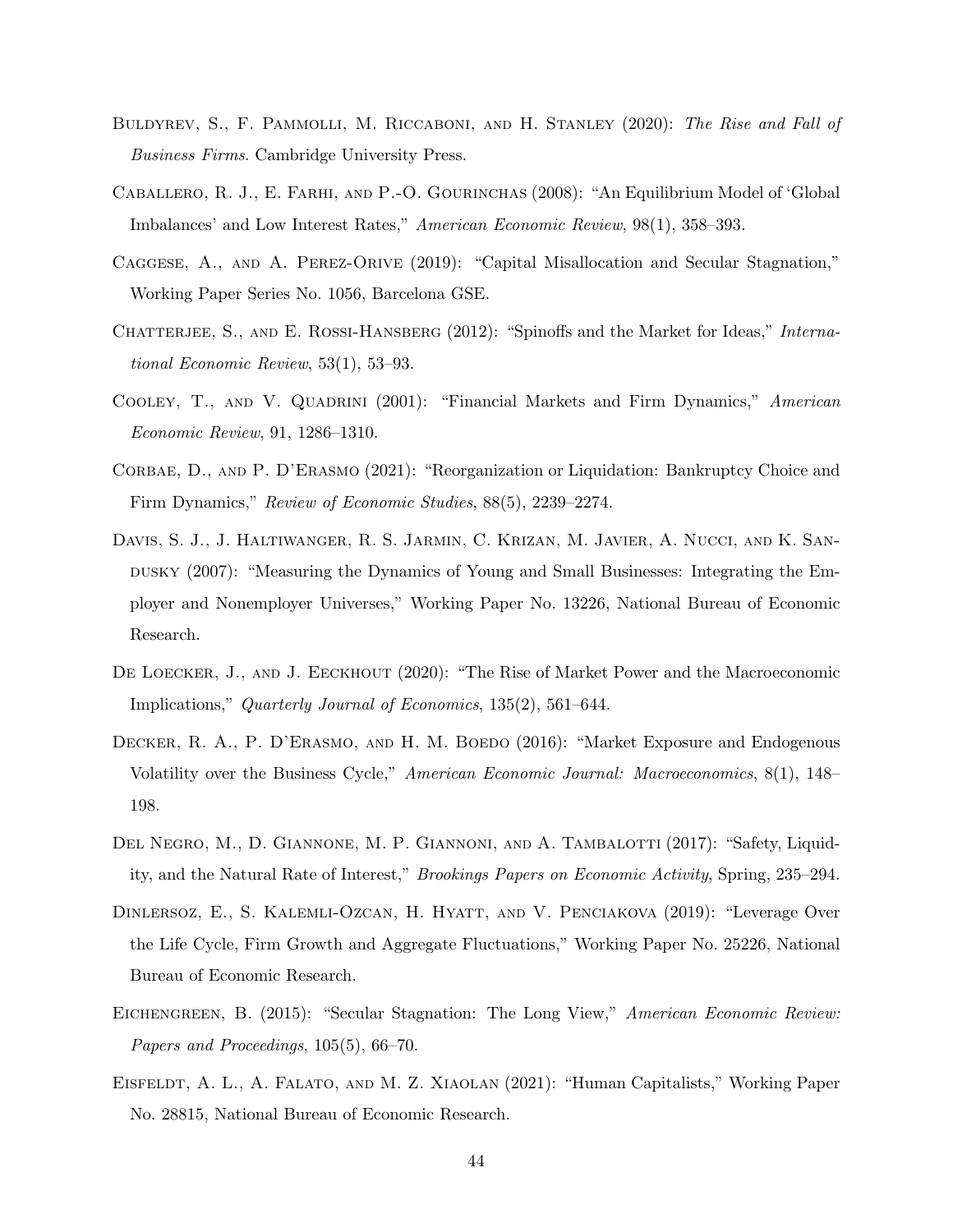- Fang, L. H. (2005): "Investment Bank Reputation and the Price and Quality of Underwriting Services," Journal of Finance, 60(6), 2729–2761.
- FARHI, E., AND F. GOURIO (2018): "Accounting for Macro-Finance Trends: Market Power, Intangibles, and Risk Premia," Brookings Papers on Economic Activity Fall, (Fall), 147–250.

FEDERAL RESERVE BANK OF NEW YORK (2017): Small Business Credit Survey.

- Frank, M. Z., and V. K. Goyal (2009): "Capital Structure Decisions: Which Factors Are Reliably Important?," Financial Management, 38(1), 1–37.
- GOMES, J. F., U. JERMANN, AND L. SCHMID (2016): "Sticky Leverage," American Economic Review, 106(12), 3800–3828.
- GOPINATH, G., S. KALEMLI-OZCAN, L. KARABARBOUNIS, AND C. VILLEGAS-SANCHEZ (2017): "Capital Allocation and Productivity in South Europe," Quarterly Journal of Economics,  $132(4)$ , 1915–1967.
- Grossman, G. M., and E. Helpman (1991): "Quality Ladders in the Theory of Growth," Review of Economic Studies, 58(1), 43–61.
- HALL, R. E. (2018): "Using Empirical Marginal Cost To Measure Market Power in the US Economy," Working Paper No. 25251, National Bureau of Economic Research.
- HATHAWAY, I., AND R. LITAN (2014): "What's Driving the Decline in the Firm Formation Rate? A Partial Explanation," Economic Studies at Brookings, 1-9.
- HENNESSY, C. A., AND T. M. WHITED (2005): "Debt Dynamics," Journal of Finance, 60(3), 1129–1165.
- Hopenhayn, H., J. Niera, and R. Singhania (2018): "From Population Growth to Firm Demographics: Implications for Concentration, Entrepreneurship and the Labor Share," Working Paper No. 25382, National Bureau of Economic Research.
- HSIEH, C.-T., AND E. ROSSI-HANSBERG (2021): "The Industrial Revolution in Services," Unpublished.
- JERMANN, U., AND V. QUADRINI (2012): "Macroeconomic Effects of Financial Shocks," American Economic Review, 102(1), 238–271.
- KARAHAN, F., B. PUGSLEY, AND A. SAHIN (2019): "Demographic Origins of the Startup Deficit," Working Paper 25874, National Bureau of Economic Research.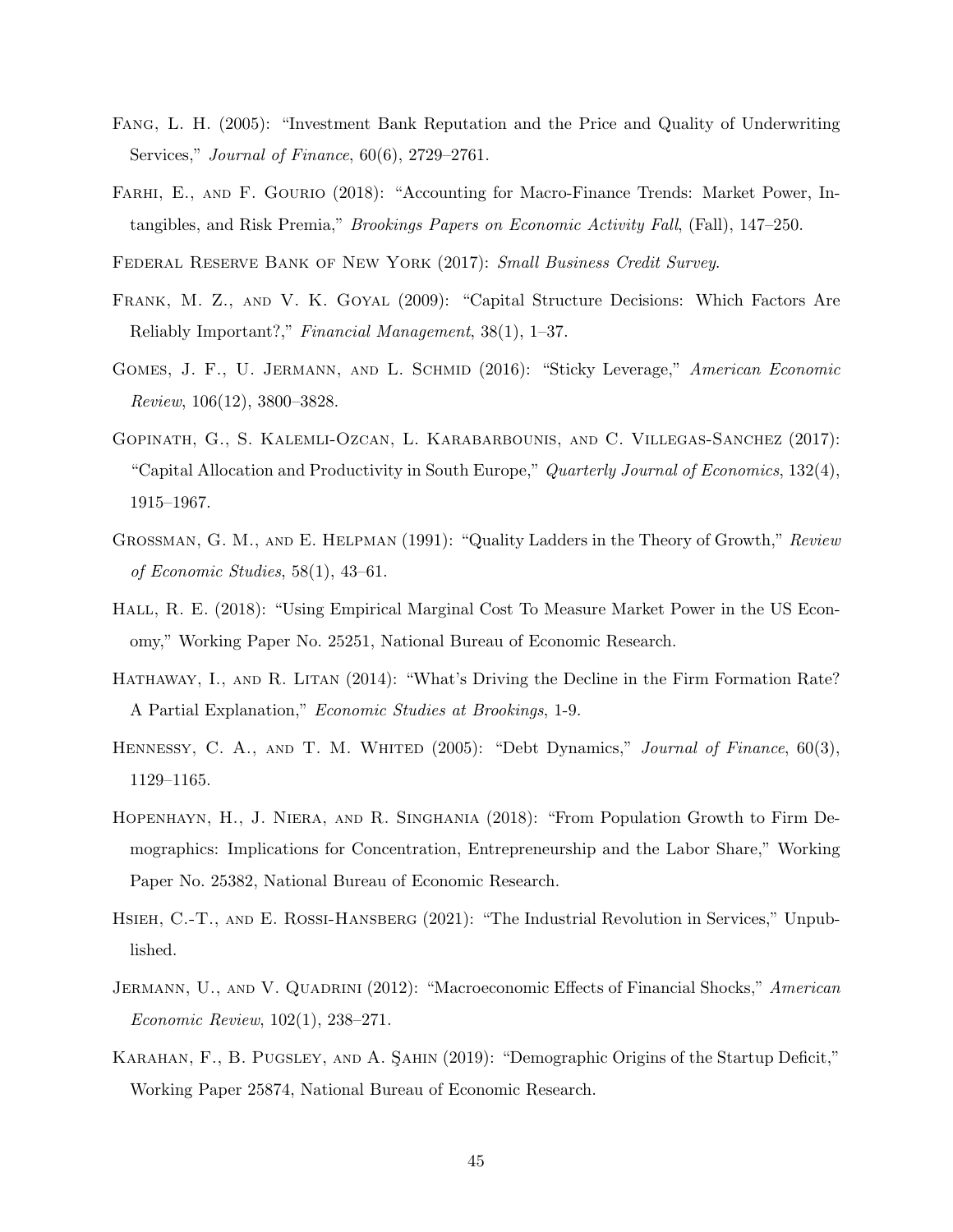- Khan, A., and J. Thomas (2013): "Credit Shocks and Aggregate Fluctuations in an Economy with Production Heterogeneity," Journal of Political Economy, 121(6), 1055–1107.
- Klepper, S. (2007): "Disagreements, Spinoffs, and the Evolution of Detroit as the Capital of the U.S. Automobile Industry," Management Science, 53(4).
- Kroen, T., E. Liu, A. R. Mian, and A. Sufi (2021): "Falling Rates and Rising Superstars," Working Paper No. 29368, National Bureau of Economic Research.
- Leland, H. E. (1994): "Corporate Debt Value, Bond Covenants, and Optimal Capital Structure," Journal of Finance, 49(4), 1213–1252.
- LELAND, H. E., AND K. B. TOFT (1996): "Optimal Capital Structure, Endogenous Bankruptcy, and the Term Structure of Credit Spreads," Journal of Finance, 51(3), 987–1019.
- LEMMON, M. L., M. R. ROBERTS, AND J. F. ZENDER (2008): "Back to the Beginning: Persistence and the Cross-Section of Corporate Capital Structure," Journal of Finance, 63(4), 1575–1608.
- LIU, E., A. MIAN, AND A. SUFI (2022): "Low Interest Rates, Market Power, and Productivity Growth," Econometrica, 90(1), 193–221.
- LUCAS, JR., R. E. (1978): "On the Size Distribution of Business Firms," Bell Journal of Economics, 9(2), 508–523.
- LUTTMER, E. G. J. (2010): "Models of Growth and Firm Heterogeneity," Annual Review of Economics, 2, 547–576.
- MENDOZA, E. G., V. QUADRINI, AND J. RÍOS-RULL (2009): "Financial Integration, Financial Development, and Global Imbalances," Journal of Political Economy, 117(3), 371–416.
- MIAO, J. (2005): "Optimal Capital Structure and Industry Dynamics," Journal of Finance, 60(6), 2621–2659.
- MICHAELS, R., T. B. PAGE, AND T. M. WHITED (2019): "Labor and Capital Dynamics under Financing Frictions," Review of Finance, 23(2), 279–323.
- Neira, J., and R. Singhania (2017): "The Role of Corporate Taxes in the Decline of the Startup Rate," Unpublished.
- Rajan, R. G., and L. Zingales (1995): "What Do We Know about Capital Structure? Some Evidence from International Data," Journal of Finance, 50(5), 1421–1460.
- ROMER, P. M. (1990): "Endogenous Technological Change," Journal of Political Economy, 98(5), S71–S102.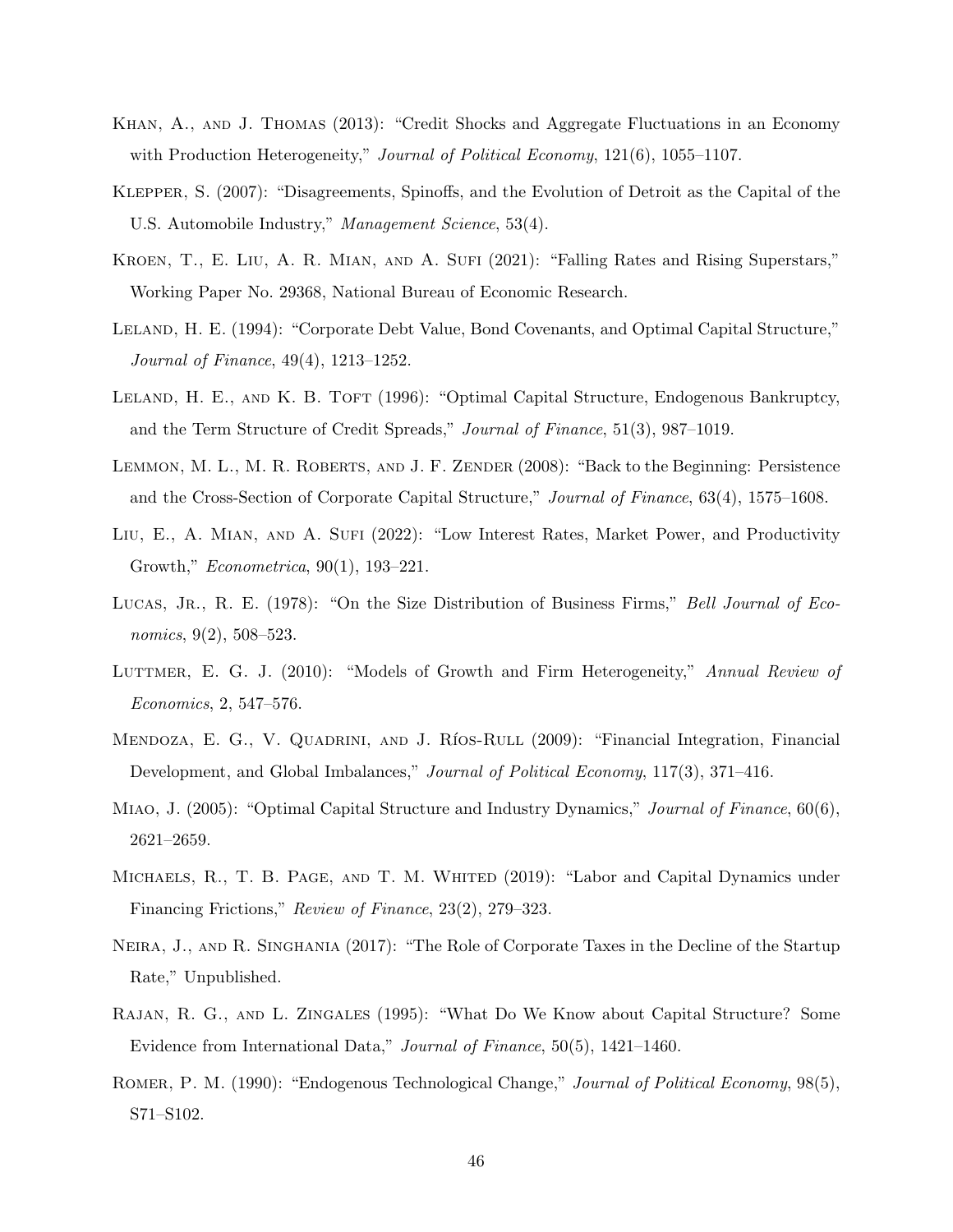- ROSSI-HANSBERG, E., P.-D. SARTE, AND N. TRACHTER (2020): "Diverging Trends in National and Local Concentration," vol. 35 of NBER Macroeconomics Annual, pp. 115–150.
- Stanley, M. H., L. A. Amaral, S. V. Buldyrev, S. Havlin, H. Leschhorn, P. Maass, M. A. SALINGER, AND N. E. STANLEY (1996): "Scaling Behavior in the Growth of Companies," Nature, 379, 804–806.
- STREBULAEV, I. A., AND B. YANG (2013): "The Mystery of Zero-Leverage Firms," Journal of Financial Economics, 109, 1–23.
- WHITED, T. M. (1992): "Debt, Liquidity Constraints, and Corporate Investment: Evidence from Panel Data," *Journal of Finance*, 47(4), 1425–1460.
- ZÁBOJNÍK, J. (2019): "Firm Reputation, Innovation and Employee Startups," *Economic Journal*, 130, 822–851.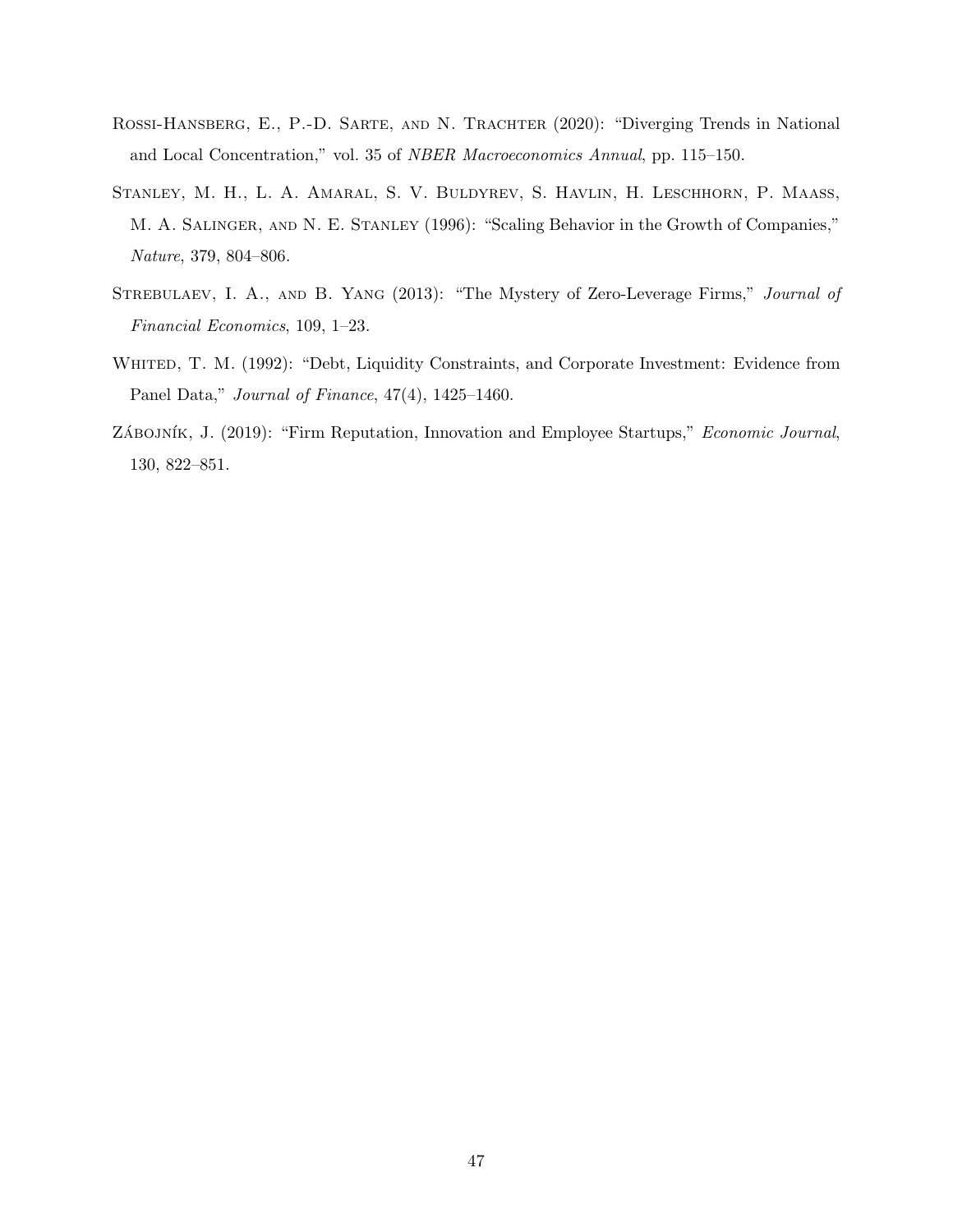## Appendix A

| Variable               | Description                                             |
|------------------------|---------------------------------------------------------|
| SALES/TURNOVER (Net)   | Sales                                                   |
| LT                     | Total Liabilities                                       |
| <b>DLC</b>             | Debt in Current Liabilities - Total                     |
| <b>DLTT</b>            | Long-Term Debt - Total                                  |
| <b>CSHO</b>            | Common Shares Outstanding                               |
| PRCC_F                 | Price Close - Annual Fiscal                             |
| <b>CHE</b>             | Cash and Short-Term Investments                         |
| <b>PPENT</b>           | Property, Plant and Equipment - Total (Net)             |
| <b>EMP</b>             | <b>Employees</b>                                        |
| CEQ.                   | Common/Ordinary Equity - Total                          |
| <b>OIBDP</b>           | Operating Income Before Depreciation                    |
| AT                     | Assets - Total                                          |
|                        |                                                         |
| lnSale                 | ln(SALES/TURNOVER (Net))                                |
| Book_Val               | AT                                                      |
| Mkt_Val                | $AT - CEQ + (CHSO \times PRCC_F)$                       |
| Mkt Leverage Ratio I   | $(DLC + DLTT - CHE)/Mkt_Val$                            |
| Mkt Leverage Ratio II  | $(LT - CHE)/Mkt$ -Val                                   |
| Book Leverage Ratio I  | $(DLC + DLTT - CHE)/Book_Val$                           |
| Book Leverage Ratio II | $(LT - CHE)/Book-Val$                                   |
| Cap_Ratio              | PPENT/Mkt <sub>-Val</sub> or PPENT/Book <sub>-Val</sub> |
| Profit_Ratio           | OIBDP/Mkt_Val or OIBDP/Book_Val                         |

Table 6: Variable Names and Description

Our constructions follow the norms in the finance literature. The book value of a firm is total assets (AT) reported in COMPUSTAT and market value is book value excluding common equity (CEQ) plus the market value of its common equity outstanding (CHSO  $\times$  PRCC<sub>F</sub>). We use two measures of a firm's leverage ratio: In the first, we include only liabilities that arise as a result of a firm's active borrowing net of cash ( $DLC + DLTT$  -  $CHE$ ); in the second, we use total liabilities net of cash (LT - CHE). For our measures of leverage, we divide these two net liability measures by either the market value of assets or the book value.<sup>40</sup> For use as controls, we define the tangible capital ratio of a firm (capital ratio for short) as the value of its tangible capital (PPENT) to asset

 $^{40}$ The resulting leverage measures are commonly used in the literature. For instance, book leverage based on debt is used in Rajan and Zingales (1995), Hennessy and Whited (2005), and Lemmon, Roberts, and Zender (2008), among many others; book leverage based on total liabilities is used in Baker and Wurgler (2002); market leverage based on debt is used in Whited (1992), Rajan and Zingales (1995), and Strebulaev and Yang (2013); and market leverage based on total liabilities is used in Baker and Wurgler (2002) and Michaels, Page, and Whited (2019). See Frank and Goyal (2009) for a discussion of the pros and cons of these different leverage measures.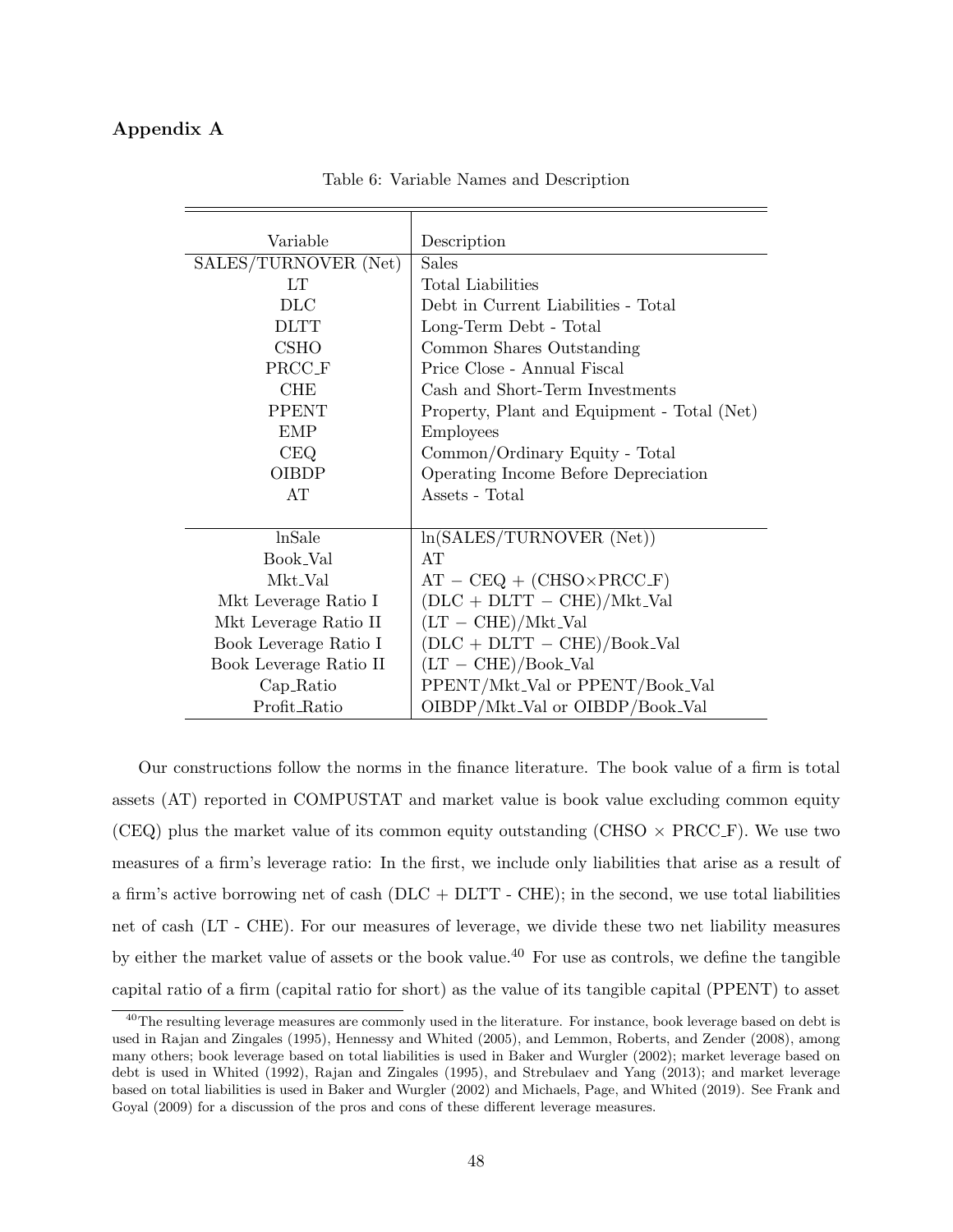value (market or book) and the profit ratio as value of its operating income before depreciation (OIBDP) to asset value (market or book).

|                   | Market Value |            |           | Book Value |
|-------------------|--------------|------------|-----------|------------|
| Dependent Var     | Lev I        | Lev II     | Lev I     | Lev II     |
|                   |              |            |           |            |
| lnSale            | 0.035        | 0.039      | 0.038     | 0.040      |
|                   | (23.94)      | (23.29)    | (23.65)   | (23.34)    |
| Cap_Ratio         | 0.287        | 0.423      | 0.589     | 0.522      |
|                   | (23.91)      | (28.83)    | (49.27)   | (41.49)    |
| Profit_Ratio      | $-0.035$     | $-0.146$   | $-0.011$  | $-0.010$   |
|                   | $(-3.70)$    | $(-10.26)$ | $(-1.97)$ | $(-1.83)$  |
| Firm Fixed Effect | Yes          | Yes        | Yes       | <b>Yes</b> |
| Year Fixed Effect | Yes          | Yes        | Yes       | Yes        |
| Num of Obs        | 222,596      | 223,397    | 259,589   | 251,447    |
| Num of Groups     | 22,554       | 22,583     | 25,370    | 25,005     |
| $R^2$             | 0.14         | 0.08       | 0.17      | 0.08       |

Table 7: Leverage & Firm Size (Panel)

Source: Authors' calculations using COMPUSTAT (1978-2015), Compustat data from S&P Global Market Intelligence, retrieved from Wharton Research Data Service (WRDS) on 12-15-21. For each year, only firms (i) reporting in U.S. dollars, (ii) with book value, market value and sales of at least \$1 million in 2015 (the GDP deflator is used to determine the equivalent nominal cutoff for earlier years), (iii) with nonnegative debt and cash holdings, and (iv) leverage between  $-1$  and  $+1$  are included.

Tables 7 and 8 report the results for panel and cross-sectional regressions, respectively (tstatistics in parentheses).<sup>41</sup> In all regressions, the regressor of interest is the logarithm of sales (indicator of firm size). All regressions include the capital ratio and the profit ratio as well as year dummies. The panel regressions include a firm dummy and the cross-sectional regressions include a (sub) industry dummy.

Turning first to Table 7, the coefficient on log sales is positive, highly statistically significant, and roughly the same value across the four regressions. The estimates imply that every doubling of firm size increases leverage by 2.4 to 2.6 percentage points. Turning to Table 8, the coefficient on log sales is again highly statistically significant but generally somewhat lower than the coefficients reported in Table 7.

<sup>&</sup>lt;sup>41</sup>In all regressions, the denominators in Cap<sub>-Ratio</sub> and Profit-Ratio use Mkt<sub>-Val</sub> (Book<sub>-Val</sub>) if the dependent variable is market (book) leverage.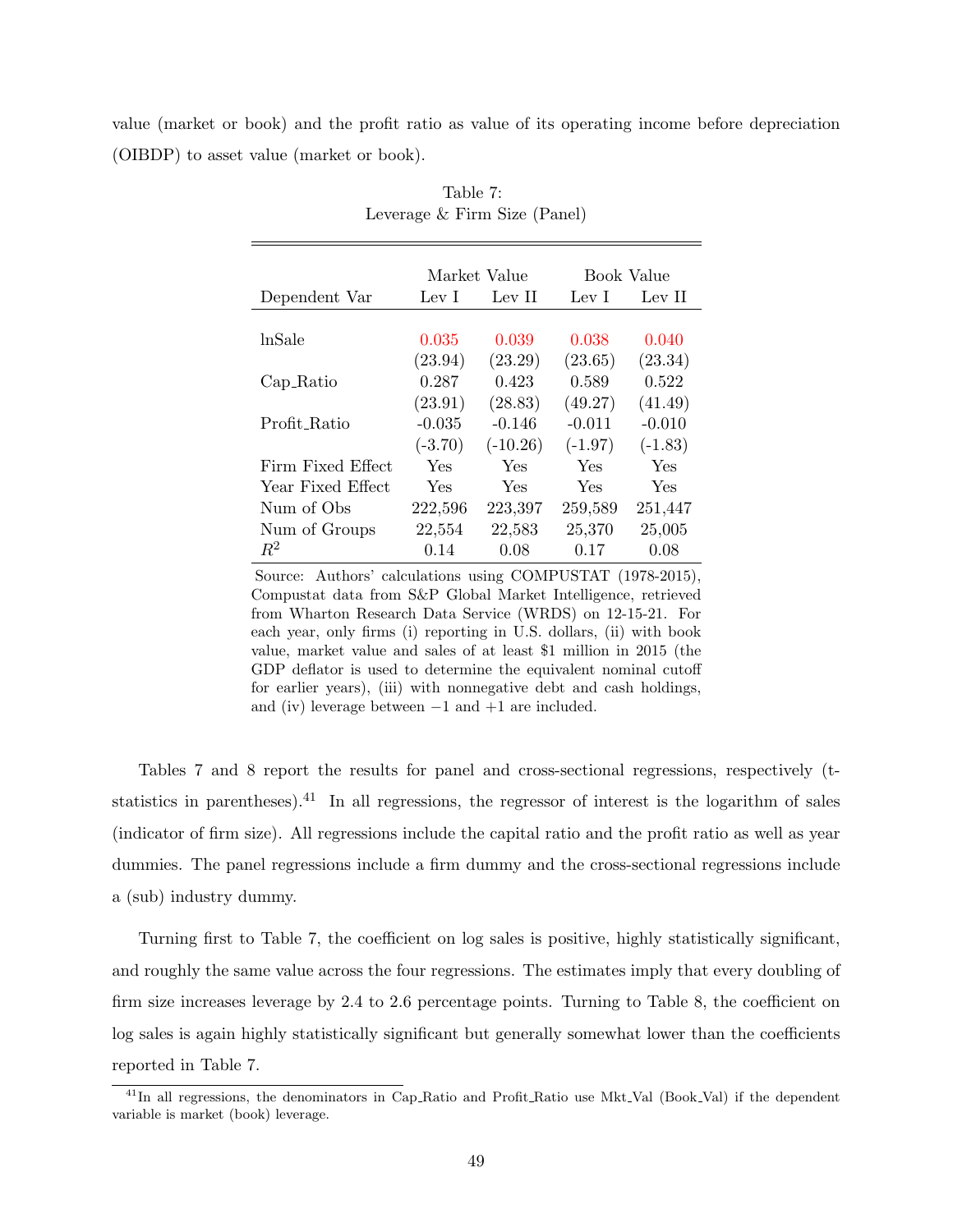|                          |                  | Market Value      | Book Value        |                   |
|--------------------------|------------------|-------------------|-------------------|-------------------|
| Dependent Var            | Lev I            | Lev II            | Lev I             | Lev II            |
|                          |                  |                   |                   |                   |
| lnSale                   | 0.014<br>(59.28) | 0.025<br>(91.06)  | 0.022<br>(76.40)  | 0.038<br>(125.72) |
| Cap_Ratio                | 0.292            | 0.385             | 0.457             | 0.341             |
|                          | (115.16)         | (133.45)          | (132.39)          | (93.93)           |
| Profit_Ratio             | 0.003            | $-0.128$          | $-0.011$          | $-0.012$          |
| Subindustry Fixed Effect | (0.75)<br>Yes    | $(-30.71)$<br>Yes | $(-18.73)$<br>Yes | $(-20.48)$<br>Yes |
| Year Fixed Effect        | Yes              | Yes               | Yes               | <b>Yes</b>        |
| Num of Obs               | 217,328          | 218,117           | 252,329           | 244,438           |
| $R^2$                    | 0.28             | 0.46              | 0.33              | 0.40              |

Table 8: Leverage & Firm Size (Cross-Section)

N.B. See notes to Table 7.

## Appendix B

This Appendix describes the general choice problem wherein  $\rho K$  can be any positive real number (to reduce notational burden, we drop the dependence of  $\rho$  on X). Such a firm gets the opportunity to buy  $\lfloor \rho K \rfloor$  ideas for sure and the opportunity to buy the  $\lfloor \rho K \rfloor + 1^{th}$  idea with probability  $\rho K - \lfloor \rho K \rfloor$ . At each purchase node, the firm knows whether its previous purchases (if any) were successful. The case of  $|\rho K| = 0$  was covered in the text but here  $|\rho K|$  can be any nonnegative integer.

Having the option to buy more than one idea in the first subperiod means that the expression for  $Z(K, B)$  given in (2) is no longer valid. However, conditional on having the right Z function, the expressions for  $V^D$ ,  $V^R$  and W given in (15), (16) and (18) remain valid. Thus, the task in this Appendix is to describe the equations that yield  $Z(K, B)$ .

To do this, we divide the first subperiod into  $|\rho K|$  stages and proceed sequentially. Let  $j \in \mathcal{I}$  $\{0, 1, 2, \ldots, \lfloor pK \rfloor\}$  indicate the stage number. At the start of stage j, the firm is presented with its  $(j + 1)<sup>th</sup>$  opportunity to purchase a new idea and must decide whether to do so knowing only how many of the previous j purchase opportunities resulted in a new variety. At stage j the number of varieties owned by the firm is some integer in  $\{K, K+1, \ldots, K+j\}$ , depending on how many of the past purchase opportunities resulted in a new variety.

To solve this sequence of decision problems, we proceed by backward induction.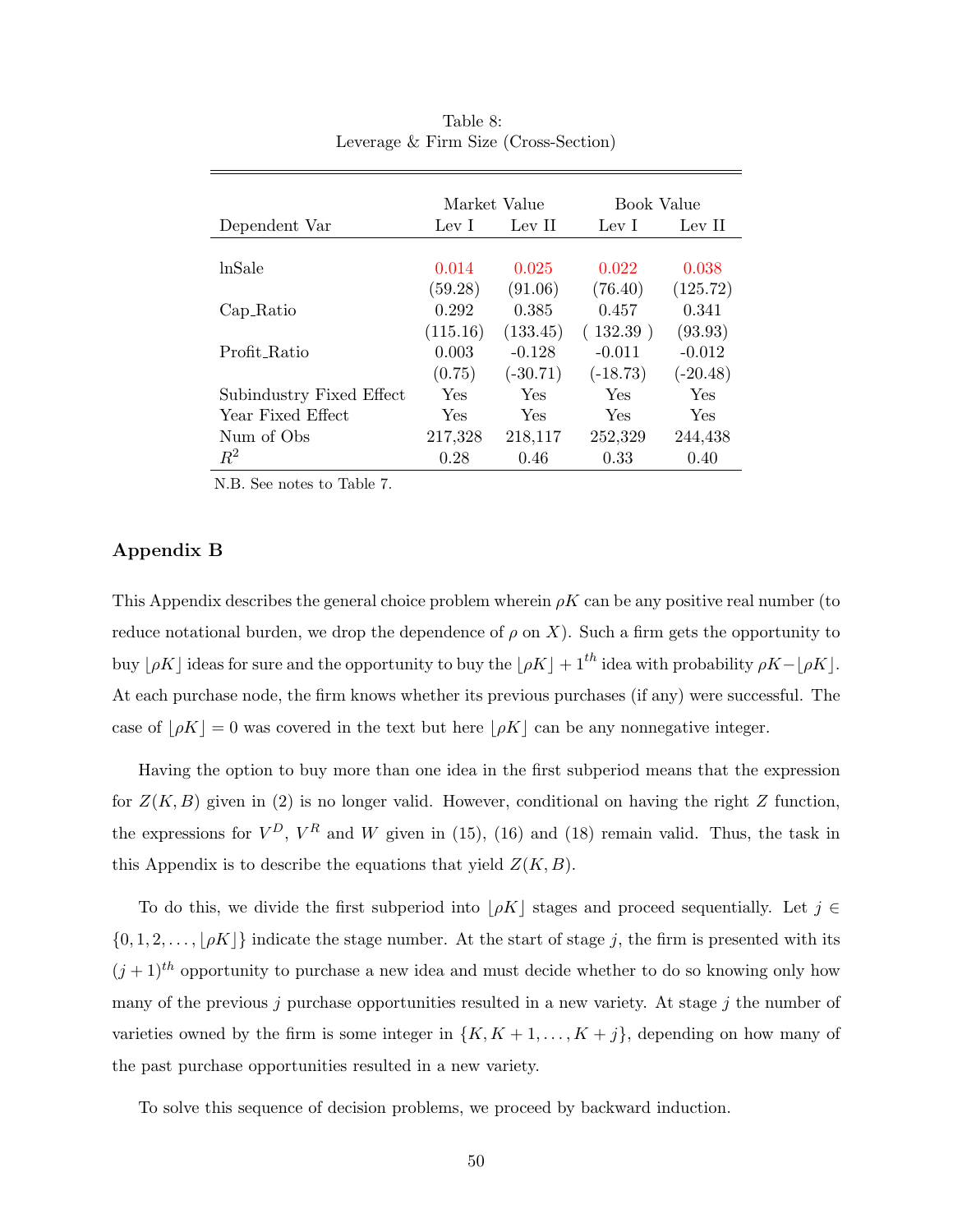• For  $j = \lfloor \rho K \rfloor$  and  $K_j \in \{K, K+1, \ldots, \lfloor \rho K \rfloor\}$  let  $s_j^*(K_j, B; \lfloor \rho K \rfloor)$  solve  $s[W(K_j + 1, B) W(K_j, B) = \sigma W(1, 0)$ . The firm purchases the idea iff  $K_j < K_{\text{max}}$  and  $s \geq s_j^*(K_j, B; \lfloor \rho K \rfloor)$ . Define

$$
Z_{j}(K_{j}, B; \lfloor \rho K \rfloor)) =
$$
\n
$$
\begin{cases}\nW(K, B) & \text{if } K_{j} = K_{\max} \\
\lceil \rho K - \lfloor \rho K \rfloor \rceil \int_{0}^{1} \mathbb{1}_{\{s \ge s_{j}^{*}(K_{j}, B; \lfloor \rho K \rfloor)\}} \lceil sW(K_{j} + 1, B) + (1 - s)W(K_{j}, B) \\
-\sigma W(1, 0) \rceil dF(s) + \lceil 1 - \lfloor \rho K - \lfloor \rho K \rfloor \rfloor \int_{0}^{1} \mathbb{1}_{\{s \ge s_{j}^{*}(K, B; \lfloor \rho K \rfloor)\}} dF(s) \rceil W(K, B) & \text{if } K < K_{\max}.\n\end{cases}
$$
\n(38)

• For  $j \in \{0, ..., \lfloor pK \rfloor - 1\}$  and  $K_j \in \{K, K + 1, ..., K + j\}$ , let  $s_j^*(K_j, B; \lfloor pK \rfloor)$  solve  $s[Z_{j+1}(K_j+1,B; \lfloor pK \rfloor) - Z_{j+1}(K_j,B; \lfloor pK \rfloor)] = \sigma W(1,0)$ . The firm purchases the idea iff  $K_j < K_{\text{max}}$  and  $s \geq s_j^*(K_j, B; \lfloor \rho K \rfloor).$ 

Define

$$
Z_{j}(K_{j}, B; \lfloor \rho K \rfloor)) =
$$
\n
$$
\begin{cases}\nZ_{j+1}(K_{j}, B; \lfloor \rho K \rfloor) & \text{if } K_{j} = K_{\max} \\
\int_{0}^{1} \mathbb{1}_{\{s \ge s_{j}^{*}(K_{j}, B; \lfloor \rho K \rfloor)\}} [sZ_{j+1}(K_{j} + 1, B; \lfloor \rho K \rfloor) + (1 - s)Z_{j+1}(K_{j}, B; \lfloor \rho K \rfloor) \\
-\sigma W(1, 0)] dF(s) + [1 - \int_{0}^{1} \mathbb{1}_{\{s \ge s_{j}^{*}(K, B; \lfloor \rho K \rfloor)\}} dF(s)]Z_{j+1}(K_{j}, B; \lfloor \rho K \rfloor) & \text{if } K < K_{\max}.\n\end{cases}
$$
\n(39)

Then,

$$
Z(K, B) = Z_0(K, B; \lfloor \rho K \rfloor). \tag{40}
$$

## Appendix C A Default Cost Model

The goal of this section is to show that the constraint on default probabilities is not necessary for the main results. We study an environment in which lenders incur a fixed cost  $\Delta > 0$  in the event of default. In this model, even if  $\theta$  is set equal to 1, there is a difference in the access to external finance for small and large firms.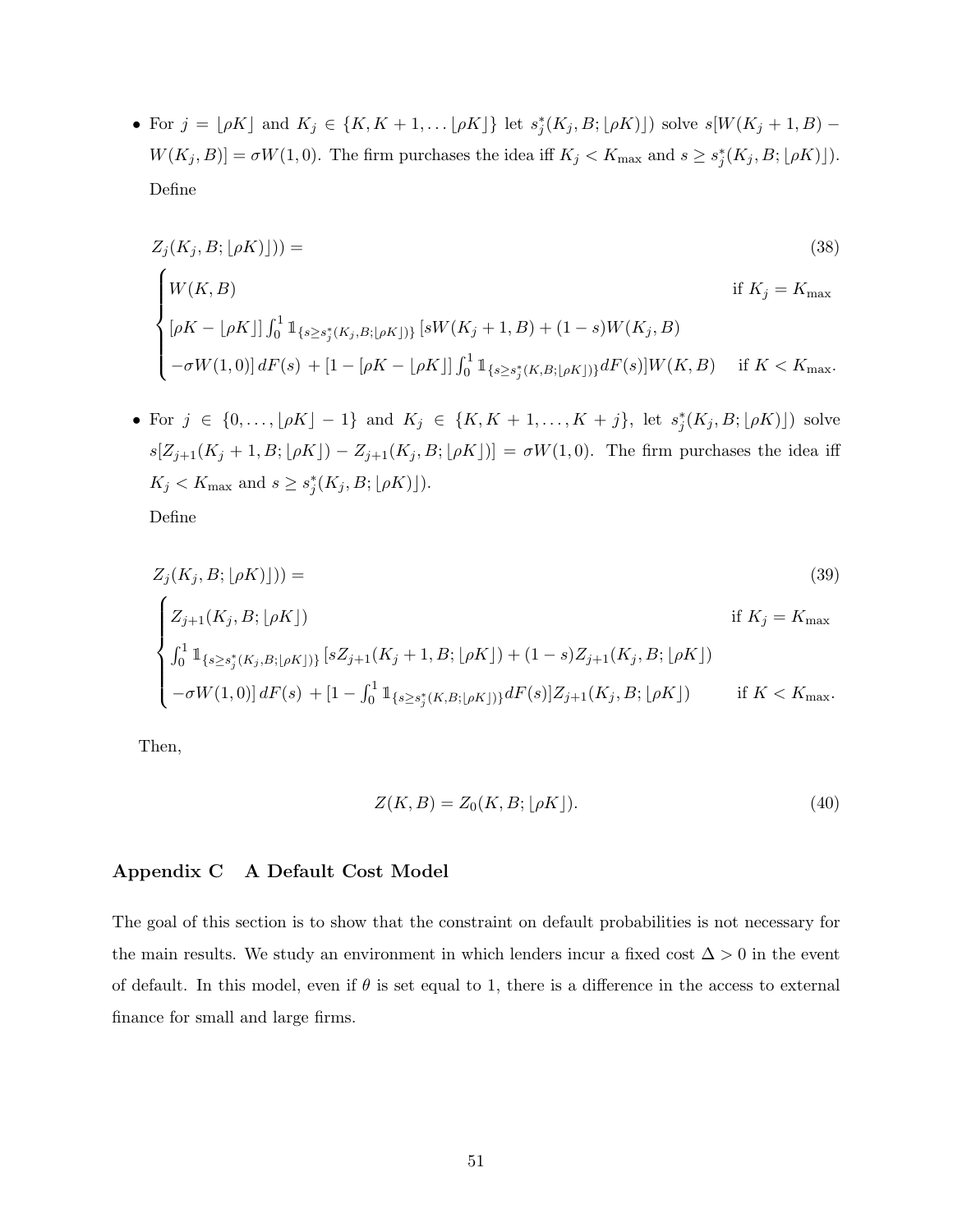| Table 9 |  |
|---------|--|
|         |  |

| Statistic                                                                                       |                      | Base Model Default Cost Model |
|-------------------------------------------------------------------------------------------------|----------------------|-------------------------------|
| Probability of default $(\%)$                                                                   | 1.0                  | 0.02                          |
| Empl Share of Entrants $(\%)$<br>Survival rate of 1-yr-old firms<br>Equilibrium value of $\rho$ | 2.69<br>0.85<br>በ 27 | 2.66<br>0.85<br>0.27          |

All equations are as in the main text, except that the equilibrium condition for the price of debt is now

$$
q(K', B')(1+r)
$$
\n
$$
= \left[\rho K' \int s \mathbb{1}_{\{s \ge s^*(K', B')\}} dF(s)\right] \mathbb{E}_{(K''|K'+1)}\left[ [1 - D(K'', B')] + D(K'', B') \frac{\bar{B}(K'') - \Delta}{B'} \right] + \left[1 - \rho K' \int s \mathbb{1}_{\{s \ge s^*(K', B')\}} dF(s)\right] \mathbb{E}_{(K''|K')} \left[ [1 - D(K'', B')] + D(K'', B') \frac{\bar{B}(K'') - \Delta}{B'} \right],
$$
\n(41)

where, as before,  $\bar{B}(K'') = \pi K'' + G(K'')$ .

In a competitive world, creditors have to be compensated for the loss of  $\Delta$  in the event of default, which means that firms must pay a higher interest rate in the state of the world in which they do not default. Since default is more likely for smaller firms for any level of debt, they must pay a higher interest rate (obtain a lower price) than larger firms for the same level of debt.<sup>42</sup>

Remarkably, this model is as capable as the model in the main text in accounting for the leverage-size relationship: Other model statistics barely change, except that the average default probability is much lower. The fixed cost model has difficulty accounting simultaneously for both the default rate and the response of leverage to firm size, which is a consequence of the low leverage of small firms relative to the base model. However, the effect of the declining path of interest rate is almost identical to that of the main model: The entrant's employment share falls from 2.66 percent to 1.83 percent and the entry rate falls from 8.22 percent to 6.91 percent.

<sup>&</sup>lt;sup>42</sup>Furthermore, for the same default risk, the fixed cost makes the interest rate on smaller loans higher.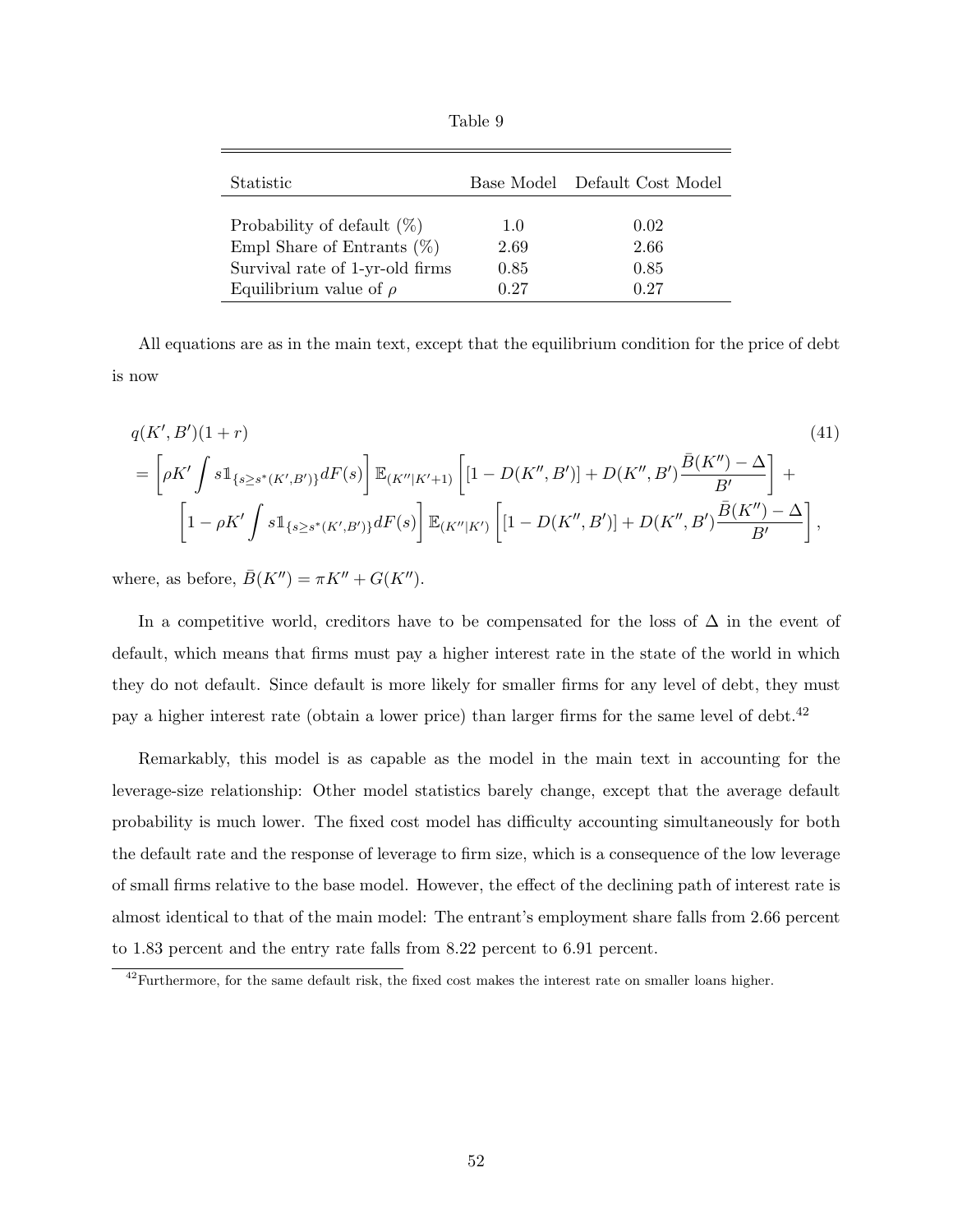## Appendix D

**Lemma 1.** Denote the probability of K'' varieties surviving out of  $K' \geq K''$  varieties by  $h(K'', K')$ and the probability of at most K<sup>"</sup> varieties surviving by  $H(K'', K')$ . Then,  $H(K'', K' + 1)$  $H(K'', K').$ 

*Proof.* As in the text, denote the probability of variety surviving by  $(1 - \phi)$ . Then,

$$
H(K'', K' + 1) = (1 - \phi)H(K'' - 1, K') + \phi H(K'', K')
$$
  
\n
$$
= (1 - \phi) \sum_{k=0}^{K'' - 1} h(k, K') + \phi \sum_{k=0}^{K''} h(k, K')
$$
  
\n
$$
= \sum_{k=0}^{K'' - 1} h(k, K') + \phi h(K'', K)
$$
  
\n
$$
= \sum_{k=0}^{K''} h(k, K') - (1 - \phi)h(K'', K')
$$
  
\n
$$
= H(K'', K') - (1 - \phi)h(K'', K')
$$
  
\n
$$
< H(K'', K').
$$

The first equality is clearly true; the second follows from the definitions of  $H$  and  $h$ ; the third by cancellation of terms; the fourth by adding and subtracting  $(1 - \phi)h(K'', K)$ ; and the fifth from definition of  $H(K'', K')$ .  $\Box$ 

**Proposition 4.** If  $\pi \tilde{K} + G^*(\tilde{K})$  is increasing in  $\tilde{K}$ ,  $d^*(K', B')$ , is decreasing in  $K'$ .

Proof. We have

$$
d^*(K', B') = p^*(K', B') \cdot \Pr[\pi K'' + G^*(K'') \le B' | K' + 1] +
$$
  

$$
[1 - p^*(K', B')] \cdot \Pr[\pi K'' + G^*(K'') \le B' | K'].
$$

Since  $\pi K + G^*(K)$  is increasing in K the event in [·] is a tail event, namely, the event that the number of surviving varieties falls below some debt-determined threshold  $\bar{K}(B')$ .

By Lemma 1,  $Pr[K'' < \overline{K}(\ell)|K' + 1] \leq Pr[K'' < \overline{K}(\ell)|K'|$  for any  $K'$  and  $K' + 1 \in \mathbb{K}$ . Therefore the two Pr terms must decline with K'. However, an increase in K' given B' also changes  $p^*(B', K')$